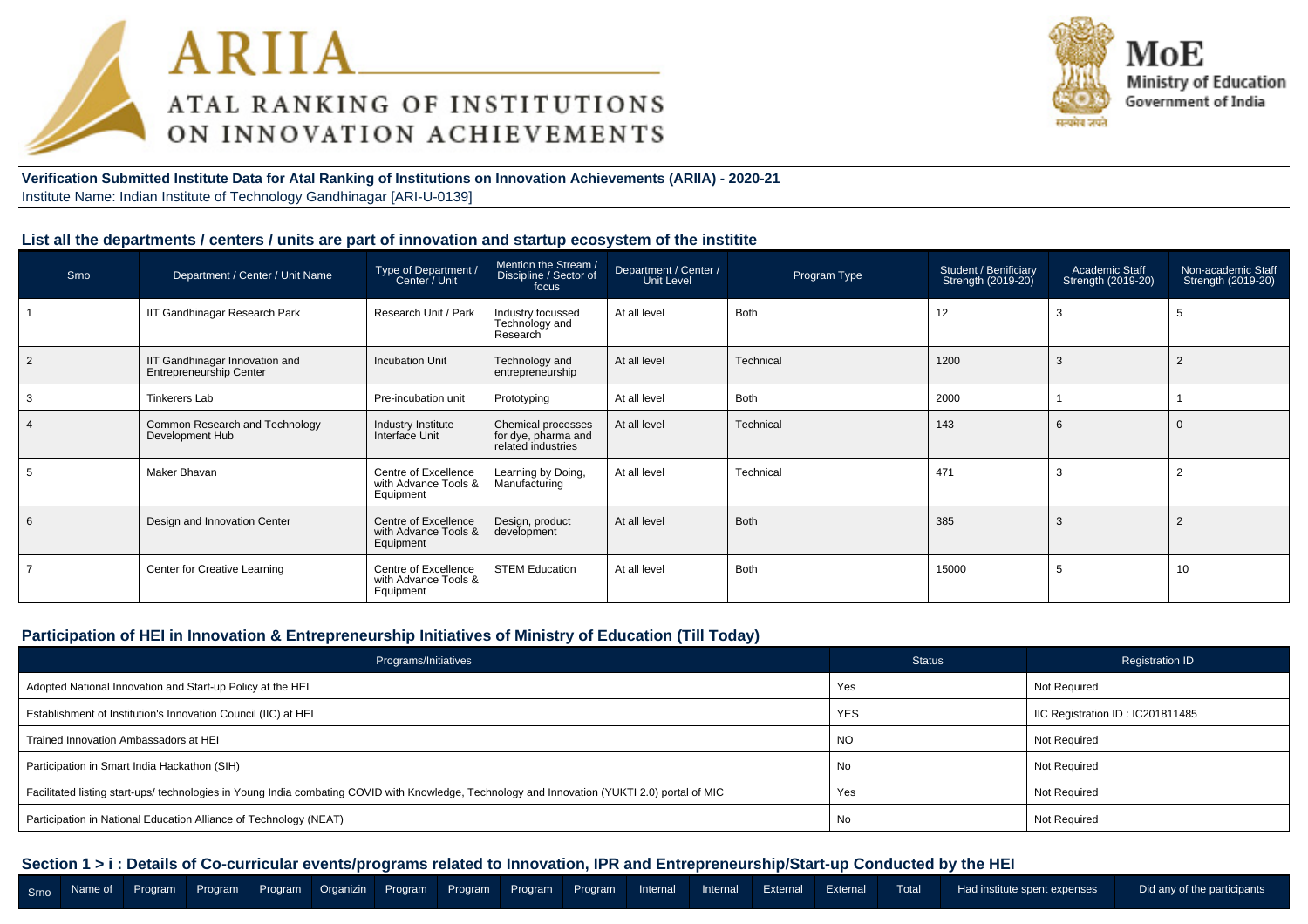| Section 1 > i : Details of Co-curricular events/programs related to Innovation, IPR and Entrepreneurship/Start-up Conducted by the HEI |  |  |  |  |
|----------------------------------------------------------------------------------------------------------------------------------------|--|--|--|--|
|----------------------------------------------------------------------------------------------------------------------------------------|--|--|--|--|

|                | Program<br>Full)<br>Name)                                                    | <b>Theme</b>                                        | <b>Type</b>    | Category                      | g<br>Departm<br>ent /<br>Centre /<br><b>Student</b><br>Body<br>Name            | Start<br>Date                    | End Date                   | Duration(i<br>n Days) | Location          | Participa<br>nts<br>(Student) | Participa<br>nts<br>(Faculty) | Participa<br>nts<br>(Student) | Participa<br>nts<br>(Faculty) | Number<br>of<br>Participa<br>nts | either from own<br>resource/received fund to<br>organise the<br>program/activity/event?                           | received any awards/recognition<br>for startup / innovation ideas /<br>research?                                                                                                                                                                                                        |
|----------------|------------------------------------------------------------------------------|-----------------------------------------------------|----------------|-------------------------------|--------------------------------------------------------------------------------|----------------------------------|----------------------------|-----------------------|-------------------|-------------------------------|-------------------------------|-------------------------------|-------------------------------|----------------------------------|-------------------------------------------------------------------------------------------------------------------|-----------------------------------------------------------------------------------------------------------------------------------------------------------------------------------------------------------------------------------------------------------------------------------------|
|                | Boeing's<br>Universit<br>Innovatio<br>n<br>Leadersh<br>in<br>Develop<br>ment | Entrepre<br>neurship/<br>Startup,<br>Innovatio<br>n | Hackatho<br>n. | Institute<br>Lead<br>Activity | IIT<br>Gandhina<br>gar<br>Innovatio<br>n and<br>Entrepre<br>neurship<br>Center | 02-08-20<br>19<br>00:00:00       | 07-08-20<br>19<br>00:00:00 | 6                     | Within<br>Campus  | $\overline{1}$                | $\overline{1}$                | 24                            | 0                             | 26                               | 164301<br><b>Total Expense</b><br>Amount<br>Incurred by<br>Institute to<br>Organise the<br>Program (In<br>Rupees) | <b>BOEING</b><br>Award /<br><b>BUILD Top</b><br>Position /<br>Recognition<br>4 USD<br>Secured<br>10,000<br>Photom<br>Title of<br>Technologi<br>Innovation /<br>Start-up<br>es<br>Secured the<br>Award /<br>Recognition<br>Award/Recog<br>nition/Achieve<br>ment<br>Received for         |
| 2              | Summer<br>Entrepre<br>neurship<br>Program                                    | Entrepre<br>neurship/<br>Startup,<br>Innovatio<br>n | Training       | Institute<br>Lead<br>Activity | IIT<br>Gandhina<br>gar<br>Innovatio<br>n and<br>Entrepre<br>neurship<br>Center | 14-05-20<br>19<br>00:00:00       | 05-07-20<br>19<br>00:00:00 | 53                    | Within<br>Campus  | $\mathbf{0}$                  | $\mathbf 0$                   | 31                            | $\mathbf{1}$                  | 32                               | <b>Total Expense</b><br>64006<br>Amount<br>Incurred by<br>Institute to<br>Organise the<br>Program (In<br>Rupees)  | No                                                                                                                                                                                                                                                                                      |
| 3              | Innovatio<br>n Driven<br>Entrepre<br>neurship<br>National<br>Bootcam<br>p    | Entrepre<br>neurship/<br>Startup,<br>Innovatio<br>n | Boot<br>camp   | Institute<br>Lead<br>Activity | IIT<br>Gandhina<br>gar<br>Innovatio<br>n and<br>Entrepre<br>neurship<br>Center | 09-03-20<br>20<br>00:00:00       | 14-03-20<br>20<br>00:00:00 | 6                     | Outside<br>Campus | 11                            | $\overline{1}$                | $\mathbf 0$                   | $\mathbf 0$                   | 12                               | 221902<br><b>Total Expense</b><br>Amount<br>Incurred by<br>Institute to<br>Organise the<br>Program (In<br>Rupees) | No                                                                                                                                                                                                                                                                                      |
| $\overline{4}$ | Innovatio<br>n Driven<br>Entrepre<br>neurship<br>2.0                         | Entrepre<br>neurship/<br>Startup                    | Ideation       | Student<br>Lead<br>Activity   | EII<br>Student<br>Council<br><b>IIT</b><br>Gandhina<br>gar                     | $01 - 11 - 20$<br>19<br>00:00:00 | 07-02-20<br>20<br>00:00:00 | 99                    | Within<br>Campus  | 55                            | 5                             | $\mathbf 0$                   | $\Omega$                      | 60                               | 50000<br><b>Total Expense</b><br>Amount<br>Incurred by<br>Institute to<br>Organise the<br>Program (In<br>Rupees)  | Shortlisted<br>Ideas<br>Award /<br>Participated<br>Position /<br>National<br>Recognition<br>Bootcamp<br>Secured<br>at<br>Bangalore<br>Title of<br>5 teams<br>Innovation /<br>Start-up<br>Secured the<br>Award /<br>Recognition<br>Award/Recog<br>nition/Achieve<br>ment<br>Received for |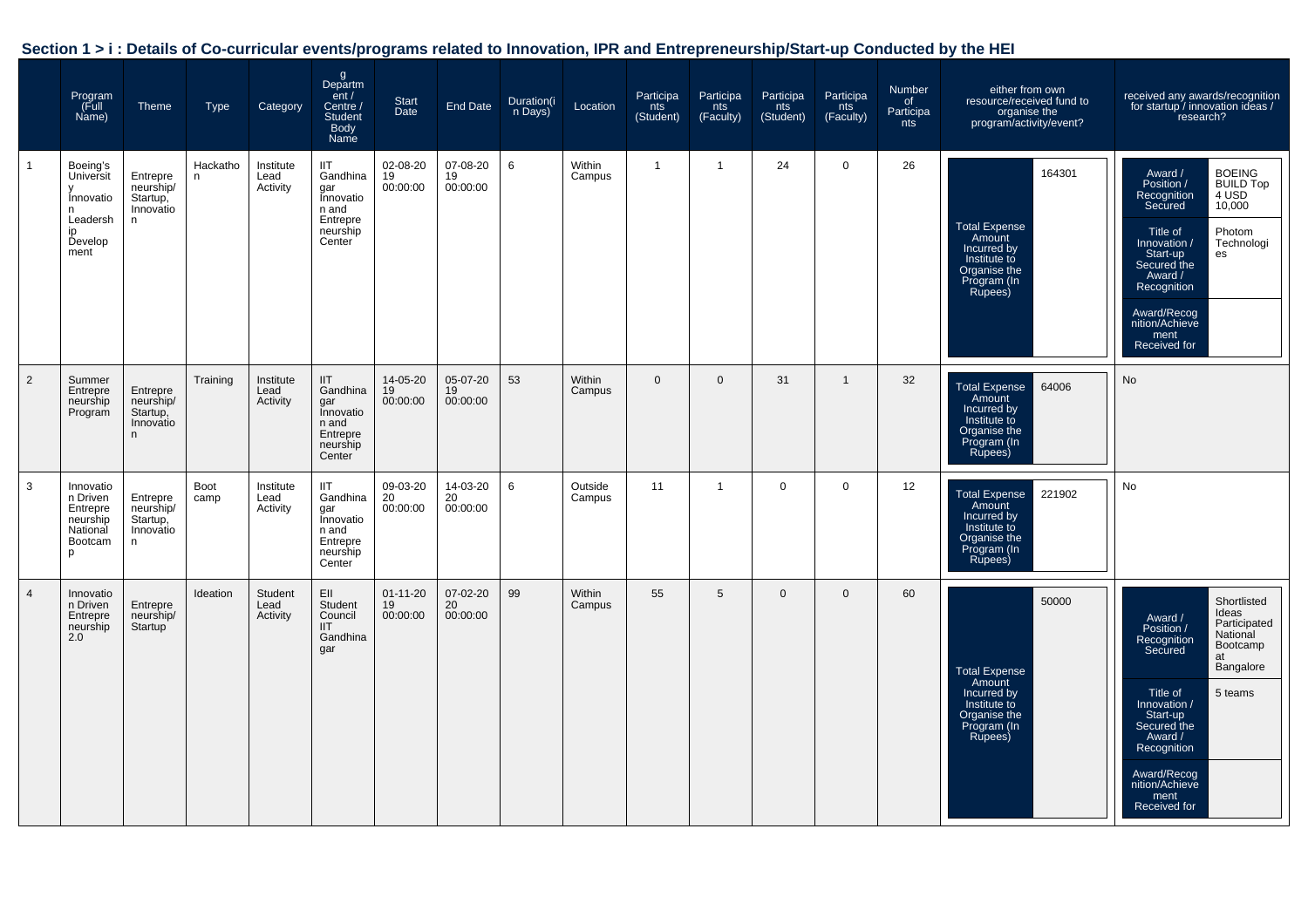| Section 1 > i : Details of Co-curricular events/programs related to Innovation, IPR and Entrepreneurship/Start-up Conducted by the HEI |  |  |
|----------------------------------------------------------------------------------------------------------------------------------------|--|--|
|                                                                                                                                        |  |  |

| 5              | Idea<br>Pitching<br>Session                                                                                                               | Entrepre<br>neurship/<br>Startup,<br>Innovatio<br>n  | B-Plan<br>Competiti<br>ons | Institute<br>Lead<br>Activity | <b>IIT</b><br>Gandhina<br>gar<br>Innovatio<br>n and<br>Entrepre<br>neurship<br>Center<br>and 3<br>lines VC<br><b>USA</b> | 09-12-20<br>19<br>00:00:00 | 10-12-20<br>19<br>00:00:00 | $\overline{2}$ | Within<br>Campus | 0           | 0               | 37           | 0           | 37             | 11100<br><b>Total Expense</b><br>Amount<br>Incurred by<br>Institute to<br>Organise the<br>Program (In<br>Rupees) | <b>Top Pitch</b><br>Award /<br>Position /<br>Recognition<br>Secured<br>Tam<br>Title of<br>Innovation /<br>Lymbadge<br>Start-up<br>received<br>Rs. 50,000<br>Secured the<br>Award /<br>Recognition<br>Award/Recog<br>nition/Achieve<br>ment<br>Received for |
|----------------|-------------------------------------------------------------------------------------------------------------------------------------------|------------------------------------------------------|----------------------------|-------------------------------|--------------------------------------------------------------------------------------------------------------------------|----------------------------|----------------------------|----------------|------------------|-------------|-----------------|--------------|-------------|----------------|------------------------------------------------------------------------------------------------------------------|------------------------------------------------------------------------------------------------------------------------------------------------------------------------------------------------------------------------------------------------------------|
| 6              | Mentorin<br><b>Šessions</b><br>by Mr<br>Kamales<br>h Dwivedi                                                                              | Entrepre<br>neurship/<br><b>Startup</b>              | Mentorin<br>g<br>Session   | Institute<br>Lead<br>Activity | <b>IIT</b><br>Gandhina<br>gar<br>Innovatio<br>n and<br>Entrepre<br>neurship<br>Center                                    | 03-01-20<br>20<br>00:00:00 | 13-01-20<br>20<br>00:00:00 | 11             | Within<br>Campus | 35          | $\overline{2}$  | 25           | 2           | 64             | 11117<br><b>Total Expense</b><br>Amount<br>Incurred by<br>Institute to<br>Organise the<br>Program (In<br>Rupees) | Innovative<br>Award /<br>Position /<br>Startup<br>Recognition<br>Secured<br>Snapper<br>Title of<br>Innovation /<br>received<br>Rs. 25,000<br>Start-up<br>Secured the<br>Award /<br>Recognition<br>Award/Recog<br>nition/Achieve<br>ment<br>Received for    |
| $\overline{7}$ | Short<br>Course<br>on<br><b>Building</b><br>Early<br>Stage<br>Startups<br>and<br>Valuation<br>s by Mr B<br>$\mathcal{U}$<br>Jagadees<br>h | Entrepre<br>neurship/<br>Startup,<br>Innovatio<br>n  | Training                   | Institute<br>Lead<br>Activity | <b>IIT</b><br>Gandhina<br>gar<br>Innovatio<br>n and<br>Entrepre<br>neurship<br>Center                                    | 20-01-20<br>20<br>00:00:00 | 25-01-20<br>20<br>00:00:00 | 6              | Within<br>Campus | 13          | $\mathbf 0$     | 30           | $\mathbf 0$ | 43             | 35000<br><b>Total Expense</b><br>Amount<br>Incurred by<br>Institute to<br>Organise the<br>Program (In<br>Rupees) | No                                                                                                                                                                                                                                                         |
| 8              | Startup<br>Pitching<br>and<br>Networki<br>ng<br>Program<br>me-<br>Connecti<br>ons 2019                                                    | Entrepre<br>neurship/<br>Startup                     | B-Plan<br>Competiti<br>ons | Institute<br>Lead<br>Activity | <b>IIT</b><br>Gandhina<br>gar<br>Innovatio<br>n and<br>Entrepre<br>neurship<br>Center                                    | 09-11-20<br>19<br>00:00:00 | 09-11-20<br>19<br>00:00:00 | $\mathbf{1}$   | Within<br>Campus | 20          | $5\phantom{.0}$ | 80           | 5           | 110            | 9820<br>Total Expense<br>Amount<br>Incurred by<br>Institute to<br>Organise the<br>Program (In<br>Rupees)         | No                                                                                                                                                                                                                                                         |
| 9              | Round<br>table on<br>startup/e<br>ntreprene<br>urship at<br><b>IITGN/IIM</b><br>A/NID                                                     | Entrepre<br>neurship/<br>Startup,<br>Innovatio<br>n. | Conferen<br>ce             | Institute<br>Lead<br>Activity | <b>IIT</b><br>Gandhina<br>gar<br>Innovatio<br>n and<br>ENtrepre<br>neurship<br>Center                                    | 14-10-20<br>19<br>00:00:00 | 14-10-20<br>19<br>00:00:00 | 1              | Within<br>Campus | $\mathbf 0$ | $\overline{2}$  | $\mathbf{0}$ | 5           | $\overline{7}$ | 3612<br><b>Total Expense</b><br>Amount<br>Incurred by<br>Institute to<br>Organise the<br>Program (In<br>Rupees)  | No                                                                                                                                                                                                                                                         |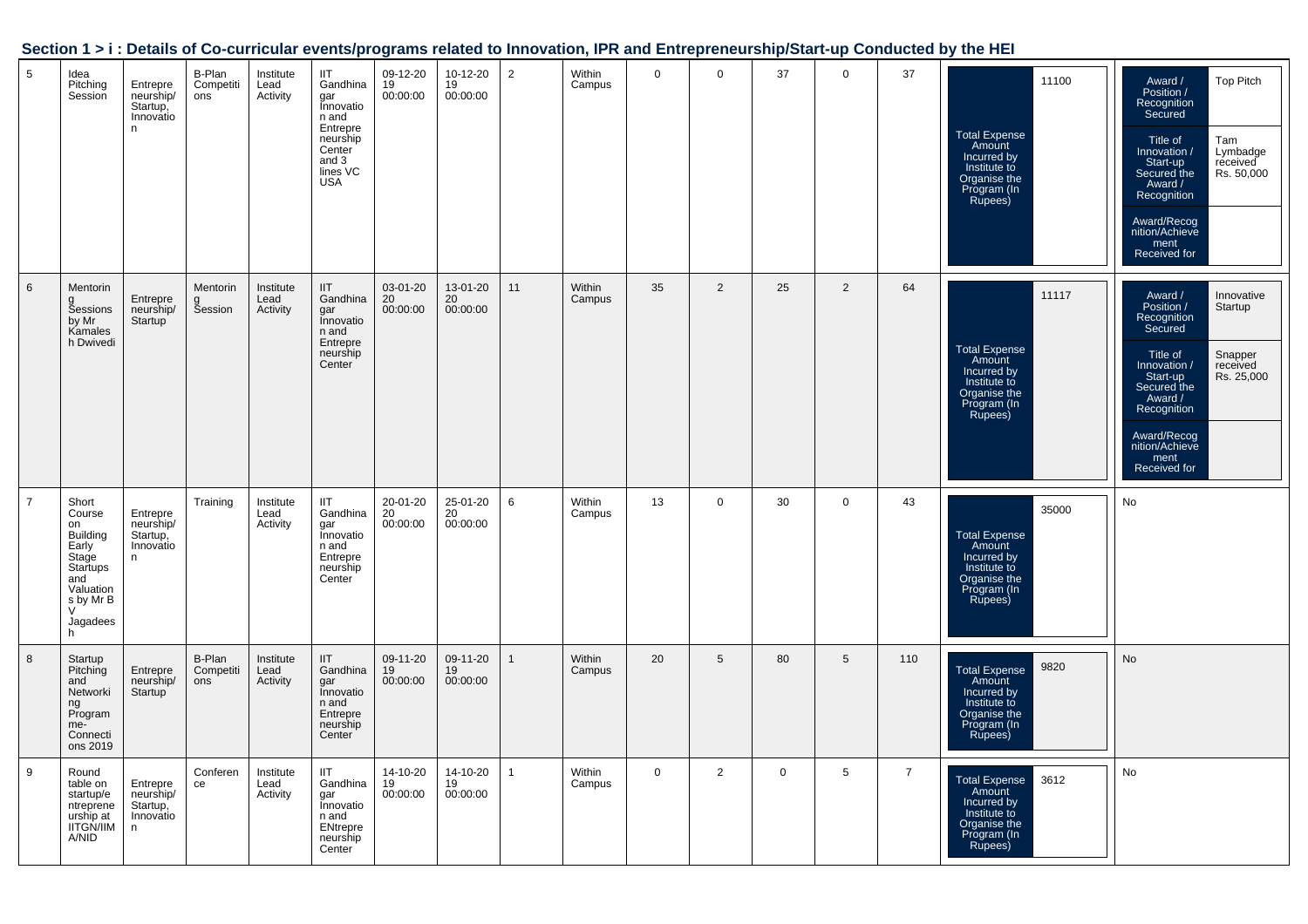|  |  | Section 1 > i : Details of Co-curricular events/programs related to Innovation, IPR and Entrepreneurship/Start-up Conducted by the HEI |  |
|--|--|----------------------------------------------------------------------------------------------------------------------------------------|--|
|  |  |                                                                                                                                        |  |

| 10 | Interactio<br>n session<br>with Mr.<br>Amar<br>Sawhney                                                                                   | Innovatio<br>n                                | Mentorin<br><b>Session</b>      | Student<br>Lead<br>Activity   | EII<br>Student<br>Council,<br>III<br>Gandhina<br>gar                                  | 24-04-20<br>19<br>00:00:00 | 24-04-20<br>19<br>00:00:00 | $\mathbf{1}$   | Within<br>Campus | 14           | $\overline{4}$ | $\mathbf{0}$ | $\mathbf{0}$   | 18 | Total Expense<br>Amount<br>1000<br>Incurred by<br>Institute to<br>Organise the<br>Program (In<br>Rupees)        | No |
|----|------------------------------------------------------------------------------------------------------------------------------------------|-----------------------------------------------|---------------------------------|-------------------------------|---------------------------------------------------------------------------------------|----------------------------|----------------------------|----------------|------------------|--------------|----------------|--------------|----------------|----|-----------------------------------------------------------------------------------------------------------------|----|
| 11 | Founding<br>the Team<br>by Mr. K<br>Thyagraj<br>an                                                                                       | Entrepre<br>neurship/<br>Startup <sup>'</sup> | Worksho<br>p                    | Institute<br>Lead<br>Activity | <b>IIT</b><br>Gandhina<br>gar<br>Innovatio<br>n and<br>Entrepre<br>neurship<br>Center | 20-05-20<br>19<br>00:00:00 | 20-05-20<br>19<br>00:00:00 | $\overline{1}$ | Within<br>Campus | $\mathbf{0}$ | $\mathbf 0$    | 25           | $\overline{1}$ | 26 | 8000<br><b>Total Expense</b><br>Amount<br>Incurred by<br>Institute to<br>Organise the<br>Program (In<br>Rupees) | No |
| 12 | My Story<br>Session-<br>Mr. Preet<br>Shah,<br>Founders<br>Think<br>4Dea                                                                  | Entrepre<br>neurship/<br>Startup <sup>'</sup> | Motivatio<br>nal speak          | Student<br>Lead<br>Activity   | EII<br>Student<br>Council,<br>III<br>Gandhina<br>gar                                  | 28-05-20<br>19<br>00:00:00 | 28-05-20<br>19<br>00:00:00 | $\mathbf{1}$   | Within<br>Campus | $\Omega$     | $\mathbf 0$    | 25           | $\mathbf{1}$   | 26 | No                                                                                                              | No |
| 13 | Interactio<br>n session<br>with Shri<br>Uday<br>Mehta<br>Founder<br>and<br>Managin<br>Director,<br>Sunrise<br>Compute<br>rs              | Innovatio<br>n                                | Mentorin<br>a<br>Session        | Student<br>Lead<br>Activity   | Ell<br>Student<br>Council,<br>IIT<br>Gandhina<br>gar                                  | 11-06-20<br>19<br>00:00:00 | 11-06-20<br>19<br>00:00:00 | $\overline{1}$ | Within<br>Campus | $\mathbf 0$  | $\mathbf 0$    | 24           | $\mathbf{1}$   | 25 | No                                                                                                              | No |
| 14 | Session<br>on Types<br>of<br>startups,<br>business<br>matrix<br>and<br>challenge<br>s for<br>early<br>stage<br>startups<br>by U T<br>Rao | Entrepre<br>neurship/<br>Startup              | Mentorin<br><b>Šession</b>      | Student<br>Lead<br>Activity   | EII<br>Student<br>Council,<br>III<br>Gandhina<br>gar                                  | 11-06-20<br>19<br>00:00:00 | 11-06-20<br>19<br>00:00:00 | $\mathbf{1}$   | Within<br>Campus | $\mathbf{0}$ | $\mathbf 0$    | 24           | $\mathbf{1}$   | 25 | 1800<br><b>Total Expense</b><br>Amount<br>Incurred by<br>Institute to<br>Organise the<br>Program (In<br>Rupees) | No |
| 15 | Entrepre<br>neurial<br>Finance,<br>fund<br>raising<br>and basic<br>economic<br>s: Mihir<br>Joshi<br><b>GVFL</b>                          | Entrepre<br>neurship/<br>Startup              | Mentorin<br>a<br><b>Šession</b> | Institute<br>Lead<br>Activity | <b>IIT</b><br>Gandhina<br>gar<br>Innovatio<br>n and<br>Entrepre<br>neurship<br>Center | 24-06-20<br>19<br>00:00:00 | 24-06-20<br>19<br>00:00:00 | $\overline{1}$ | Within<br>Campus | 0            | $\mathbf 0$    | 24           | $\mathsf{O}$   | 24 | 1165<br><b>Total Expense</b><br>Amount<br>Incurred by<br>Institute to<br>Organise the<br>Program (In<br>Rupees) | No |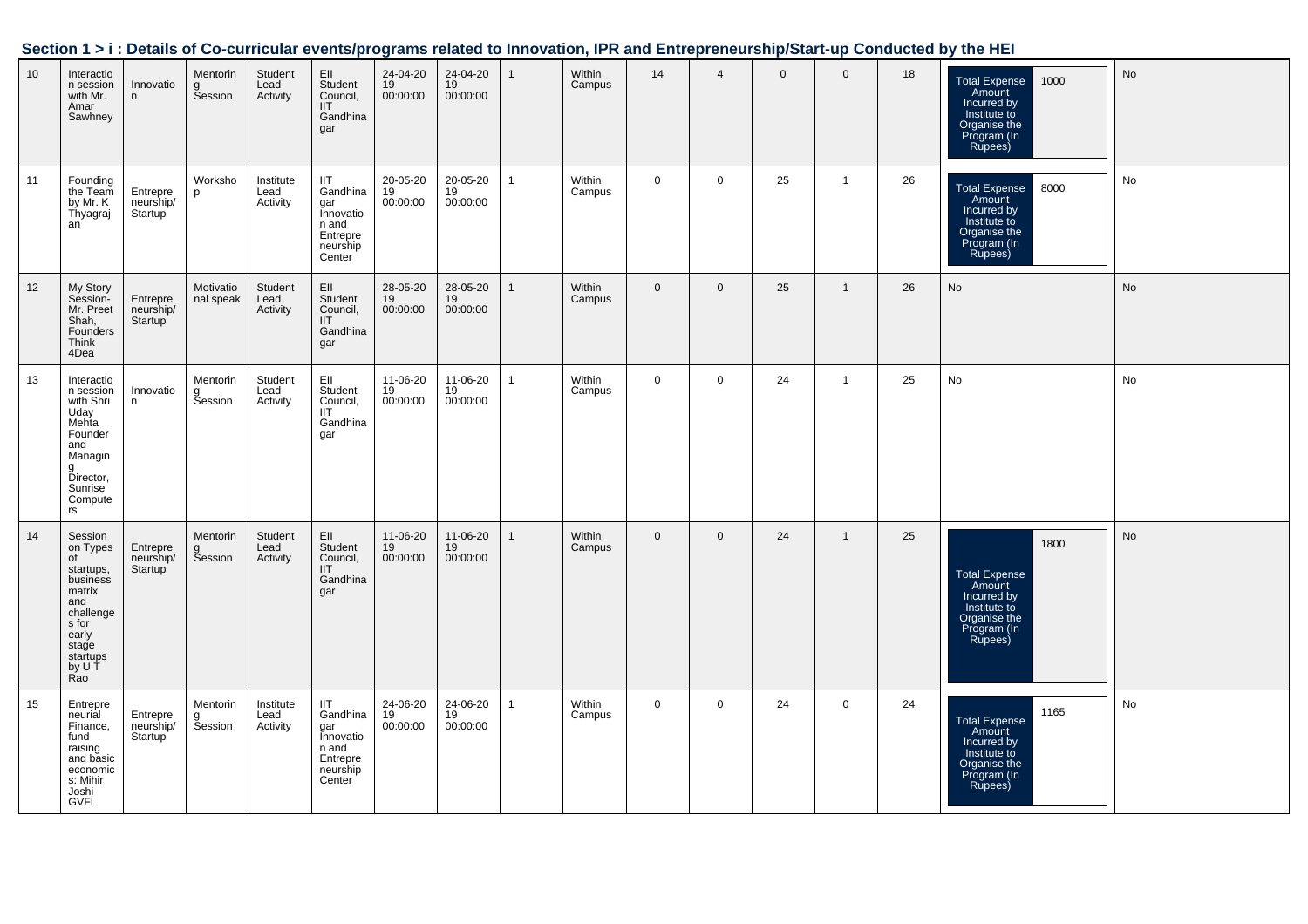|    | overen i ki i betalle el es sambalar overleggenho relatea te innovation; il it ana Entreprenearenpretart ap conaastea by the mEr |                                                             |                          |                               |                                                                                       |                            |                            |                |                  |     |                 |              |                |       |                                                                                                                  |                                                                                                                                                                                                                                                                                                      |
|----|----------------------------------------------------------------------------------------------------------------------------------|-------------------------------------------------------------|--------------------------|-------------------------------|---------------------------------------------------------------------------------------|----------------------------|----------------------------|----------------|------------------|-----|-----------------|--------------|----------------|-------|------------------------------------------------------------------------------------------------------------------|------------------------------------------------------------------------------------------------------------------------------------------------------------------------------------------------------------------------------------------------------------------------------------------------------|
| 16 | Interactiv<br>e session<br>with<br>Microsoft<br>for<br>Startups                                                                  | Entrepre<br>neurship/<br>Startup,<br>Innovatio<br>n         | Awarene<br>$\texttt{SS}$ | Institute<br>Lead<br>Activity | <b>IIT</b><br>Gandhina<br>gar<br>Innovatio<br>n and<br>Entrepre<br>neurship<br>Center | 16-07-20<br>19<br>00:00:00 | 16-07-20<br>19<br>00:00:00 | $\mathbf{1}$   | Within<br>Campus | 10  | $\overline{2}$  | 73           | $\mathbf 0$    | 85    | 16552<br><b>Total Expense</b><br>Amount<br>Incurred by<br>Institute to<br>Organise the<br>Program (In<br>Rupees) | No                                                                                                                                                                                                                                                                                                   |
| 17 | Invent@II<br><b>TGN</b>                                                                                                          | IPR,<br>Innovatio<br>n.                                     | Innovatio<br>n Contest   | Institute<br>Lead<br>Activity | IIT<br>Gandhina<br>gar                                                                | 16-05-20<br>19<br>00:00:00 | 28-06-20<br>19<br>00:00:00 | 44             | Within<br>Campus | 9   | $\mathbf{0}$    | 19           | $\mathbf 0$    | 28    | 2348139<br>Total Expense<br>Amount<br>Incurred by<br>Institute to<br>Organise the<br>Program (In<br>Rupees)      | Award /<br>Award to<br>Position /<br>top 3 teams<br>Recognition<br>Secured<br>Award of<br>Title of<br>Rs. 2 Lakh,<br>1 Lakh and<br>Innovation /<br>Start-up<br>Secured the<br>50<br>Thousand<br>Award /<br>to top 3<br>Recognition<br>teams<br>Award/Recog<br>nition/Achieve<br>ment<br>Received for |
| 18 | Amalthea<br>2019                                                                                                                 | IPR,<br>Innovatio<br>n                                      | Conferen<br>ce           | Student<br>Lead<br>Activity   | Student<br>Council,<br>III<br>Gandhina<br>gar                                         | 19-04-20<br>19<br>00:00:00 | 20-04-20<br>19<br>00:00:00 | $\overline{2}$ | Within<br>Campus | 700 | 50              | 15000        | 400            | 16150 | 2151562<br>Total Expense<br>Amount<br>Incurred by<br>Institute to<br>Organise the<br>Program (In<br>Rupees)      | No                                                                                                                                                                                                                                                                                                   |
| 19 | Mentor<br>session<br>with Mr.<br>Manoj<br>Goel, IIT<br>Startups<br>USA                                                           | IPR,<br>Entrepre<br>neurship/<br>Startup,<br>Innovatio<br>n | Mentorin<br>g<br>Session | Student<br>Lead<br>Activity   | Student<br>Council<br><b>IIT</b><br>Gandhina<br>gar                                   | 15-10-20<br>19<br>00:00:00 | 16-10-20<br>19<br>00:00:00 | $\overline{2}$ | Within<br>Campus | 15  | 3               | 5            | $\mathbf 0$    | 23    | Total Expense<br>Amount<br>1400<br>Incurred by<br>Institute to<br>Organise the<br>Program (In<br>Rupees)         | No                                                                                                                                                                                                                                                                                                   |
| 20 | Entrepre<br>neurial<br>Journey:<br>Saurya<br>Prakash<br>Sinha,<br>Founder<br>Recko                                               | Entrepre<br>neurship/<br>Startup <sup>'</sup>               | Motivatio<br>nal speak   | Student<br>Lead<br>Activity   | Student<br>Council<br>IIT<br>Gandihna<br>gar                                          | 04-08-20<br>19<br>00:00:00 | 04-08-20<br>19<br>00:00:00 | $\mathbf{1}$   | Within<br>Campus | 60  | $\overline{0}$  | $\mathbf{0}$ | $\mathbf 0$    | 60    | Total Expense<br>Amount<br>9749<br>Incurred by<br>Institute to<br>Organise the<br>Program (In<br>Rupees)         | No                                                                                                                                                                                                                                                                                                   |
| 21 | Innovatio<br>ns and<br>Patenting<br>Innovatio<br>nQ Plus-<br>a tool for<br>determini<br>ng<br>pătentabil<br>ity (IEEE)           | <b>IPR</b>                                                  | Worksho<br>p             | Institute<br>Lead<br>Activity | Library<br>Services<br>IIT<br>Gandhina<br>gar                                         | 06-09-20<br>19<br>00:00:00 | 06-09-20<br>19<br>00:00:00 | $\mathbf{1}$   | Within<br>Campus | 15  | $5\overline{5}$ | $\mathbf 0$  | $\overline{0}$ | 20    | No                                                                                                               | No                                                                                                                                                                                                                                                                                                   |

# **Section 1 > i : Details of Co-curricular events/programs related to Innovation, IPR and Entrepreneurship/Start-up Conducted by the HEI**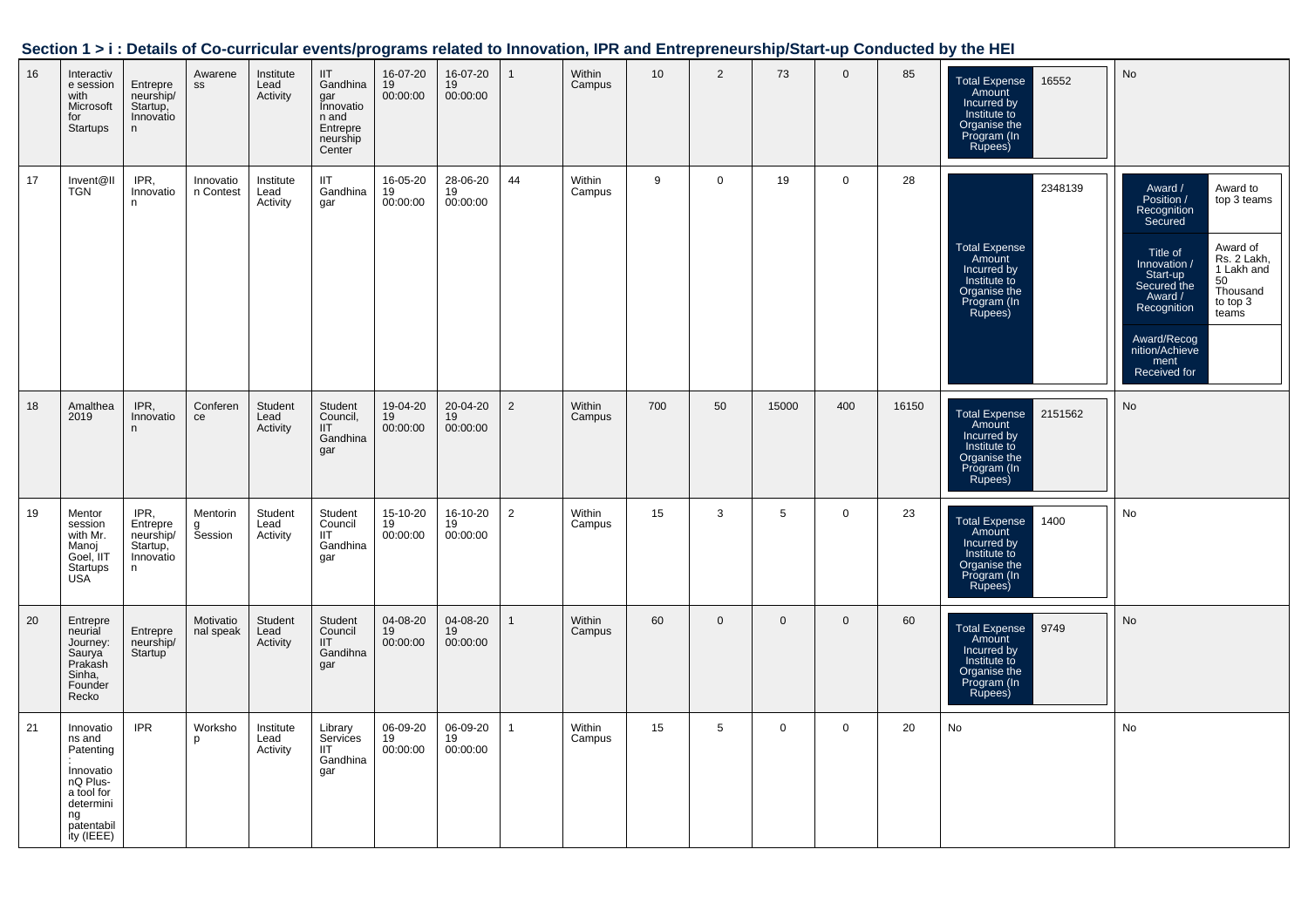|    |                                                                                                                          |                                                      |                          |                               |                                                                                                        |                                         |                                   |                |                   |                 |                |                 |                |              | <u>Jection 191. Details of Co-curricular eventsipi ograms related to impovation, in Kand Entrepreneurship/Jarr-dp Conducted by the HET</u> |    |
|----|--------------------------------------------------------------------------------------------------------------------------|------------------------------------------------------|--------------------------|-------------------------------|--------------------------------------------------------------------------------------------------------|-----------------------------------------|-----------------------------------|----------------|-------------------|-----------------|----------------|-----------------|----------------|--------------|--------------------------------------------------------------------------------------------------------------------------------------------|----|
| 22 | Ignite<br>2020                                                                                                           | Innovatio<br>n                                       | Innovatio<br>n Contest   | Student<br>Lead<br>Activity   | Student<br>Council<br>IIT<br>Gandhina<br>gar                                                           | 16-03-20<br>20<br>00:00:00              | 17-03-20<br>20<br>00:00:00        | 2              | Within<br>Campus  | 100             | 15             | 500             | $\mathbf{0}$   | 615          | Total Expense<br>Amount<br>Incurred by<br>Institute to<br>Organise the<br>Program (In<br>Rupees)<br>55747                                  | No |
| 23 | Connecti<br>ons<br>2019:<br>Creating<br>Opportun<br>ity to<br>Stimulate<br>Industry-<br>Academi<br>a<br>Partnersh<br>ips | Entrepre<br>neurship/<br>Startup,<br>Innovatio<br>n  | Conferen<br>ce           | Institute<br>Lead<br>Activity | <b>IIT</b><br>Gandhina<br>gar<br>Research<br>Park                                                      | 09-11-20<br>19<br>00:00:00              | 09-11-20<br>19<br>00:00:00        | $\mathbf{1}$   | Within<br>Campus  | 35              | 40             | $\mathbf 0$     | 50             | 125          | 288876<br>Total Expense<br>Amount<br>Incurred by<br>Institute to<br>Organise the<br>Program (In<br>Runees)<br>Rupees)                      | No |
| 24 | Mentor<br>Clinic<br>with Mr.<br>Anand<br>Parekh                                                                          | Entrepre<br>neurship/<br>Startup                     | Mentorin<br>g<br>Session | Institute<br>Lead<br>Activity | <b>IIT</b><br>Gandhina<br>gar<br>Innovatio<br>n and<br>Entrepre<br>neurship<br>Center                  | 08-04-20<br>$\frac{19}{19}$<br>00:00:00 | 09-04-20<br>19<br>00:00:00        | $\overline{2}$ | Outside<br>Campus | $\overline{1}$  | $\overline{0}$ | $\mathbf 0$     | $\overline{0}$ | $\mathbf{1}$ | Total Expense<br>Amount<br>Incurred by<br>Institute to<br>Organise the<br>Program (In<br>Rupees)<br>16000                                  | No |
| 25 | Mentor<br>Clinic<br>with Mr.<br>Κ<br>Thyagraj<br>an                                                                      | Entrepre<br>neurship/<br>Startup <sup>'</sup>        | Mentorin<br>g<br>Session | Institute<br>Lead<br>Activity | $\ensuremath{\mathsf{IIT}}$<br>Gandhina<br>gar<br>Innovatio<br>n and<br>Entrepre<br>neurship<br>Center | 05-07-20<br>19<br>00:00:00              | 05-07-20<br>$\frac{19}{00:00:00}$ | $\mathbf{1}$   | Within<br>Campus  | $5\overline{)}$ | $\overline{2}$ | $5\overline{)}$ | $\mathbf 0$    | 12           | Total Expense<br>Amount<br>Incurred by<br>Institute to<br>Organise the<br>Program (In<br>Rupees)<br>8000                                   | No |
| 26 | The Art<br>of<br>Storytelli<br>ng                                                                                        | Entrepre<br>neurship/<br>Startup,<br>Innovatio<br>n. | Motivatio<br>nal speak   | Student<br>Lead<br>Activity   | Leadersh<br>ip<br>Develop<br>ment<br>Initiative<br><b>IIT</b><br>Gandhina<br>gar                       | 02-11-20<br>$\frac{19}{19}$<br>00:00:00 | 03-11-20<br>19<br>00:00:00        | $\vert$ 2      | Within<br>Campus  | 9               | 2              | $\mathbf 0$     | $\overline{0}$ | 11           | No                                                                                                                                         | No |
| 27 | WORKS<br>HOP ON<br>CONFLI<br>CT<br>MANAGE<br><b>MENT</b>                                                                 | Entrepre<br>neurship/<br>Startup <sup>1</sup>        | Worksho<br>p             | Institute<br>Lead<br>Activity | Leadersh<br>ip<br>Develop<br>ment<br>Initiative<br><b>IIT</b><br>Gandhina<br>gar                       | 01-08-20<br>19<br>00:00:00              | 01-08-20<br>19<br>00:00:00        | $\overline{1}$ | Within<br>Campus  | 190             | 2              | $\mathbf 0$     | $\overline{0}$ | 192          | Total Expense<br>Amount<br>Incurred by<br>Institute to<br>Organise the<br>Program (In<br>25000<br>Rupees)                                  | No |
| 28 | <b>TRANSF</b><br>ORMATI<br>ONAL<br>LEADER<br>SHIP<br>THE<br>COLD<br>BOLD<br>AND<br>HUMBLE<br>LEADER                      | Entrepre<br>neurship/<br>Startup                     | Motivatio<br>nal speak   | Institute<br>Lead<br>Activity | Leadersh<br>ip<br>Develop<br>ment<br>Initiative<br>III<br>Gandhina<br>gar                              | 13-12-20<br>19<br>00:00:00              | 13-12-20<br>19<br>00:00:00        | $\mathbf{1}$   | Within<br>Campus  | 35              | $\overline{4}$ | $\mathbf 0$     | $\mathbf 0$    | 39           | 25000<br>Total Expense<br>Amount<br>Incurred by<br>Institute to<br>Organise the<br>Program (In<br>Rupees)                                  | No |

#### **Section 1 > i : Details of Co-curricular events/programs related to Innovation, IPR and Entrepreneurship/Start-up Conducted by the HEI**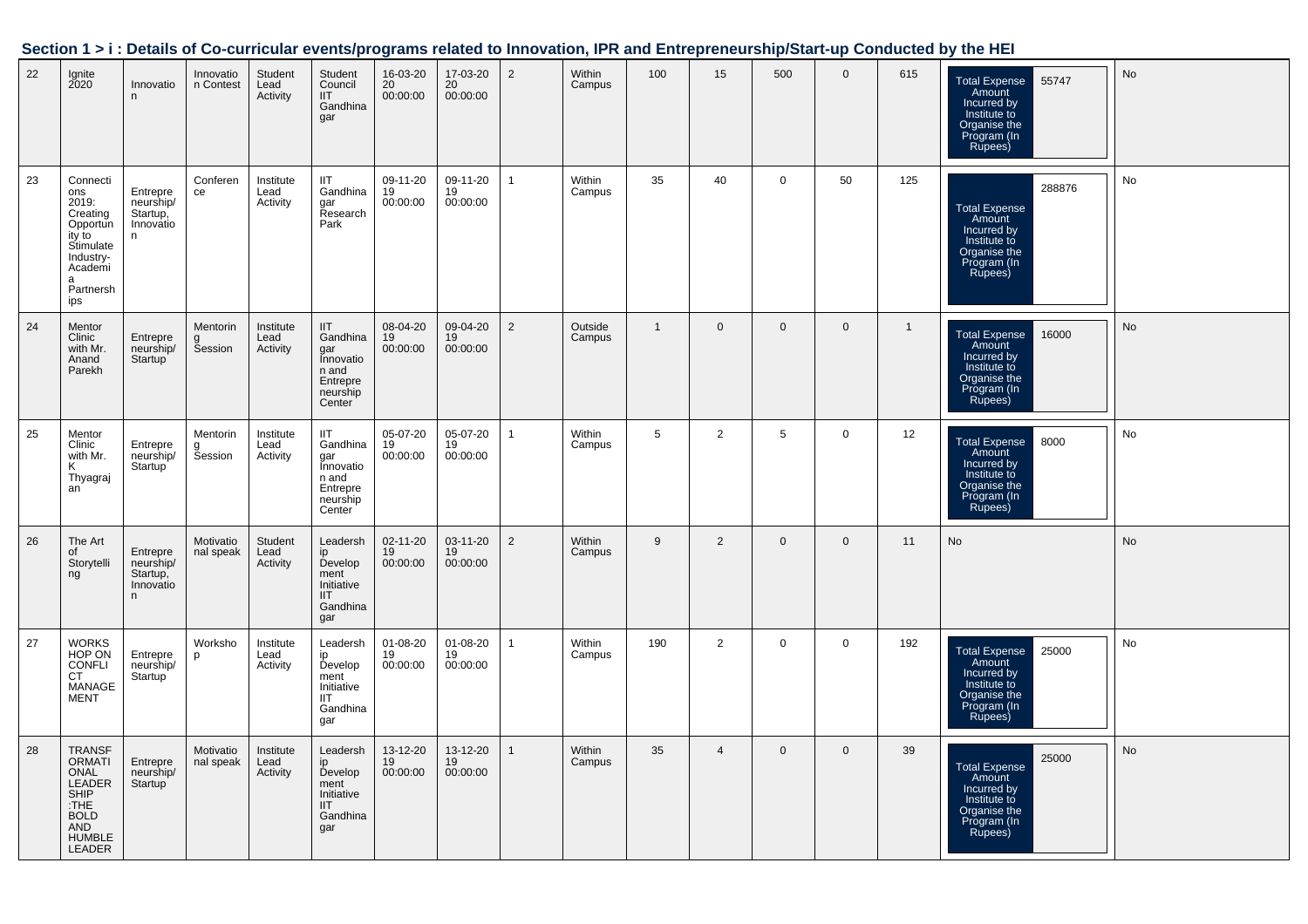# Section 1 > ii : Details of Students, Faculties/Staff Participation/Representation in Co-curricular events/programs related to Innovation, IPR and Entrepreneurship/Start-up<br>at the State, National and (or) International Lev

| Srno           | Name of<br>Program<br>(Full<br>Name)                                                                              | Program<br>Theme                              | Program<br>Type        | Organizin<br>g Agency<br>Institute<br><b>Name</b>                                                                          | Organizin<br>g Agency<br>Type                 | Program<br>Start<br>Date   | Program<br>End Date        | Program<br>Duration(i<br>n Days) | Participa<br>nts<br>(Students | Participa<br>nts<br>(Faculty) | Total<br>Number<br>of<br>Participa<br>nts | Awards/R<br>ecognitio<br>ns/Achiev<br>ements | Award /<br>Position /<br>Recogniti<br>on<br>Secured | Title of<br>Innovatio<br>n / Start-<br>up<br>Secured<br>the<br>Award /<br>Recogniti<br>on | Had institute spent expenses<br>either from own resource/<br>received fund towards sending<br>delegation to participate /<br>represent the activity / event? | Did any of the participants<br>received any awards/recognition<br>for startup / innovation ideas /<br>research |
|----------------|-------------------------------------------------------------------------------------------------------------------|-----------------------------------------------|------------------------|----------------------------------------------------------------------------------------------------------------------------|-----------------------------------------------|----------------------------|----------------------------|----------------------------------|-------------------------------|-------------------------------|-------------------------------------------|----------------------------------------------|-----------------------------------------------------|-------------------------------------------------------------------------------------------|--------------------------------------------------------------------------------------------------------------------------------------------------------------|----------------------------------------------------------------------------------------------------------------|
| $\mathbf{1}$   | Academi<br>a<br>Industry<br>Training<br>Program<br>by<br>Swissnex                                                 | <b>IPR</b>                                    | Innovatio<br>n Contest | Swissnex<br>, DST,<br>SINE<br><b>IITB</b>                                                                                  | Internatio<br>nal<br>Agencies                 | 02-12-20<br>19<br>00:00:00 | 07-12-20<br>19<br>00:00:00 | 6                                | $\mathbf{1}$                  | $\mathbf 0$                   | 1                                         | No                                           | $\cdots$                                            | $\cdots$                                                                                  | No                                                                                                                                                           | No                                                                                                             |
| $\overline{2}$ | Studetn<br>Startup<br>team visit<br>to<br>American<br>Universit<br>y of<br>Sharjah                                | <b>IPR</b>                                    | Exposure<br>visit      | <b>IIT</b><br>Gandhina<br>gar<br>Innovatio<br>n and<br>Entrepre<br>neurship<br>Center                                      | Educatio<br>nal<br>Institute                  | 04-12-20<br>19<br>00:00:00 | 05-12-20<br>19<br>00:00:00 | 2                                | $\overline{2}$                | $\mathbf{0}$                  | 2                                         | No                                           | $---$                                               | $\hspace{0.05cm} \ldots$                                                                  | 21654<br><b>TotalTotal</b><br>Expense<br>Amount<br>Incurred by<br>Institute? (Ín<br>Rupees)                                                                  | No                                                                                                             |
| 3              | Invent for<br>the<br>Planet<br>2019<br>Texas A<br>and M<br>Universit<br>y IITGN                                   | <b>IPR</b>                                    | Hackatho<br>n          | Texas A<br>and M<br>Universit<br>y with<br><b>Industry</b><br>and<br>Academi<br>C<br>Partners<br>including<br><b>IITGN</b> | Educatio<br>nal<br>Institute                  | 15-02-20<br>20<br>00:00:00 | 16-02-20<br>20<br>00:00:00 | $\overline{2}$                   | 30                            | $\mathbf 0$                   | 30                                        | No                                           | $\cdots$                                            | $\cdots$                                                                                  | 7244<br><b>TotalTotal</b><br>Expense<br>Amount<br>Incurred by<br>Institute? (Ín<br>Rupees)                                                                   | No                                                                                                             |
| $\overline{4}$ | Research<br>Collabora<br>tion<br>Impact<br>on<br>Innovatio<br>n and<br>Economi<br>$\mathbf{C}$<br>Develop<br>ment | <b>IPR</b>                                    | Conferen<br>ce         | <b>ELSEVIE</b><br>R INDIA<br>and IIT<br><b>GANDHI</b><br><b>NAGAR</b>                                                      | Corporat<br>e/<br>Industry<br>Associati<br>on | 17-10-20<br>19<br>00:00:00 | 17-10-20<br>19<br>00:00:00 | $\mathbf{1}$                     | 10                            | 25                            | 35                                        | <b>No</b>                                    | $---$                                               | $\hspace{0.05cm} \cdots$                                                                  | No                                                                                                                                                           | No                                                                                                             |
| 5              | Finding<br>the<br>Leader in<br>You<br>(FLY)<br>program                                                            | Entrepre<br>neurship/<br>Startup <sup>1</sup> | Training               | Competiti<br>veness<br>Mindset<br>Institute<br>(CMI)<br>and IIT<br>Gandhina<br>gar                                         | Educatio<br>nal<br>Institute                  | 14-09-20<br>19<br>00:00:00 | 15-09-20<br>19<br>00:00:00 | $\overline{2}$                   | 52                            | 5                             | 57                                        | No                                           | $\cdots$                                            | $\cdots$                                                                                  | No                                                                                                                                                           | No                                                                                                             |

# **Section 2 > i : List the Academic Programs on Innovation, IPR and Entrepreneurship Development Offered During the Academic Period (2019-20)**

| Srno | <b>Title of Course/Subject</b><br>Offered | <b>Program Theme</b>     | Type of Course                        | Course Offering<br>Department/Centr<br>e/Unit Name | Level of<br>Course <sup>1</sup>      | Program<br><b>Start Date</b> | Program End<br>Date <sup>1</sup> | Program<br>Duration(in Days) | Mode of Delivery | <b>Total Numbers of</b><br>Participants | <b>Total Numbers of</b><br><b>Contact Hours of Course</b><br>(Minimum 30 Contact<br>hours) |
|------|-------------------------------------------|--------------------------|---------------------------------------|----------------------------------------------------|--------------------------------------|------------------------------|----------------------------------|------------------------------|------------------|-----------------------------------------|--------------------------------------------------------------------------------------------|
|      | Engineering<br>Entrepreneurship (MS 403)  | Entrepreneurship/Startup | Elective/Core<br><b>Credit Course</b> | <b>Credit Course</b><br>(Elective)                 | Humanities<br>and Social<br>Sciences | 06-08-2019                   | 26-11-2019                       | 113                          | Offline          | 75                                      | 40                                                                                         |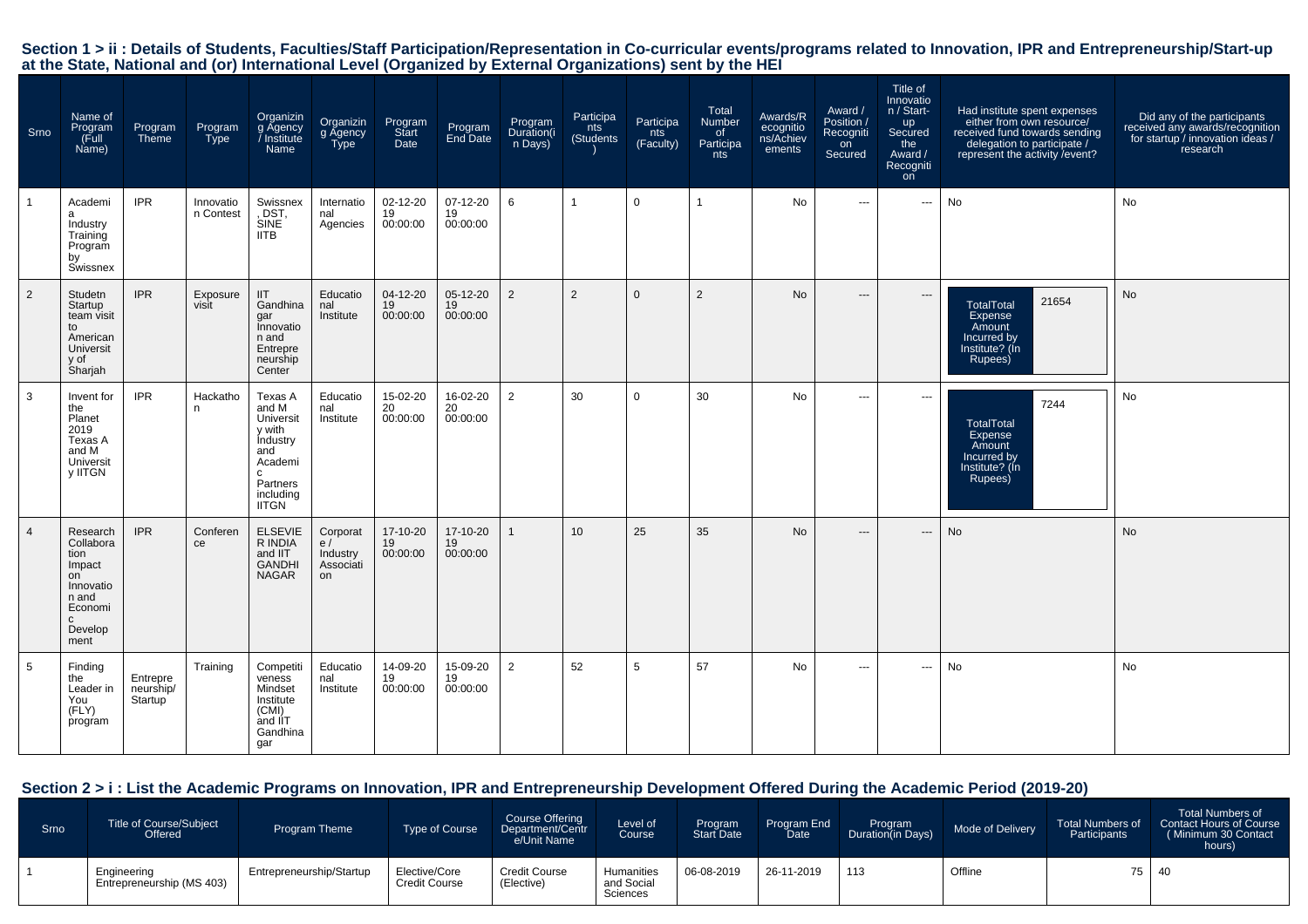| Introduction to Design and<br>Innovation | Innovation | Elective/Core<br><b>Credit Course</b> | <b>Credit Course</b><br><b><i><u>Property</u></i></b><br>Elective) | Engineering<br>Sciences | 06-08-2019 | 26-11-2019 | 113 | Offline | 185 | - 40 |
|------------------------------------------|------------|---------------------------------------|--------------------------------------------------------------------|-------------------------|------------|------------|-----|---------|-----|------|
|                                          |            |                                       |                                                                    |                         |            |            |     |         |     |      |

#### Section 2 > ii : List the Employment Generation Skill Development Programs Organized by the HEI on Innovation, IPR and Entrepreneurship Development During the **Academic Period (2019-20)**

| Srno | Title of the Training Program            | <b>Program Theme</b>     | Type of Course                                | <b>Course Offering</b><br>Department/Centre/<br>Unit Name | Program Start<br>Date | Program End<br>Date | Program<br>Duration(in<br>Days) | Mode of Delivery | <b>Total Numbers of</b><br>Participants | <b>Total Numbers of Contact</b><br>Hours of Course (Minimum<br>30 Contact hours) |
|------|------------------------------------------|--------------------------|-----------------------------------------------|-----------------------------------------------------------|-----------------------|---------------------|---------------------------------|------------------|-----------------------------------------|----------------------------------------------------------------------------------|
|      | Entrepreneurship<br>Development Workshop | Entrepreneurship/Startup | Employment<br>Generation Training<br>Programs | <b>NEEV IIT</b><br>Gandhinagar                            | 08-07-2019            | 12-07-2019          |                                 | Offline          | $26 \mid 40$                            |                                                                                  |

#### Section 2 > iii : List the Full Time Faculties had with a Degree (UG/PG/PhD) in Innovation/IPR/Entrepreneurship and (or) Received Specialized Training program of I&E, IPR **(MDP, EDP, FDP, Short-term Certificate Course, of minimum 30 hours Duration) conducted by various State, Central Govt. agencies, and Knowledge Agencies in theAcademic Period (2019-20)**

| Srno | <b>Faculty Name</b>     | Department/Centre/Unit Name  | Designation                            | Do you have a degree in I&E & IPR? | Had the faculty received training on I&E &<br>IPR during AY 2019-20 |
|------|-------------------------|------------------------------|----------------------------------------|------------------------------------|---------------------------------------------------------------------|
|      | l Prof. Manasi Kanetkar | Design and Innovation Center | Assistant Teaching Professor<br>Design | Yes                                | No                                                                  |

#### **Section 3 > i : List Idea/Innovation Centric Student Clubs Are Functional at the HEI with Access to Co-working Space/Work-stations for Students with Facilities &Equipment Available to promote and Support Innovation, Entrepreneurship and IPR Activities in Campus**

| Srno           | Name of Student Club                                 | Type of Club           | Year of Establishment | Type of Facilities<br>Available at the Club | <b>Student Club</b><br>with Access to<br>Other I&E<br>Facilities at the<br><b>HEI</b>                           | No of<br>Programs/Activiti<br>es Organized by<br>the Student Club<br>During the AY<br>2019-20 | <b>Student Club</b><br>Team Lead<br><b>Name</b> | <b>Student Club Team</b><br><b>Lead Email</b> | <b>Student Club Team</b><br><b>Lead Phone</b> |
|----------------|------------------------------------------------------|------------------------|-----------------------|---------------------------------------------|-----------------------------------------------------------------------------------------------------------------|-----------------------------------------------------------------------------------------------|-------------------------------------------------|-----------------------------------------------|-----------------------------------------------|
|                | Entrepreneurial Initiative of IITGN                  | <b>Startup Club</b>    | 2018                  | Co-working Space                            | Pre-Incubation<br>Unit.Innovation<br>Labs, IPR<br>Cell/Technology<br>Transfer Centre                            | 5                                                                                             | Prakash R                                       | prakash.r@iitgn.ac.in                         | 9094866601                                    |
| $\vert$ 2      | <b>Tinkerers Lab</b>                                 | <b>Innovation Club</b> | 2018                  | 3D Printing                                 | Pre-Incubation<br>Unit, Incubation<br>Unit, Innovation<br>Labs.IPR<br>Cell/Technology<br><b>Transfer Centre</b> | 5                                                                                             | <b>Bharg Mehta</b>                              | bharg.mehta@alumni.ii<br>tgn.ac.in            | 7023280787                                    |
| 3              | Industry relations and project<br>assistance council | Innovation Club        | 2015                  | 3D Printing                                 | Pre-Incubation<br>Unit, Innovation<br>Labs.IPR<br>Cell/Technology<br>Transfer Centre                            | 6                                                                                             | Kavan Joshi                                     | joshi.kavan@alumni.iit<br>gn.ac.in            | 7069584094                                    |
| $\overline{4}$ | Metis-Coding Club - IITGN                            | <b>Innovation Club</b> | 2016                  | None                                        | Pre-Incubation<br>Unit, Incubation<br>Unit.Innovation<br>Park/Research<br>Park                                  | $\overline{4}$                                                                                | Manas<br>Bedmutha                               | coding@iitgn.ac.in                            | 8412874000                                    |
| 5              | <b>Mean Mechanics</b>                                | <b>Idea Club</b>       | 2015                  | <b>Work Stations</b>                        | Pre-Incubation<br>Unit, Innovation<br>Labs                                                                      | 5                                                                                             | Aman                                            | meanmechanics@iitgn<br>.ac.in                 | 0000000000                                    |
| 6              | DigiS-digital sports development<br>club             | <b>Idea Club</b>       | 2016                  | <b>Work Stations</b>                        | Pre-Incubation<br>Unit, Innovation<br>Labs                                                                      | 5                                                                                             | Aniket Rajnish                                  | digis@iitgn.ac.in                             | 7765961770                                    |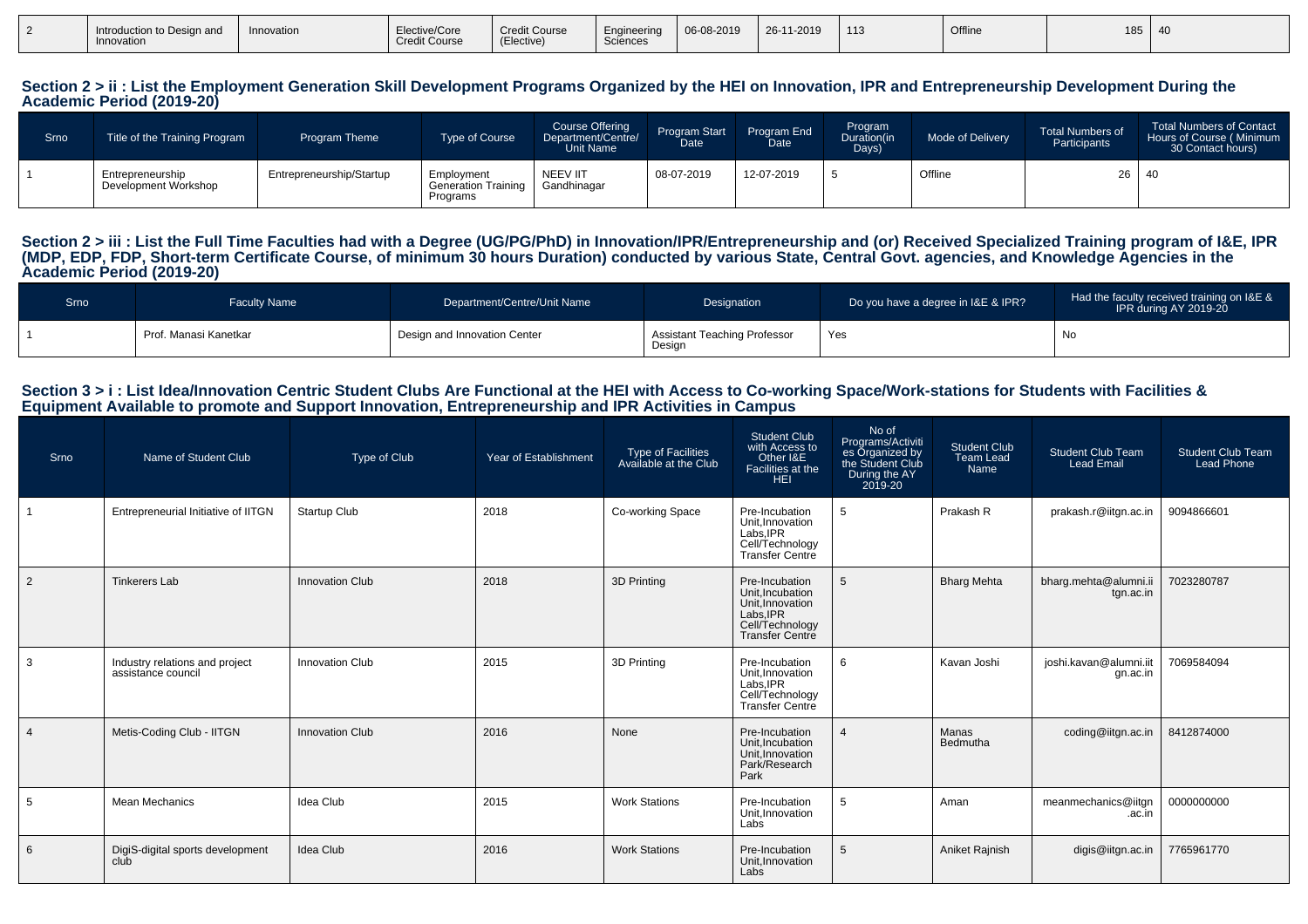# **Section 3 > ii > a : List the Pre-Incubation Facility (Tinkering Lab/Makers' Space/Design Centre/New Gen IEDC/IEDC/EDC/Innovation Centre/Startup Cell) (>= 600 Sq. Ft. Floor Area)**

| Srno | Name of Pre-<br><b>Incubation Centre</b> | Type of<br>Facility | Year of<br>Establishme<br>nt | Type of<br>Facilities<br>Available at<br>the Centre                                         | Pre-Incubation<br>with Access to<br>Other I&E<br>Facilities at the<br><b>HEI</b>                                                                                         | Name of the<br>Funding<br>Schemes<br>Available<br>with Pre-<br>Incubation<br>Unit, if any<br>(Optional)                                                                                   | <b>Facility Details</b>                                                                                                                                                             | <b>Total Nos of Dedicated</b><br>Executive/Management<br>team Strength Engaged at<br>the Facility |             | Had the Pre-Incubation<br>Unit Provided any<br>Funding Support for<br>Idea/Prototype/Innovati<br>on Development and<br>implementation during<br>the Financial Year<br>2019-20 | Had institute<br>Generated Income<br>either from Services<br>Offered by Pre-<br>Incubation<br>Centre/Facilities? |  | Had institute spent expenses either<br>from own resource/received fund<br>towards Establishment/Operation<br>of Pre-Incubation Centre/Facilities? |
|------|------------------------------------------|---------------------|------------------------------|---------------------------------------------------------------------------------------------|--------------------------------------------------------------------------------------------------------------------------------------------------------------------------|-------------------------------------------------------------------------------------------------------------------------------------------------------------------------------------------|-------------------------------------------------------------------------------------------------------------------------------------------------------------------------------------|---------------------------------------------------------------------------------------------------|-------------|-------------------------------------------------------------------------------------------------------------------------------------------------------------------------------|------------------------------------------------------------------------------------------------------------------|--|---------------------------------------------------------------------------------------------------------------------------------------------------|
|      | Tinkerers Lab                            | Tinkering<br>Lab    | 2018                         | Co-working<br>Space, 3D<br>Printing &<br>Prototype<br>Equipment,<br>Work<br><b>Stations</b> | Innovation<br>Labs, Innovation<br>Park/Research<br>Park, Centre of<br>Excellence with<br>Advance<br>Tools.IPR<br>Cell/Technology<br>Transfer<br>Centre, Student<br>Clubs | Innovation<br>Labs, Innova<br>tion<br>Park/Resear<br>ch<br>Park, Centre<br>of<br>Excellence<br>with<br>Advance<br>Tools, IPR<br>Cell/Technol<br>ogy Transfer<br>Centre, Stud<br>ent Clubs | Facility<br>Prof.<br>Leslee<br>Incharge<br>Name<br>Lazar<br>leslee.<br>Facility<br>azar@i<br>Incharge<br>itgn.ac.<br>Email<br>in<br>982119<br>Facility<br>0889<br>Incharge<br>Phone |                                                                                                   |             | Yes                                                                                                                                                                           | <b>No</b>                                                                                                        |  | Yes                                                                                                                                               |
|      |                                          |                     | Source of Grant / Fund       |                                                                                             |                                                                                                                                                                          |                                                                                                                                                                                           | <b>Agency Name</b>                                                                                                                                                                  |                                                                                                   | Agency Type |                                                                                                                                                                               |                                                                                                                  |  | Total Grants / Funds Received by Pre-<br>Incubation & Incubation Centre / Facilities<br>exists in Campus (In Rupees)                              |
|      | Institute's Own Fund / Resource          |                     |                              |                                                                                             | <b>IIEC IIT Gandhinagar</b>                                                                                                                                              |                                                                                                                                                                                           |                                                                                                                                                                                     | <b>Educational Institute</b>                                                                      |             | 2190289                                                                                                                                                                       |                                                                                                                  |  |                                                                                                                                                   |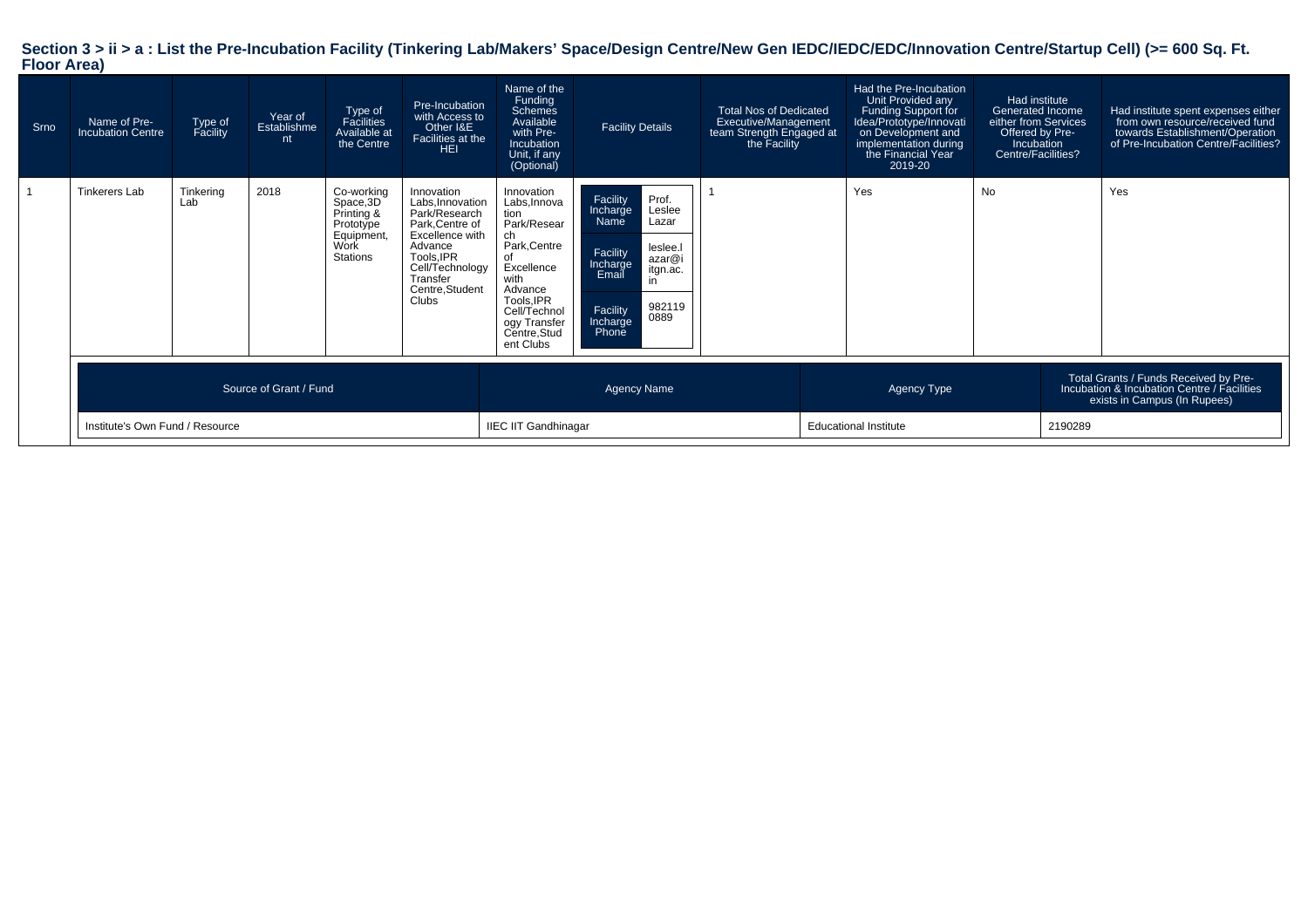#### 2 Center for Creative LearningInnovationCentre2017 3D Printing & Prototype Equipment,Work StationsInnovation Labs,Student**Clubs** Innovation Labs,Student Clubs**Facility**  Incharge NameProf. ManishJainFacility Incharge Emailmanish .jain@ii tgn.ac.i nFacility Incharge Phone988041312415 No YesTotal Annual Income from Training and Skill Develop ment Services(In Rupees)212124 2**Total**  Annual Income from (Technic al and Business) Mentorin g Services(In Rupees)0Total Annual Income from Office Space and Rental Services to Startups/Inno vators (In Rupees)0YesSource of Grant / Fundd and the control of the control of the Agency Name Agency Type and the control of the Agency Type  $\mathsf{A}$ gency Type  $\mathsf{A}$ gency Type and the control of the control of the control of the control of the control of the co Total Grants / Funds Received by Pre-Incubation & Incubation Centre / Facilitiesexists in Campus (In Rupees)Institute's Own Fund / Resource IIT Gandhinagar Educational Institute <sup>6663263</sup> Funding AgencyDepartment of Science and Technology Govt. Agency (Central) 58000 58000 Funding AgencyGujarat Council for Science and Technology Govt. Agency (State) and State 1288800 Funding Agency Sarva Siksha AbhiyanGovt. Agency (Central) 1500000 Funding Agency MP Tribal Welfare Residential and AshramGovt. Agency (State) 1289000

#### Section  $3 > i$  i > a : List the Pre-Incubation Facility (Tinkering Lab/Makers' Space/Design Centre/New Gen IEDC/IEDC/EDC/Innovation Centre/Startup Cell) (>= 600 Sq. Ft. **Floor Area)**

#### **Section 3 > ii > b : List the Centre of Excellence (CoE) Facilities with Advance Tools and Equipment at the HEI (>= 1000 Sq. Ft. Floor Area)**

 FundingSchemes

 CoE, if any(Optional)

SrnoName of CoE Facility Year of Establishment

CoE with Accessto Other I&E Facilities at the**HEI** Name of theAvailable with

Facility Details

Total Nos of Dedicated Executive/Management team Strength Engaged at the**Facility** 

Had the CoE Provided anyFunding Support for Idea/Prototype/InnovationDevelopment and implementation during theFinancial Year 2019-20?

Had institute Generated Income either from Services Offered by CoECentre/Facilities?

Had institute spent expenseseither from own resource/received fund towards Establishment/Operation ofCoE Centre/Facilities?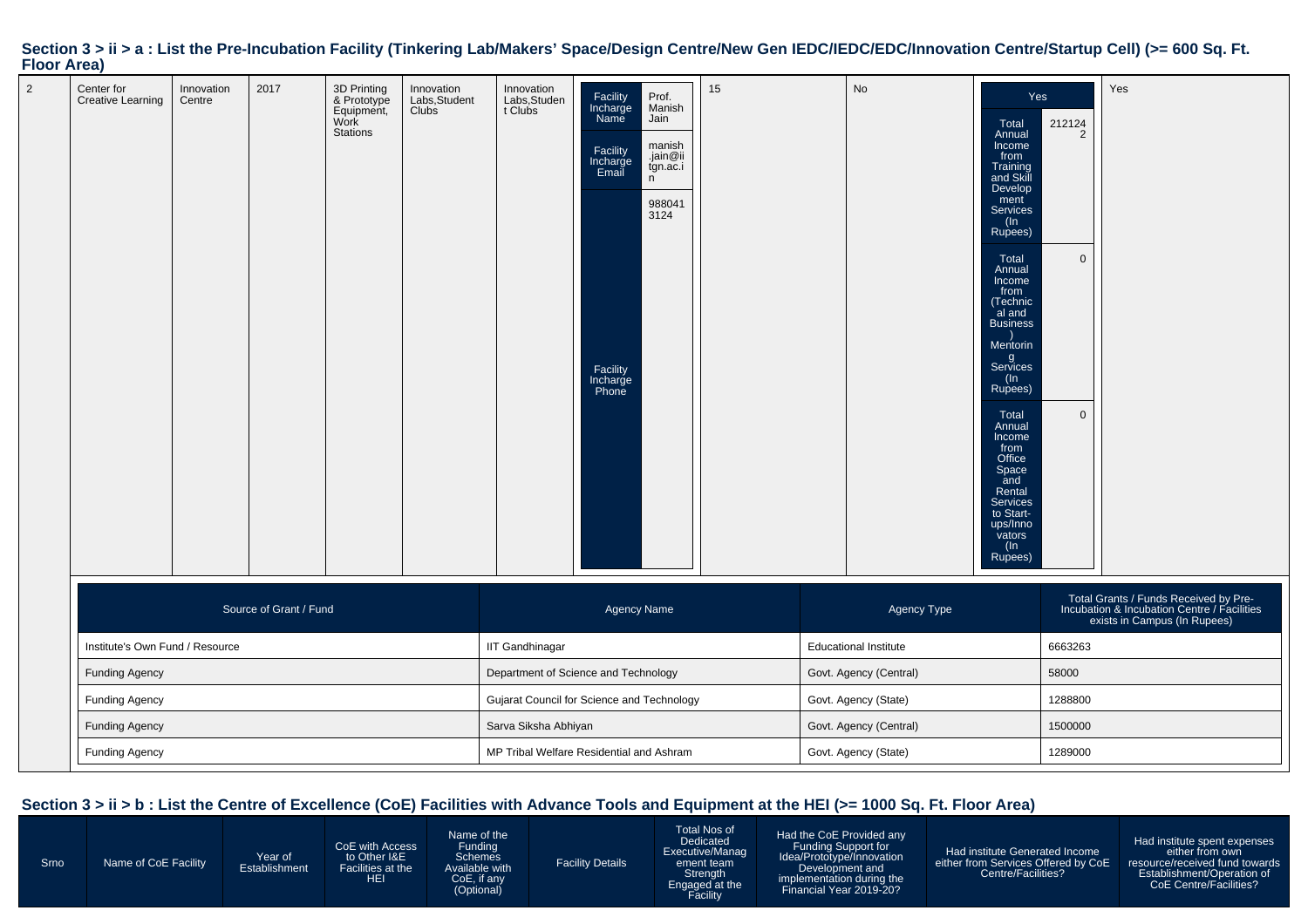# **Section 3 > ii > b : List the Centre of Excellence (CoE) Facilities with Advance Tools and Equipment at the HEI (>= 1000 Sq. Ft. Floor Area)**

| Common Research and<br>Technology<br>Development Hub | 2017                   | Innovation<br>Labs, Innovation<br>Park/Research<br>Park, IPR<br>Cell/Technology<br>Transfer Centre | Department of<br>Scientific and<br>Industrial<br>Research | Facility<br>Incharge<br>Name<br>Facility<br>Incharge<br>Email<br>Facility<br>Incharge<br>Phone | Prof.<br>Chinm<br>ay<br>Ghoroi<br>chinma<br>yg@iit<br>gn.ac.i<br>n<br>99250<br>29889 | 6 | Yes |                        | Yes<br><b>Total Annual</b><br>Income from<br>Training and<br>Skill<br>Development<br>Services (In<br>Rupees)<br><b>Total Annual</b><br>Income from<br>(Technical and<br>Business)<br>Mentoring<br>Services (In<br>Rupees)<br><b>Total Annual</b><br>Income from<br>Office Space<br>and Rental<br>Services to<br>Start-<br>ups/Innovators<br>(In Rupees) | $\mathbf 0$<br>527767<br>690026 | Yes                                                                           |
|------------------------------------------------------|------------------------|----------------------------------------------------------------------------------------------------|-----------------------------------------------------------|------------------------------------------------------------------------------------------------|--------------------------------------------------------------------------------------|---|-----|------------------------|---------------------------------------------------------------------------------------------------------------------------------------------------------------------------------------------------------------------------------------------------------------------------------------------------------------------------------------------------------|---------------------------------|-------------------------------------------------------------------------------|
|                                                      | Source of Grant / Fund |                                                                                                    |                                                           |                                                                                                | Agency Name                                                                          |   |     | Agency Type            |                                                                                                                                                                                                                                                                                                                                                         |                                 | Total Grants / Funds Received by CoE<br>Facility exists in Campus (In Rupees) |
| Funding Agency                                       |                        |                                                                                                    |                                                           | Department of Scientific and Industrial Research                                               |                                                                                      |   |     | Govt. Agency (Central) |                                                                                                                                                                                                                                                                                                                                                         | 4920200                         |                                                                               |

# **Section 3 > ii > c : List the Incubation Facilities at the HEI (>= 1500 Sq. Ft. Floor Area)**

| Srno | Name of Incubation<br>Facility | Year of<br>Establishment | Incubation with<br>Access to Other<br><b>I&amp;E Facilities at</b><br>the HEI | Name of the<br>Funding<br><b>Schemes</b><br>Available with<br>Incubation Unit. if<br>any (Optional) | <b>Facility Details</b> | Total Nos of<br><b>Dedicated</b><br>Executive/Manag<br>ement team<br>Strength<br>Engaged at the<br>Facility | Had the Incubation Facility<br>Provided any Funding Support<br>for Idea/Prototype/Innovation<br>Development and<br>implementation during the<br>Financial Year 2019-20? | Had institute Generated Income<br>either from Services Offered by<br>Incubation Centre/Facilities? | Had institute spent expenses<br>either from own<br>resource/received fund towards<br>Establishment/Operation of<br>Incubation Centre/Facilities? |
|------|--------------------------------|--------------------------|-------------------------------------------------------------------------------|-----------------------------------------------------------------------------------------------------|-------------------------|-------------------------------------------------------------------------------------------------------------|-------------------------------------------------------------------------------------------------------------------------------------------------------------------------|----------------------------------------------------------------------------------------------------|--------------------------------------------------------------------------------------------------------------------------------------------------|
|------|--------------------------------|--------------------------|-------------------------------------------------------------------------------|-----------------------------------------------------------------------------------------------------|-------------------------|-------------------------------------------------------------------------------------------------------------|-------------------------------------------------------------------------------------------------------------------------------------------------------------------------|----------------------------------------------------------------------------------------------------|--------------------------------------------------------------------------------------------------------------------------------------------------|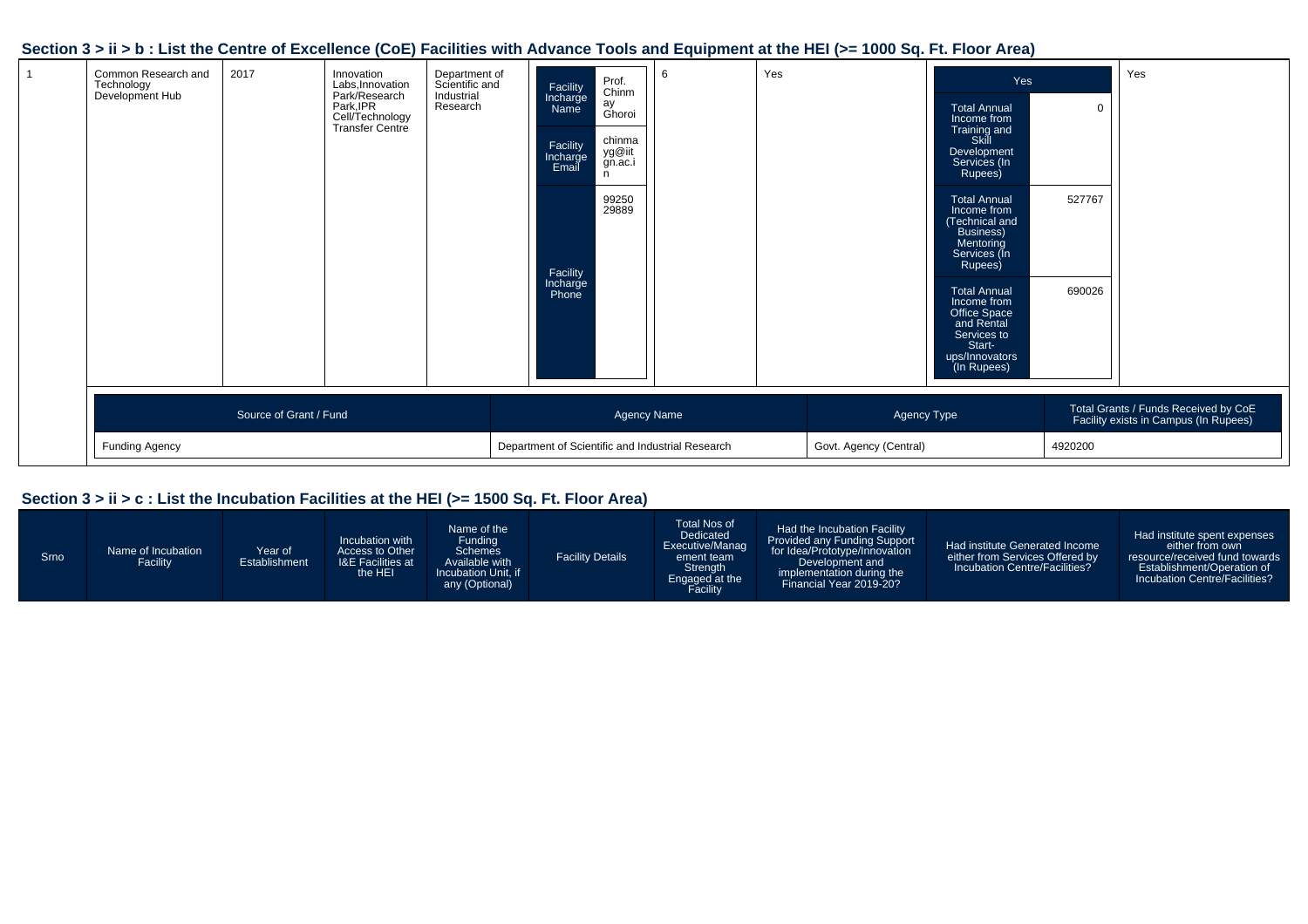# **Section 3 > ii > c : List the Incubation Facilities at the HEI (>= 1500 Sq. Ft. Floor Area)**

| <b>IIT Gandhinagar</b><br>Innovation and<br><b>Entrepreneurship Center</b> | 2015                   | Pre-<br>Incubation, Innova<br>tion<br>Labs, Innovation<br>Park/Research<br>Park, Centre of<br>Excellence with<br>Advance<br>Tools, IPR<br>Cell/Technology<br>Transfer<br>Centre, Student<br>Clubs | Facility<br>Incharge<br>Name<br>Facility<br>Incharge<br>Email<br>Facility<br>Incharge<br>Phone | Prof. S<br>D<br>Mehrot<br>ra<br>spm@i<br>itgn.ac.<br>in<br>99980<br>23817 | Yes |                                  | Yes<br><b>Total Annual</b><br>Income from<br>Training and<br>Skill<br>Development<br>Services (In<br>Rupees)<br><b>Total Annual</b><br>Income from<br>(Technical and<br><b>Business)</b><br>Mentoring<br>Services (In<br>Rupees)<br><b>Total Annual</b><br>Income from<br><b>Office Space</b><br>and Rental<br>Services to<br>Start-<br>ups/Innovators<br>(In Rupees) | 41500<br>166180<br>1066778 | Yes                                                                                  |
|----------------------------------------------------------------------------|------------------------|---------------------------------------------------------------------------------------------------------------------------------------------------------------------------------------------------|------------------------------------------------------------------------------------------------|---------------------------------------------------------------------------|-----|----------------------------------|-----------------------------------------------------------------------------------------------------------------------------------------------------------------------------------------------------------------------------------------------------------------------------------------------------------------------------------------------------------------------|----------------------------|--------------------------------------------------------------------------------------|
|                                                                            | Source of Grant / Fund |                                                                                                                                                                                                   |                                                                                                | <b>Agency Name</b>                                                        |     | Agency Type                      |                                                                                                                                                                                                                                                                                                                                                                       |                            | Total Grants / Funds Received by Incubation<br>Facility exists in Campus (In Rupees) |
| <b>Funding Agency</b>                                                      |                        |                                                                                                                                                                                                   | Department of Science and Technology                                                           |                                                                           |     | Govt. Agency (Central)           |                                                                                                                                                                                                                                                                                                                                                                       | 19113434                   |                                                                                      |
| <b>Funding Agency</b>                                                      |                        |                                                                                                                                                                                                   | Industries Department                                                                          |                                                                           |     | Govt. Agency (State)             |                                                                                                                                                                                                                                                                                                                                                                       | 2250000                    |                                                                                      |
| <b>Funding Agency</b>                                                      |                        |                                                                                                                                                                                                   | Boeing India                                                                                   |                                                                           |     | Corporate / Industry Association |                                                                                                                                                                                                                                                                                                                                                                       | 846376                     |                                                                                      |

# **Section 3 > ii > d : List the Innovation Park/Research Park Facilities at the HEI (>= 5000 Sq. Ft. Floor Area)**

| Srno <sup>1</sup> | Name of Innovation<br>Park/Research Park<br>Facility | Year of<br><b>Establishment</b> | Innovation Park /<br><b>Research Park</b><br>with Access to<br>Other I & E<br>Facilities at the<br><b>HEI</b> | Name of the<br>Funding<br><b>Schemes</b><br>Available with<br>Research/Innovat<br>ion Park, if any<br>(Optional) | <b>Facility Details</b> | Total Nos of<br>Dedicated<br>Executive/Manag<br>ement team<br>Strength<br>Engaged at the | Had the Research<br><b>Park/Innovation Park Provided</b><br>any Funding Support for<br>Idea/Prototype/Innovation<br>Development and<br>implementation during the<br>Financial Year 2019-20? | Had institute Generated Income<br>either from Services Offered by<br><b>Research Park/Innovation Park?</b> | Had the Research<br>Park/Innovation Park Provided<br>any Funding Support for<br>Idea/Prototype/Innovation/Start<br>up/Venture Development and<br>implementation during the<br>Financial Year 2019-20? |
|-------------------|------------------------------------------------------|---------------------------------|---------------------------------------------------------------------------------------------------------------|------------------------------------------------------------------------------------------------------------------|-------------------------|------------------------------------------------------------------------------------------|---------------------------------------------------------------------------------------------------------------------------------------------------------------------------------------------|------------------------------------------------------------------------------------------------------------|-------------------------------------------------------------------------------------------------------------------------------------------------------------------------------------------------------|
|-------------------|------------------------------------------------------|---------------------------------|---------------------------------------------------------------------------------------------------------------|------------------------------------------------------------------------------------------------------------------|-------------------------|------------------------------------------------------------------------------------------|---------------------------------------------------------------------------------------------------------------------------------------------------------------------------------------------|------------------------------------------------------------------------------------------------------------|-------------------------------------------------------------------------------------------------------------------------------------------------------------------------------------------------------|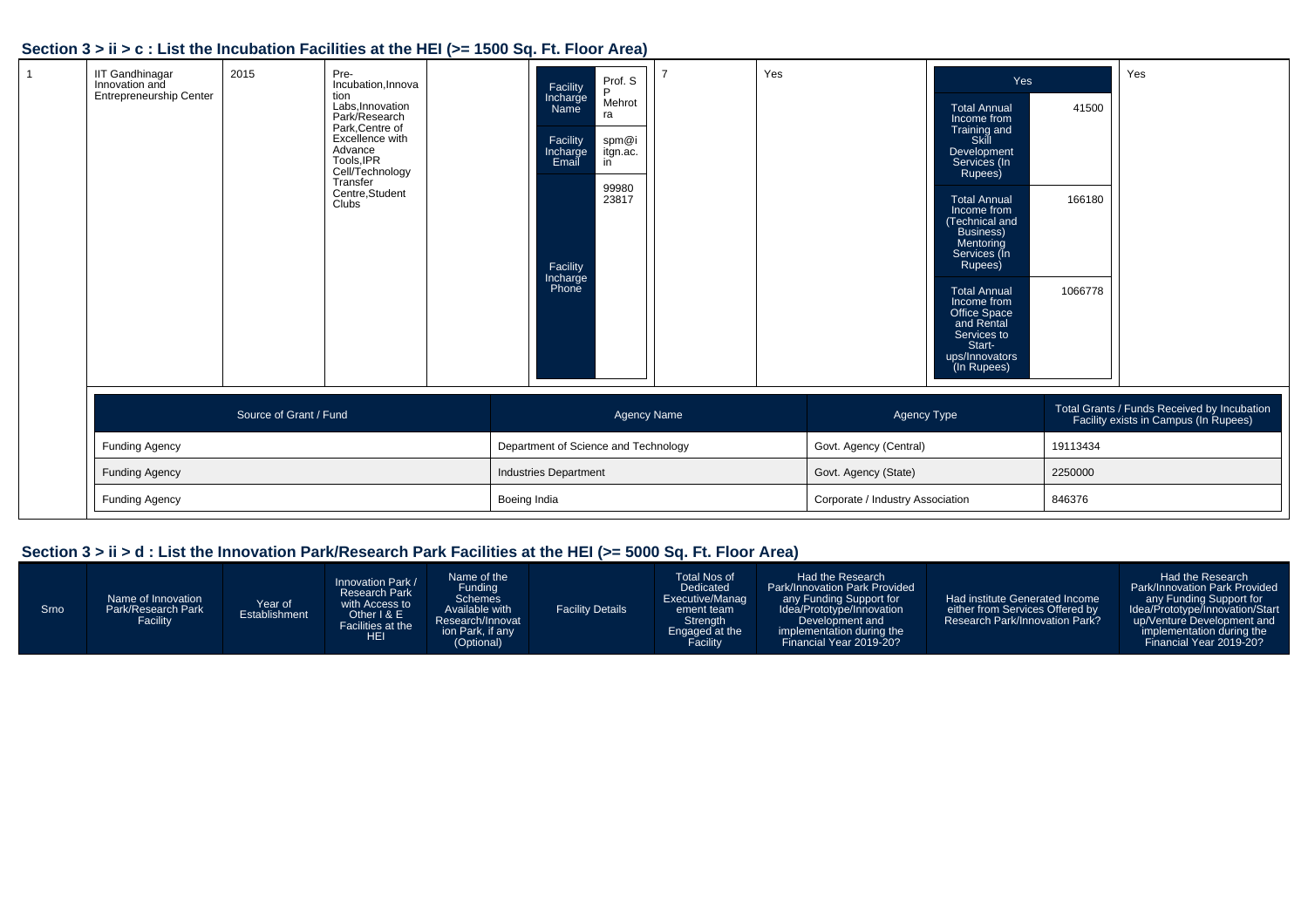### **Section 3 > ii > d : List the Innovation Park/Research Park Facilities at the HEI (>= 5000 Sq. Ft. Floor Area)**

| <b>IIT Gandhinagar</b><br>Research Park | 2017                   | Incubation<br>Unit, Innovation<br>Labs, Centre of<br>Excellence with<br>Advance<br>Tools, IPR<br>Cell/Technology<br>Transfer Centre | Prof. S<br>Facility<br>Incharge<br>Name<br>P<br>Mehrot<br>ra<br>Facility<br>spm@i<br>itgn.ac.<br>Incharge<br>Email<br>in<br>99980<br>23817<br>Facility<br>Incharge<br>Phone | 8                  | Yes |                        | Yes<br><b>Total Annual</b><br>Income from<br>Training and<br>Skill<br>Development<br>Services (In<br>Rupees)<br><b>Total Annual</b><br>Income from<br>(Technical and<br>Business)<br>Mentoring<br>Services (In<br>Rupees)<br><b>Total Annual</b><br>Income from<br>Office Space<br>and Rental<br>Services to<br>Start-<br>ups/Innovators<br>(In Rupees) | $\overline{0}$<br>$\mathbf{0}$<br>3994536 | Yes                                                                                  |
|-----------------------------------------|------------------------|-------------------------------------------------------------------------------------------------------------------------------------|-----------------------------------------------------------------------------------------------------------------------------------------------------------------------------|--------------------|-----|------------------------|---------------------------------------------------------------------------------------------------------------------------------------------------------------------------------------------------------------------------------------------------------------------------------------------------------------------------------------------------------|-------------------------------------------|--------------------------------------------------------------------------------------|
|                                         | Source of Grant / Fund |                                                                                                                                     |                                                                                                                                                                             | <b>Agency Name</b> |     | Agency Type            |                                                                                                                                                                                                                                                                                                                                                         |                                           | Total Grants / Funds Received by Incubation<br>Facility exists in Campus (In Rupees) |
| Funding Agency                          |                        |                                                                                                                                     | Department of Science and Technology                                                                                                                                        |                    |     | Govt. Agency (Central) |                                                                                                                                                                                                                                                                                                                                                         | 153000000                                 |                                                                                      |

# **Section 3 > ii > e : List the IPR Cell/Technology Transfer Centre Facilities at the HEI**

| Srno | Name of IPR<br>Cell/Technology<br><b>Transfer Centre Facility</b>          | Year of<br>Establishment | <b>IPR</b><br>Cell/Technology<br>Transfer Centre<br>with Access to<br>Other I&E<br>Facilities at the<br>HEI.                                                          | Name of the<br>Funding<br><b>Schemes</b><br>Available with<br><b>IPR</b><br>Cell/Technology<br><b>Transfer Centre,</b><br>if any (Optional) | <b>Facility Details</b>                                                                                                                                          | Total Nos of<br>Dedicated<br>Executive/Manag<br>ement team<br>Strength<br>Engaged at the<br>Facility | Had the IPR Cell/Technology<br><b>Transfer Centre Provided any</b><br><b>Funding Support for</b><br>Idea/Prototype/Innovation<br>Development and<br>implementation during the<br>Financial Year 2019-20? | Had institute Generated Income<br>either from Services Offered by IPR<br>Cell/Technology Transfer Centre? | Had the IPR Cell/Technology<br><b>Transfer Centre Provided any</b><br>Funding Support for<br>Idea/Prototype/Innovation/Start<br>up/Venture Development and<br>implementation during the<br>Financial Year 2019-20? |
|------|----------------------------------------------------------------------------|--------------------------|-----------------------------------------------------------------------------------------------------------------------------------------------------------------------|---------------------------------------------------------------------------------------------------------------------------------------------|------------------------------------------------------------------------------------------------------------------------------------------------------------------|------------------------------------------------------------------------------------------------------|----------------------------------------------------------------------------------------------------------------------------------------------------------------------------------------------------------|-----------------------------------------------------------------------------------------------------------|--------------------------------------------------------------------------------------------------------------------------------------------------------------------------------------------------------------------|
|      | <b>IIT Gandhinagar</b><br>Innovation and<br><b>Entrepreneurship Center</b> | 2015                     | Pre-<br>Incubation, Incuba<br>tion<br>Unit, Innovation<br>Labs.Innovation<br>Park/Research<br>Park.Centre of<br>Excellence with<br>Advance<br>Tools, Student<br>Clubs |                                                                                                                                             | Prof.<br>Facility<br>Amit<br>Incharge<br>Prasha<br>Name<br>Facility<br>ap@iit<br>Incharge<br>gn.ac.i<br>Email<br>Facility<br>85113<br>60509<br>Incharge<br>Phone |                                                                                                      | Yes                                                                                                                                                                                                      | <b>No</b>                                                                                                 | No                                                                                                                                                                                                                 |

### **Section 3 > iii > a : Provide detail list of Faculties as Mentor to help Ideas/Innovations/Startups**

| Srno | Name of the Faculty   | Designation of the Faculty          | Mentor Expert Area          | Years of Experience in Mentorship (In<br>Years) |
|------|-----------------------|-------------------------------------|-----------------------------|-------------------------------------------------|
|      | Prof. Manasi Kanetkar | Assistant Teaching Professor Design | Idea/Innovation Development |                                                 |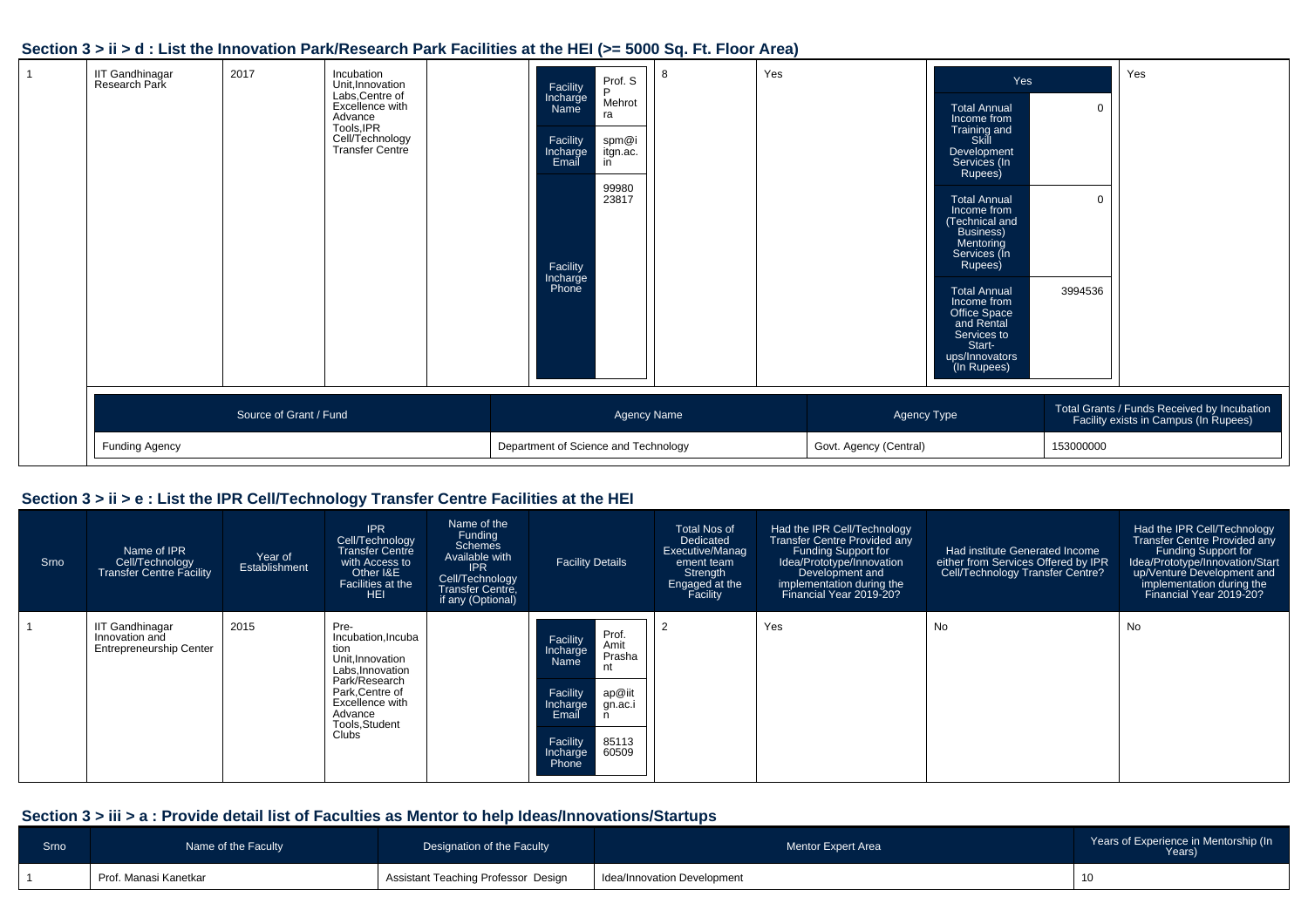#### **Section 3 > iii > a : Provide detail list of Faculties as Mentor to help Ideas/Innovations/Startups**

| Name of Idea/Innovation/ Startup Mentored |                                     | Mentoring Setup [Within (or) Outside] HEI | CIN (in case it is Startup) |
|-------------------------------------------|-------------------------------------|-------------------------------------------|-----------------------------|
| Necesario Innovations Private Limited     |                                     | Within                                    |                             |
| Prof. Manasi Kanetkar                     | Assistant Teaching Professor Design | Idea/Innovation Development               | 10                          |
| Name of Idea/Innovation/ Startup Mentored |                                     | Mentoring Setup [Within (or) Outside] HEI | CIN (in case it is Startup) |
| MiCob Pvt Ltd                             |                                     | Within                                    |                             |

### **Section 3 > iii > b : Provide detail list of External Experts/Agencies engaged as Mentor to help Ideas/Innovations/Startups**

| Srno           | Name of the External Expert/Agency as Mentor |                   |                                                                          | <b>Mentor Expert Area</b>                 |                        |                                                             | Type of Mentorship |  |
|----------------|----------------------------------------------|-------------------|--------------------------------------------------------------------------|-------------------------------------------|------------------------|-------------------------------------------------------------|--------------------|--|
|                | Sh Kamalesh Dwevedi                          |                   | Idea/Innovation Development, Entrepreneurship/Startup Development        |                                           |                        | <b>Unstructured Mentorship</b>                              |                    |  |
| $\overline{2}$ | Dr Madhu Mehta                               |                   | Idea/Innovation Development, Entrepreneurship/Startup Development        |                                           |                        | Unstructured Mentorship                                     |                    |  |
| 3              | Sh. K Thyagrajan                             |                   | Idea/Innovation Development, Entrepreneurship/Startup Development        |                                           |                        | <b>Unstructured Mentorship</b>                              |                    |  |
| 4              | Sh. B V Jagadeesh                            |                   | Entrepreneurship/Startup Development                                     |                                           |                        | Unstructured Mentorship                                     |                    |  |
|                | Sh. R A Venkitachalam                        |                   | Idea/Innovation Development, Entrepreneurship/Startup Development        |                                           |                        | <b>Structured Mentorship</b>                                |                    |  |
|                | Structured Mentorship Program Name           | <b>Start Date</b> | <b>End Date</b>                                                          | Total No of Days of<br>Mentorship Program | No of Mentors Involved | Mentorship Cohort Size<br>(No. of Mentee)<br>Type of Mentee |                    |  |
|                | In house Mentoring                           | 01-04-2019        | 31-03-2020                                                               | Innovation/Prototype                      |                        |                                                             |                    |  |
| 6              | Prof. Raj Jaswa                              |                   | Idea/Innovation Development, Entrepreneurship/Startup Development        | Unstructured Mentorship                   |                        |                                                             |                    |  |
|                | Sh. Sanjay Randhar                           |                   | Entrepreneurship/Startup Development                                     |                                           |                        | Unstructured Mentorship                                     |                    |  |
| 8              | Sh. Vijay Kumar Ivaturi                      |                   | Entrepreneurship/Startup Development                                     |                                           |                        | Unstructured Mentorship                                     |                    |  |
| 9              | Sh. Hemant Kumar                             |                   | Idea/Innovation Development, Entrepreneurship/Startup Development        |                                           |                        | Unstructured Mentorship                                     |                    |  |
| 10             | Sh Paresh Vora                               |                   | Idea/Innovation Development                                              |                                           |                        | Unstructured Mentorship                                     |                    |  |
| 11             | Sh. Ashok Karania                            |                   | Entrepreneurship/Startup Development                                     |                                           |                        | <b>Unstructured Mentorship</b>                              |                    |  |
| 12             | Dr. Mohan Dewan                              |                   | IPR Protection & Commercialization                                       |                                           |                        | Unstructured Mentorship                                     |                    |  |
| 13             | Sh. Kushal Sacheti                           |                   | Idea/Innovation Development                                              |                                           |                        | <b>Unstructured Mentorship</b>                              |                    |  |
| 14             | Sh. Kunal Upadhyay                           |                   | Entrepreneurship/Startup Development                                     |                                           |                        | Unstructured Mentorship                                     |                    |  |
| 15             | Sh. Gaurav Ranjan                            |                   | Entrepreneurship/Startup Development                                     | Unstructured Mentorship                   |                        |                                                             |                    |  |
| 16             | Sh. Ravi Arora                               |                   | Entrepreneurship/Startup Development                                     |                                           |                        | Unstructured Mentorship                                     |                    |  |
| 17             | Sh. Amar Sawhney                             |                   | Entrepreneurship/Startup Development, IPR Protection & Commercialization |                                           |                        | Unstructured Mentorship                                     |                    |  |
| 18             | Sh. Anand Parekh                             |                   | Entrepreneurship/Startup Development                                     |                                           |                        | <b>Unstructured Mentorship</b>                              |                    |  |

**Section 4 : List all the Innovations Generated Developed, Completed and Implemented in Ground with Support of Pre-incubation & Incubation facilities at the HEI and Recognitions Received**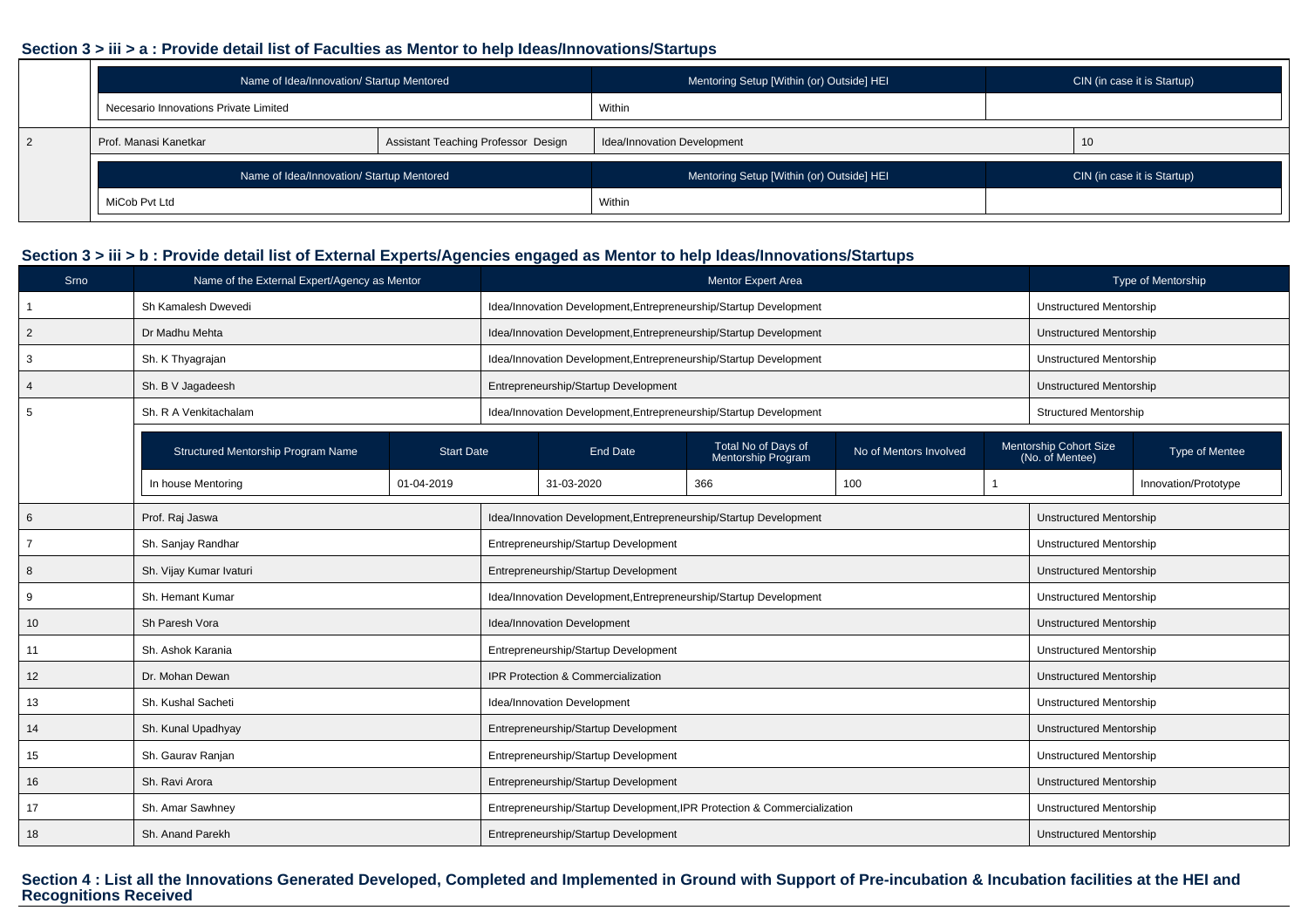| Srn<br>$\circ$ | Name of the<br><b>Innovation Generated</b><br>with the Support of<br>HEI                 | Type of<br>Innovation | <b>Nature</b><br>of<br>Innovati<br>on | Name of<br>the HEI<br>Support<br>ed<br>Innovati<br>on<br>Develop<br>ment | Innov<br>ation<br>Devel<br>oped<br>by | Stage<br>of<br>Innov<br>ation/<br>Stage<br>$\circ$ f<br><b>TRL</b><br>it.<br>starte<br>d<br>recei<br>ving<br>the<br>Supp<br>ort<br>durin<br>g the<br>FY<br>2019-<br>$20^{\circ}$ | Stage<br>of<br>Innov<br>ation/<br><b>Stage</b><br>of<br><b>TRL</b><br>reach<br>ed as<br>on<br>31st<br>Marc<br>h.<br>2020             | <b>Status</b><br>Pre-<br>Incubati<br>on/Incu<br>bation<br>Support<br>to<br>Innovati<br>on as<br>on 31st<br>March<br>2020 | Had the<br>Innovation<br>Received any<br>Recognition at<br>State, National,<br>International<br>Level Programs<br>during the<br>financial period<br>2019-20 |                                                                                                                                                                                        | Had the<br>Innovati<br>on<br>Convert<br>ed into<br>Venture/<br>Startup/<br><b>SME</b><br>Unit<br>during<br>the<br>financial<br>period<br>2019-20 |                                | Had Centre/institute provided any<br>Financial support (either own<br>resource or fund received from<br>agencies) in terms of Seed<br>Grant/Fund Support to Idea /<br>Prototype / Innovations<br>Development during the financial<br>period 2019-20 | Had the Innovations raised any<br>Seed fund/Angel Investment/VC<br>during the period of receiving pre-<br>incubation/incubation support at<br>your Pre-incubation/incubation or<br>HEI during the financial period<br>2019-20 | Had the Pre-incubation/Incubation<br>Centre/HEI received any<br>income/revenue from<br>Idea/Prototype/Innovations for the<br>pre-incubation/incubation support<br>and the services offered by Pre-<br>incubation/incubation or institute<br>during the financial period 2019 |
|----------------|------------------------------------------------------------------------------------------|-----------------------|---------------------------------------|--------------------------------------------------------------------------|---------------------------------------|----------------------------------------------------------------------------------------------------------------------------------------------------------------------------------|--------------------------------------------------------------------------------------------------------------------------------------|--------------------------------------------------------------------------------------------------------------------------|-------------------------------------------------------------------------------------------------------------------------------------------------------------|----------------------------------------------------------------------------------------------------------------------------------------------------------------------------------------|--------------------------------------------------------------------------------------------------------------------------------------------------|--------------------------------|-----------------------------------------------------------------------------------------------------------------------------------------------------------------------------------------------------------------------------------------------------|-------------------------------------------------------------------------------------------------------------------------------------------------------------------------------------------------------------------------------|------------------------------------------------------------------------------------------------------------------------------------------------------------------------------------------------------------------------------------------------------------------------------|
|                | AN APPARATUS AND<br>METHOD FOR 3D<br>PRINTING OF<br><b>CONCRETE</b><br><b>STRUCTURES</b> | Product<br>Innovation | Technol<br>ogical                     |                                                                          | Stude<br>nt-<br>Facul<br>ty           | <b>TRL</b><br>2:<br>Tech<br>nolog<br>formu<br>lation<br>Conc<br>ept<br>and<br>applic<br>ation<br>have<br>been<br>formu<br>lated.                                                 | <b>TRL</b><br>8:<br>First<br>of a<br>kind<br>com<br>merci<br>al<br>syste<br>m.<br>Manu<br>factur<br>ing<br>issue<br>s<br>solve<br>d. | Innovati<br>on<br>Develop<br>ment<br>Complet<br>ed                                                                       | Agen<br>cy<br>Nam<br>e<br>Agen<br>Cy<br>Type<br>Awar<br>d/<br>Positi<br>on $/$<br>Reco<br>gnitio<br>n<br>Secu<br>red                                        | Glo<br>bal<br>Hou<br>sing<br>Tec<br>hnol<br>ogy<br>Cha<br>llen<br>ge<br>Indi<br>a<br>Gov<br>Age<br>ncy<br>(Sta<br>(e)<br>Rec<br>ogni<br>tion<br>as<br>Imp<br>act<br>tech<br>nolo<br>gy | Yes                                                                                                                                              | <b>Grant Amount</b><br>$in$ Rs | 15345                                                                                                                                                                                                                                               | No                                                                                                                                                                                                                            | 1000000<br>Amount<br>Received in Rs.                                                                                                                                                                                                                                         |
|                |                                                                                          | Name                  |                                       |                                                                          |                                       |                                                                                                                                                                                  | <b>Type</b>                                                                                                                          |                                                                                                                          |                                                                                                                                                             |                                                                                                                                                                                        | Gender                                                                                                                                           |                                |                                                                                                                                                                                                                                                     | Email                                                                                                                                                                                                                         | Contact                                                                                                                                                                                                                                                                      |
|                | Prof. Manish Kumar                                                                       |                       |                                       |                                                                          | Faculty                               |                                                                                                                                                                                  |                                                                                                                                      |                                                                                                                          |                                                                                                                                                             | Male                                                                                                                                                                                   |                                                                                                                                                  |                                | mkumar@iitgn.ac.in                                                                                                                                                                                                                                  |                                                                                                                                                                                                                               | 8603773002                                                                                                                                                                                                                                                                   |
|                |                                                                                          | Name                  |                                       |                                                                          |                                       |                                                                                                                                                                                  | <b>Type</b>                                                                                                                          |                                                                                                                          |                                                                                                                                                             |                                                                                                                                                                                        | Gender                                                                                                                                           |                                |                                                                                                                                                                                                                                                     | Email                                                                                                                                                                                                                         | Contact                                                                                                                                                                                                                                                                      |
|                | Shashank Shekhar                                                                         |                       |                                       |                                                                          | Student                               |                                                                                                                                                                                  |                                                                                                                                      |                                                                                                                          |                                                                                                                                                             | Male                                                                                                                                                                                   |                                                                                                                                                  |                                | shashank.shekhar@iitgn.ac.in                                                                                                                                                                                                                        |                                                                                                                                                                                                                               | $\sim$                                                                                                                                                                                                                                                                       |
|                | Shashank Shekhar                                                                         |                       |                                       |                                                                          | Student                               |                                                                                                                                                                                  |                                                                                                                                      |                                                                                                                          | Male                                                                                                                                                        |                                                                                                                                                                                        |                                                                                                                                                  | shashank.shekhar@iitgn.ac.in   |                                                                                                                                                                                                                                                     |                                                                                                                                                                                                                               |                                                                                                                                                                                                                                                                              |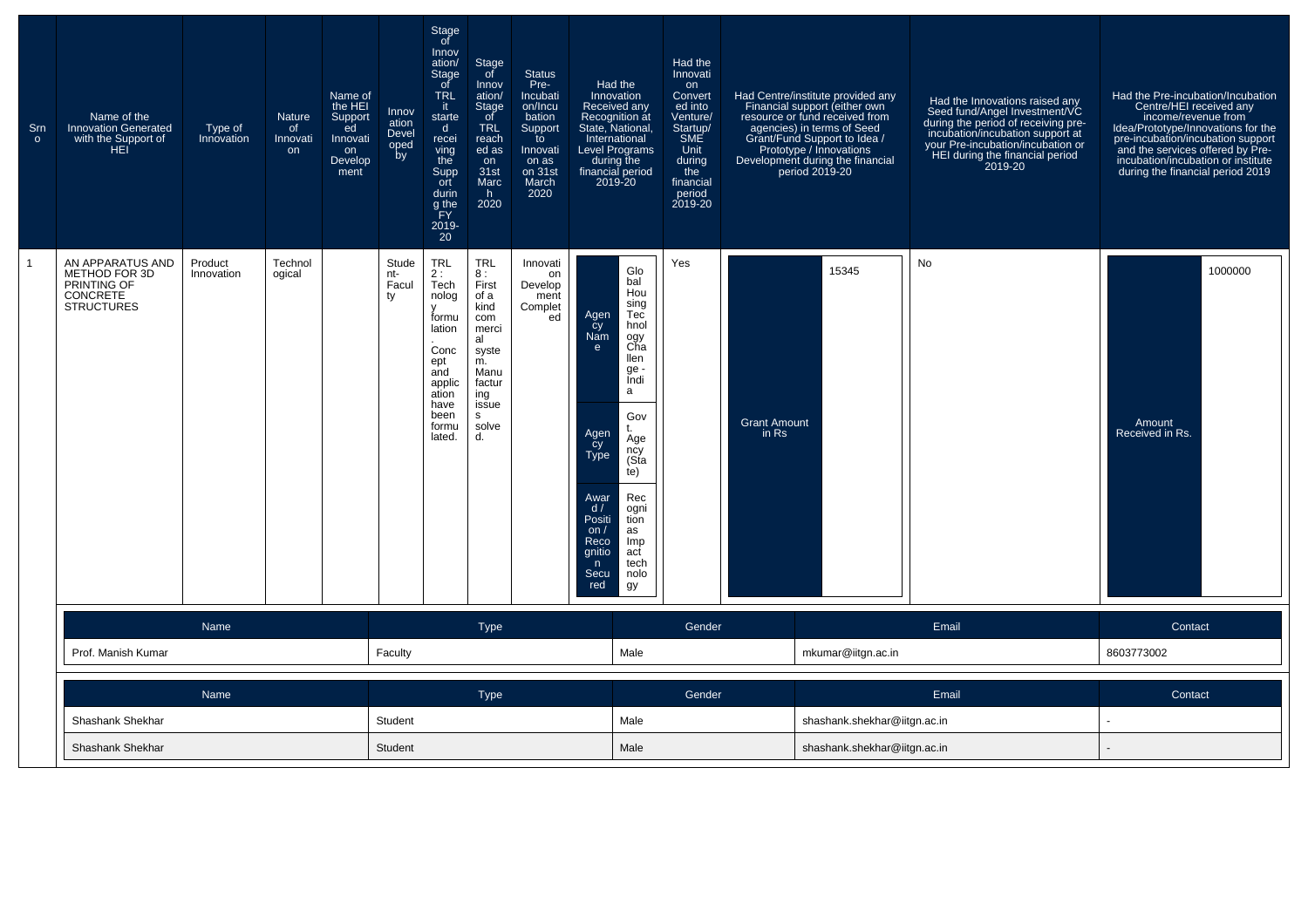| $\overline{2}$ | Vacuum Storage<br>Device                                                     | Product<br>Innovation | Technol<br>ogical | Exter<br>nal to<br>the<br>Instit<br>ute/In<br>cubat<br>ee | TRL<br>0:<br>Idea.<br>Unpr<br>oven<br>conc<br>ept,<br>no<br>testin<br>g has<br>been<br>perfor<br>med. | TRL<br>4:<br>Small<br>scale<br>protot<br>ype<br>built<br>in a<br>labor<br>atory<br>envir<br>onme<br>nt<br>("ugly<br>protot<br>ype).        | Innovati<br>on<br>Develop<br>ment<br>Ongoing | No |      | No     | <b>Grant Amount</b><br>in Rs | 20000                      | No    | No         |
|----------------|------------------------------------------------------------------------------|-----------------------|-------------------|-----------------------------------------------------------|-------------------------------------------------------------------------------------------------------|--------------------------------------------------------------------------------------------------------------------------------------------|----------------------------------------------|----|------|--------|------------------------------|----------------------------|-------|------------|
|                |                                                                              | Name                  |                   |                                                           |                                                                                                       | Type                                                                                                                                       |                                              |    |      | Gender |                              |                            | Email | Contact    |
|                | Ritesh Ranjan                                                                |                       |                   |                                                           |                                                                                                       |                                                                                                                                            | Innovator/Entrepreneur External to Institute |    | Male |        |                              | riteshranjan1620@gmail.com |       | 9097246557 |
|                |                                                                              | Name                  |                   |                                                           |                                                                                                       | Type                                                                                                                                       |                                              |    |      | Gender |                              |                            | Email | Contact    |
|                | Saptarshi Sadhu                                                              |                       |                   |                                                           |                                                                                                       |                                                                                                                                            | Innovator/Entrepreneur External to Institute |    | Male |        |                              | saptarshisadhu21@gmail.com |       | 7362923611 |
|                | Saptarshi Sadhu                                                              |                       |                   |                                                           |                                                                                                       |                                                                                                                                            | Innovator/Entrepreneur External to Institute |    | Male |        |                              | saptarshisadhu21@gmail.com |       | 7362923611 |
| 3              | Device to monitor<br>glucose level and<br>ensure proper dosage<br>of insulin | Product<br>Innovation | Technol<br>ogical | Exter<br>nal to<br>the<br>Instit<br>ute/In<br>cubat<br>ee | TRL<br>0:<br>Idea.<br>Unpr<br>oven<br>conc<br>ept,<br>no<br>testin<br>g has<br>been<br>perfor<br>med. | <b>TRL</b><br>4:<br>Small<br>scale<br>protot<br>ype<br>built<br>in a<br>labor<br>atory<br>envir<br>onme<br>nt<br>("ugly<br>protot<br>ype). | Innovati<br>on<br>Develop<br>ment<br>Ongoing | No |      | No     | <b>Grant Amount</b><br>in Rs | 20000                      | No    | No         |
|                |                                                                              | Name                  |                   |                                                           |                                                                                                       | Type                                                                                                                                       |                                              |    |      | Gender |                              |                            | Email | Contact    |
|                | Govind V B                                                                   |                       |                   |                                                           |                                                                                                       |                                                                                                                                            | Innovator/Entrepreneur External to Institute |    | Male |        |                              | ch17b047@smail.iitm.ac.in  |       | 8136907685 |
|                |                                                                              | Name                  |                   |                                                           |                                                                                                       | Type                                                                                                                                       |                                              |    |      | Gender |                              |                            | Email | Contact    |
|                | Yash Raj                                                                     |                       |                   |                                                           |                                                                                                       |                                                                                                                                            | Innovator/Entrepreneur External to Institute |    | Male |        |                              | yashr2192@gmail.com        |       | 7488420275 |
|                | Yash Raj                                                                     |                       |                   |                                                           |                                                                                                       |                                                                                                                                            | Innovator/Entrepreneur External to Institute |    | Male |        |                              | yashr2192@gmail.com        |       | 7488420275 |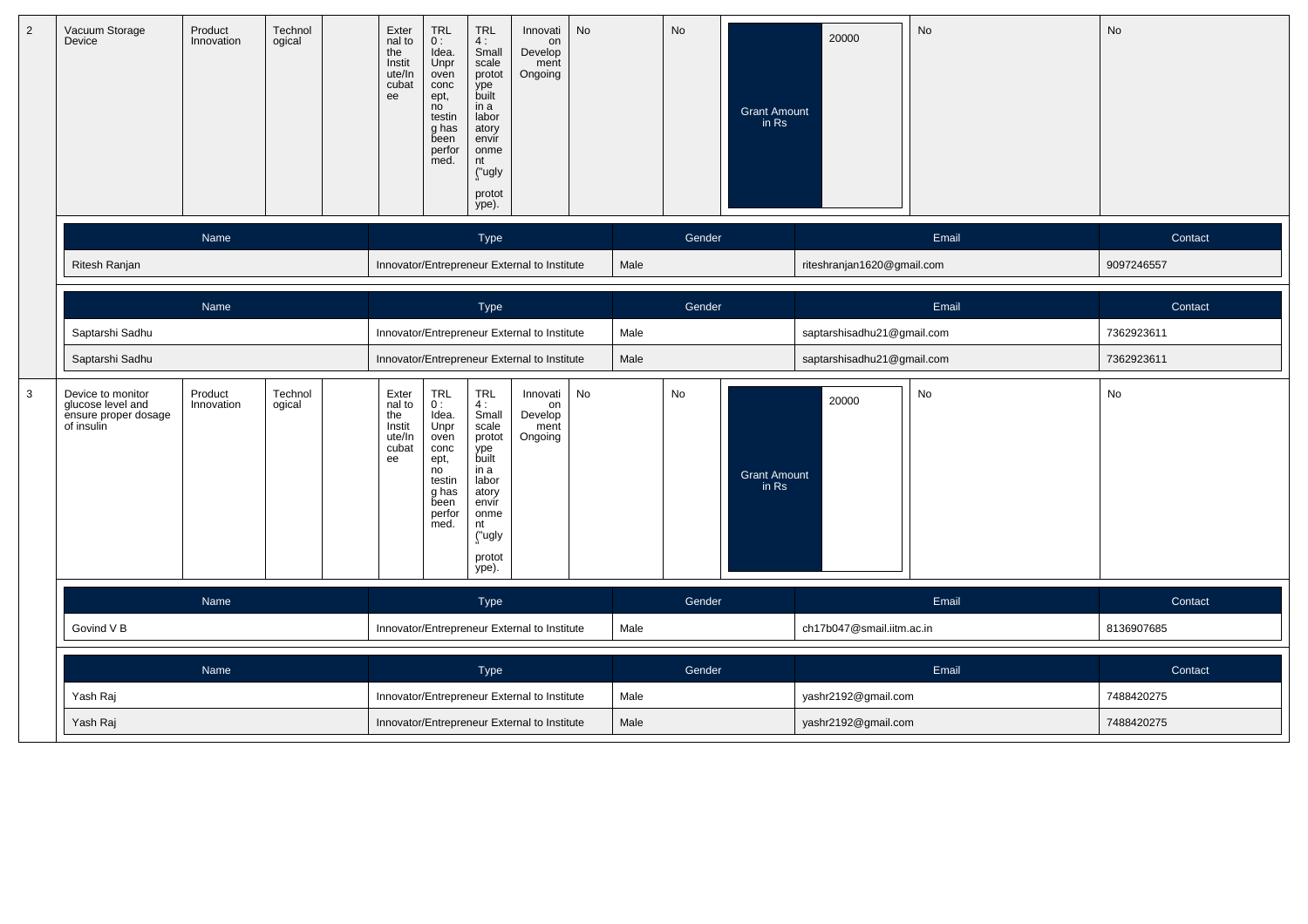| $\overline{4}$ | HOUSEHOLD<br>MECHANICAL<br><b>SOLAR TRACKER</b> | Product<br>Innovation | Technol<br>ogical | Exter<br>nal to<br>the<br>Instit<br>ute/In<br>cubat<br>ee | <b>TRL</b><br>0:<br>Idea.<br>Unpr<br>oven<br>conc<br>ept,<br>no<br>testin<br>g has<br>been<br>perfor<br>med. | TRL<br>4:<br>Small<br>scale<br>protot<br>ype<br>built<br>in a<br>labor<br>atory<br>envír<br>onme<br>nt<br>("ugly<br>protot<br>ype). | Innovati<br>on<br>Develop<br>ment<br>Ongoing | Agen<br>cy<br>Nam<br>e<br>Agen<br>Cy<br>Type<br>Awar<br>d/<br>Positi<br>on $/$<br>Reco<br>gnitio<br>n<br>Secu<br>red | IIT<br>Gan<br>dhin<br>aga<br>$\mathbf{r}$<br>Edu<br>cati<br>onal<br>Insti<br>tute<br>Rs.<br>$\mathbf{1}$<br>Lak<br>h to<br>eac<br>h<br>tea<br>m<br>me<br>mbe<br>r as<br>First<br>Priz<br>e at<br>Inve<br>nt at<br><b>IITG</b><br>N | No     | <b>Grant Amount</b><br>in Rs | 20000                 | No    | No         |
|----------------|-------------------------------------------------|-----------------------|-------------------|-----------------------------------------------------------|--------------------------------------------------------------------------------------------------------------|-------------------------------------------------------------------------------------------------------------------------------------|----------------------------------------------|----------------------------------------------------------------------------------------------------------------------|------------------------------------------------------------------------------------------------------------------------------------------------------------------------------------------------------------------------------------|--------|------------------------------|-----------------------|-------|------------|
|                |                                                 | Name                  |                   |                                                           |                                                                                                              | Type                                                                                                                                |                                              |                                                                                                                      |                                                                                                                                                                                                                                    | Gender |                              |                       | Email | Contact    |
|                | Parul Sangwan                                   |                       |                   |                                                           |                                                                                                              |                                                                                                                                     | Innovator/Entrepreneur External to Institute |                                                                                                                      | Female                                                                                                                                                                                                                             |        |                              | parulpsps@gmail.com   |       | 9417656236 |
|                |                                                 | Name                  |                   |                                                           |                                                                                                              | Type                                                                                                                                |                                              |                                                                                                                      |                                                                                                                                                                                                                                    | Gender |                              |                       | Email | Contact    |
|                |                                                 |                       |                   |                                                           |                                                                                                              |                                                                                                                                     |                                              |                                                                                                                      |                                                                                                                                                                                                                                    |        |                              |                       |       |            |
|                | Prabal Vashisht                                 |                       |                   |                                                           |                                                                                                              |                                                                                                                                     | Innovator/Entrepreneur External to Institute |                                                                                                                      | Male                                                                                                                                                                                                                               |        |                              | prabalv04@gmail.com   |       | 9497126320 |
|                | Prabal Vashisht                                 |                       |                   |                                                           |                                                                                                              |                                                                                                                                     | Innovator/Entrepreneur External to Institute |                                                                                                                      | Male                                                                                                                                                                                                                               |        |                              | prabalv04@gmail.com   |       | 9497126320 |
| $\,$ 5 $\,$    | Patient transfer device                         | Product<br>Innovation | Technol<br>ogical | Exter<br>nal to<br>the<br>Instit<br>ute/In<br>cubat<br>ee | TRL<br>0:<br>Idea.<br>Unpr<br>oven<br>conc<br>ept,<br>no<br>testin<br>g has<br>been<br>perfor<br>med.        | TRL<br>4:<br>Small<br>scale<br>protot<br>ype<br>built<br>in a<br>labor<br>atory<br>envir<br>onme<br>nt<br>("ugly<br>protot<br>ype). | Innovati<br>on<br>Develop<br>ment<br>Ongoing | No                                                                                                                   |                                                                                                                                                                                                                                    | No     | <b>Grant Amount</b><br>in Rs | 20000                 | No    | No         |
|                |                                                 | Name                  |                   |                                                           |                                                                                                              | Type                                                                                                                                |                                              |                                                                                                                      |                                                                                                                                                                                                                                    | Gender |                              |                       | Email | Contact    |
|                | Aman Singal                                     |                       |                   |                                                           |                                                                                                              |                                                                                                                                     | Innovator/Entrepreneur External to Institute |                                                                                                                      | Male                                                                                                                                                                                                                               |        |                              | 180030004@iitdh.ac.in |       | 9050540897 |
|                |                                                 | Name                  |                   |                                                           |                                                                                                              |                                                                                                                                     |                                              |                                                                                                                      |                                                                                                                                                                                                                                    | Gender |                              |                       | Email | Contact    |
|                | Dinesh Jangid                                   |                       |                   |                                                           |                                                                                                              | Type                                                                                                                                | Innovator/Entrepreneur External to Institute |                                                                                                                      | Male                                                                                                                                                                                                                               |        |                              | dj8998@gmail.com      |       |            |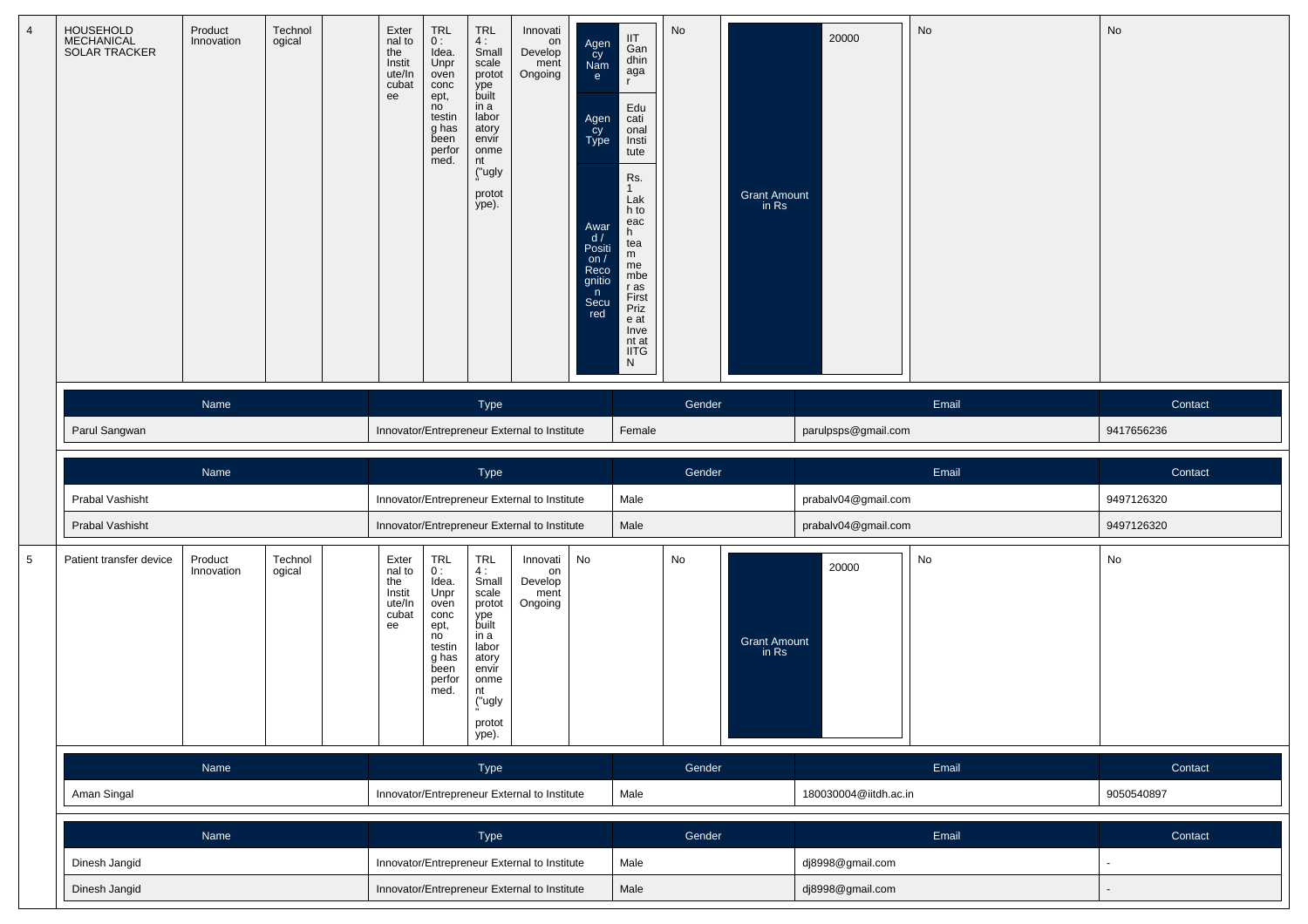| 6              | Self Regulating<br>Movable Sun Visor                                    | Product<br>Technol<br>ogical<br>Innovation | Stude<br><b>TRL</b><br><b>TRL</b><br>Innovati<br>nt<br>0:<br>$4:$<br>Small<br>on<br>Idea.<br>Develop<br>Unpr<br>scale<br>ment<br>Ongoing<br>oven<br>protot<br>ype<br>built<br>conc<br>ept,<br>no<br>in a<br>labor<br>testin<br>g has<br>atory<br>been<br>envir<br>perfor<br>onme<br>med.<br>nt<br>("ugly<br>protot<br>ype). | No<br>No<br>Grant Amount<br>in Rs        | No<br>20000                | No             |
|----------------|-------------------------------------------------------------------------|--------------------------------------------|-----------------------------------------------------------------------------------------------------------------------------------------------------------------------------------------------------------------------------------------------------------------------------------------------------------------------------|------------------------------------------|----------------------------|----------------|
|                |                                                                         | Name                                       | Type                                                                                                                                                                                                                                                                                                                        | Gender                                   | Email                      | Contact        |
|                | Jay shah                                                                |                                            | Student                                                                                                                                                                                                                                                                                                                     | Male                                     | jay.shah@iitgn.ac.in       | 7506854288     |
|                |                                                                         | Name                                       | Type                                                                                                                                                                                                                                                                                                                        | Gender                                   | Email                      | Contact        |
|                | Souritra Garai                                                          |                                            | Student                                                                                                                                                                                                                                                                                                                     | Male                                     | souritra.garai@iitgn.ac.in | $\sim$         |
|                | Souritra Garai                                                          |                                            | Student                                                                                                                                                                                                                                                                                                                     | Male                                     | souritra.garai@iitgn.ac.in |                |
| $\overline{7}$ | AUTOMATIC PILL<br>DISPENSER AND<br>COGNITIVE<br>MONITORING<br>APPARATUS | Technol<br>Product<br>Innovation<br>ogical | TRL<br>Stude<br>nt<br><b>TRL</b><br>Innovati<br>$0:$<br>Idea<br>4:<br>on<br>Small<br>Develop<br>Unpr<br>scale<br>ment<br>protot<br>Ongoing<br>oven<br>ype<br>conc<br>ept,<br>no<br>built<br>in a<br>testin<br>labor<br>g has<br>atory<br>been<br>envir<br>onme<br>perfor<br>med.<br>nt<br>("ugly<br>protot<br>ype).         | No<br>No<br><b>Grant Amount</b><br>in Rs | No<br>20000                | No             |
|                |                                                                         | Name                                       | Type                                                                                                                                                                                                                                                                                                                        | Gender                                   | Email                      | Contact        |
|                | Arpita Kabra                                                            |                                            | Student                                                                                                                                                                                                                                                                                                                     | Female                                   | arpita.kabra@iitgn.ac.in   | 7016391153     |
|                |                                                                         | Name                                       | Type                                                                                                                                                                                                                                                                                                                        | Gender                                   | Email                      | Contact        |
|                | Lipika Gupta                                                            |                                            | Innovator/Entrepreneur External to Institute                                                                                                                                                                                                                                                                                | Female                                   | lipikagupta9@gmail.com     | $\blacksquare$ |
|                | Lipika Gupta                                                            |                                            | Innovator/Entrepreneur External to Institute                                                                                                                                                                                                                                                                                | Female                                   | lipikagupta9@gmail.com     |                |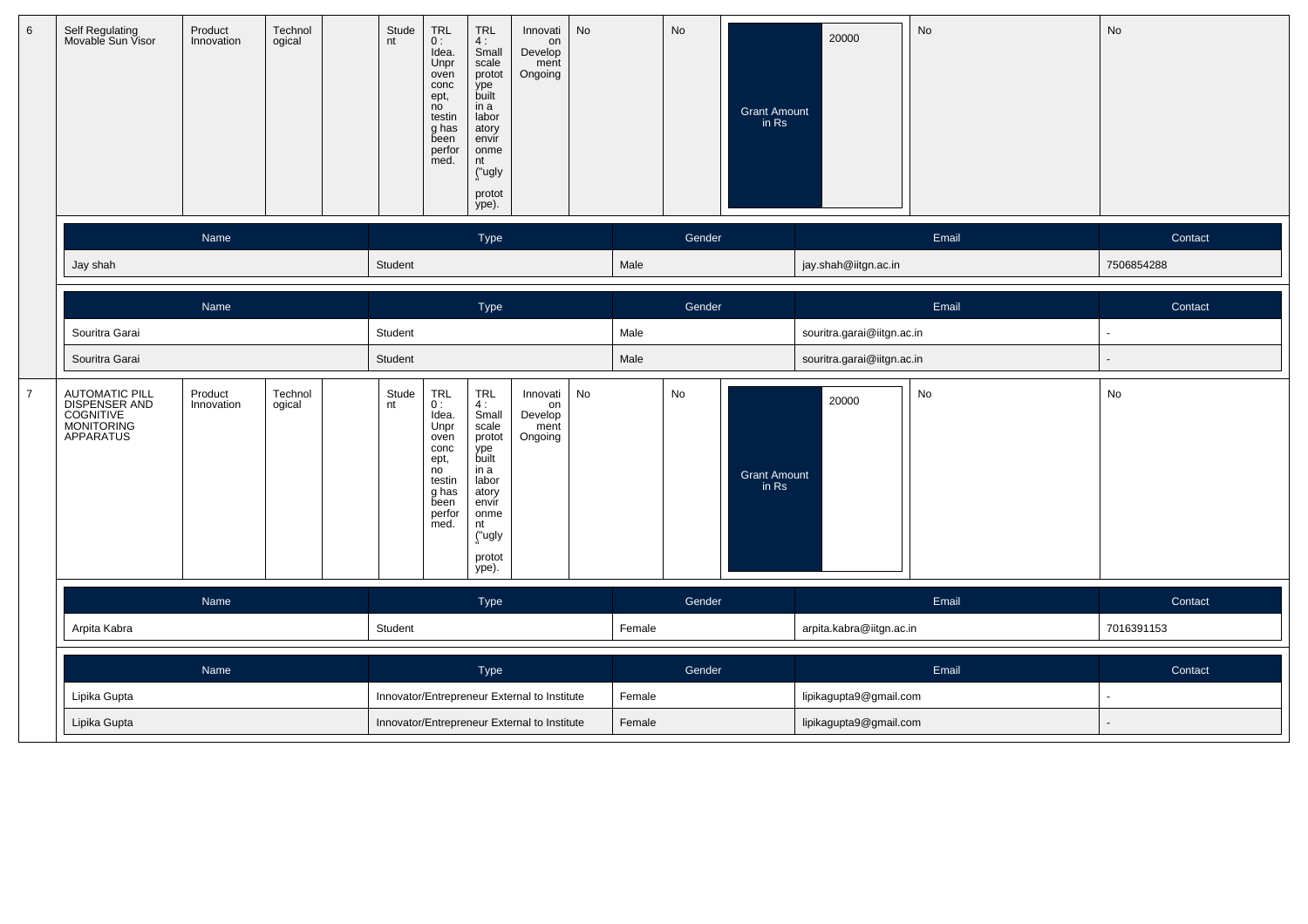| 8 | <b>LIQUID PACKET</b><br>POURING DEVICE | Product<br>Innovation | Technol<br>ogical | Exter<br>nal to<br>the<br>Instit<br>ute/In<br>cubat<br>ee | <b>TRL</b><br>0:<br>Idea.<br>Unpr<br>oven<br>conc<br>ept,<br>no<br>testin<br>g has<br>been<br>perfor<br>med. | TRL<br>4 :<br>Small<br>scale<br>protot<br>ype<br>built<br>in a<br>labor<br>atory<br>envir<br>onme<br>nt<br>("ugly<br>protot<br>ype). | Innovati<br>on<br>Develop<br>ment<br>Ongoing | Agen<br>Cy<br>Nam<br>e<br>Agen<br>Cy<br>Type<br>Awar<br>d/<br>Positi<br>on /<br>Reco<br>gnitio<br>n<br>Secu<br>red | IIT<br>Gan<br>dhin<br>aga<br>$\mathbf{r}$<br>Edu<br>cati<br>onal<br>Insti<br>tute<br>Rs.<br>$^{25,0}_{0}$<br>eac<br>h.<br>tea<br>m<br>me<br>mbe<br>$r$ for<br>Thir<br>d<br>posi<br>tion<br>at<br>Inve<br>nt at<br><b>IITG</b><br>N | No     | Grant Amount<br>in Rs | 20000                            | No                           | No         |
|---|----------------------------------------|-----------------------|-------------------|-----------------------------------------------------------|--------------------------------------------------------------------------------------------------------------|--------------------------------------------------------------------------------------------------------------------------------------|----------------------------------------------|--------------------------------------------------------------------------------------------------------------------|------------------------------------------------------------------------------------------------------------------------------------------------------------------------------------------------------------------------------------|--------|-----------------------|----------------------------------|------------------------------|------------|
|   |                                        | Name                  |                   |                                                           |                                                                                                              | Type                                                                                                                                 |                                              |                                                                                                                    |                                                                                                                                                                                                                                    | Gender |                       |                                  | Email                        | Contact    |
|   | Kalash Nibjiya                         |                       |                   |                                                           |                                                                                                              |                                                                                                                                      | Innovator/Entrepreneur External to Institute |                                                                                                                    | Male                                                                                                                                                                                                                               |        |                       | kpnibjiya@gmail.com              |                              | 7030052040 |
|   |                                        | Name                  |                   |                                                           |                                                                                                              | <b>Type</b>                                                                                                                          |                                              |                                                                                                                    |                                                                                                                                                                                                                                    | Gender |                       |                                  | Email                        | Contact    |
|   | Samruddhi Pataskar                     |                       |                   |                                                           |                                                                                                              |                                                                                                                                      | Innovator/Entrepreneur External to Institute |                                                                                                                    | Female                                                                                                                                                                                                                             |        |                       | samruddhipataskar.pune@gmail.com |                              | $\sim$     |
|   | Samruddhi Pataskar                     |                       |                   |                                                           |                                                                                                              |                                                                                                                                      | Innovator/Entrepreneur External to Institute |                                                                                                                    | Female                                                                                                                                                                                                                             |        |                       | samruddhipataskar.pune@gmail.com |                              |            |
| 9 | Hydration monitoring<br>device         | Product<br>Innovation | Technol<br>ogical | Exter<br>nal to<br>the<br>Instit<br>ute/In<br>cubat<br>ee | <b>TRL</b><br>0:<br>Idea.<br>Unpr<br>oven<br>conc<br>ept,<br>no<br>testin<br>g has<br>been<br>perfor<br>med. | TRL<br>4:<br>Small<br>scale<br>protot<br>ype<br>built<br>in a<br>labor<br>atory<br>envir<br>onme<br>nt<br>("ugly<br>protot<br>ype).  | Innovati<br>on<br>Develop<br>ment<br>Ongoing | No                                                                                                                 |                                                                                                                                                                                                                                    | No     | Grant Amount<br>in Rs | 20000                            | $\operatorname{\mathsf{No}}$ | No         |
|   |                                        | Name                  |                   |                                                           |                                                                                                              | <b>Type</b>                                                                                                                          |                                              |                                                                                                                    |                                                                                                                                                                                                                                    | Gender |                       |                                  | Email                        | Contact    |
|   | Gitika Sonker                          |                       |                   |                                                           |                                                                                                              |                                                                                                                                      | Innovator/Entrepreneur External to Institute |                                                                                                                    | Female                                                                                                                                                                                                                             |        |                       | gitikasonker@gmail.com           |                              | 8402032993 |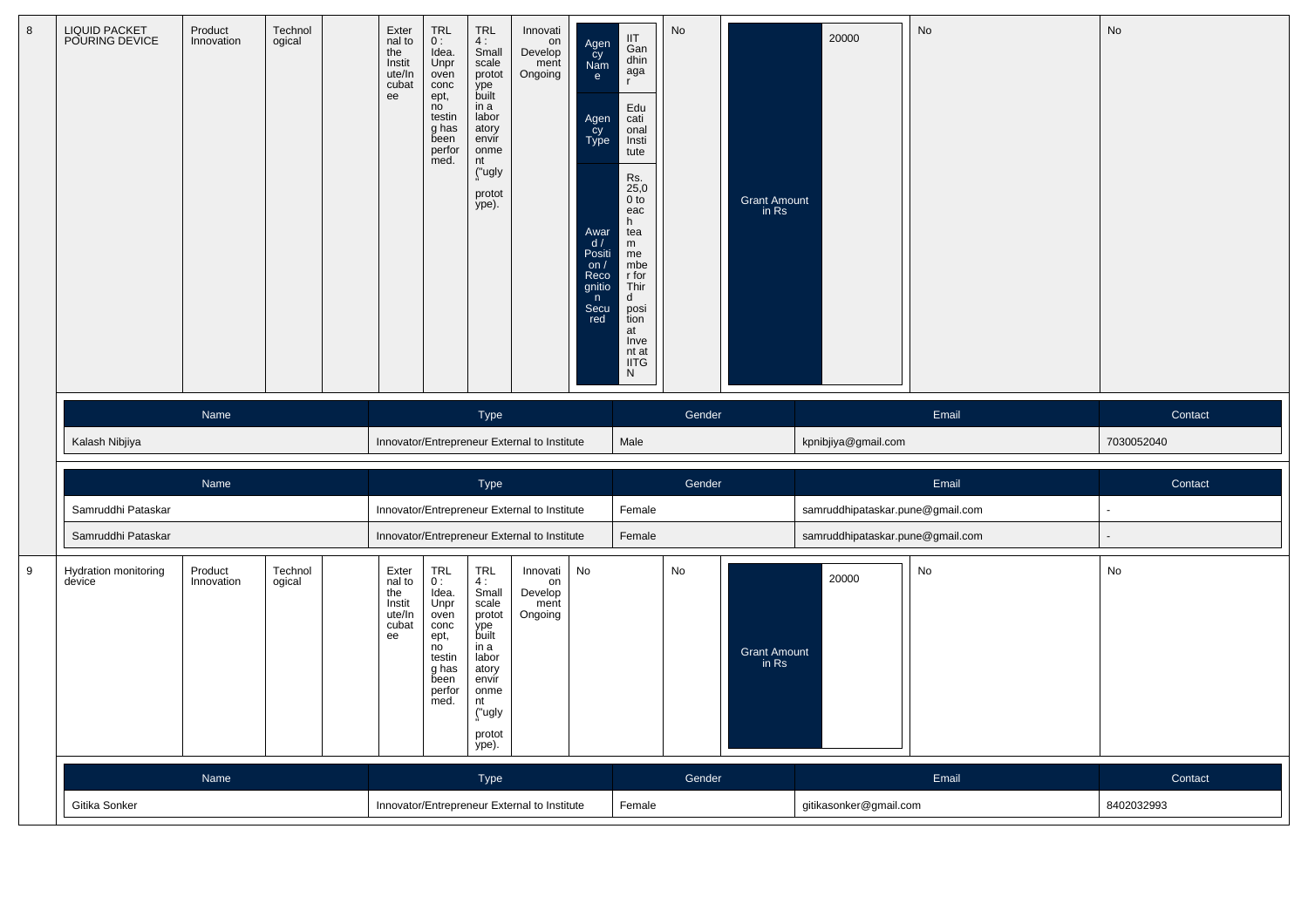|    | Name                                                                                                     | Type                                                                                                                                                                                                                                                                                                                                                                                    | Gender                             | Email                             | Contact        |
|----|----------------------------------------------------------------------------------------------------------|-----------------------------------------------------------------------------------------------------------------------------------------------------------------------------------------------------------------------------------------------------------------------------------------------------------------------------------------------------------------------------------------|------------------------------------|-----------------------------------|----------------|
|    | Priyanka Arora                                                                                           | Innovator/Entrepreneur External to Institute                                                                                                                                                                                                                                                                                                                                            | Female                             | priyanka.arora.17002@iitgoa.ac.in | $\sim$         |
|    | Priyanka Arora                                                                                           | Innovator/Entrepreneur External to Institute                                                                                                                                                                                                                                                                                                                                            | Female                             | priyanka.arora.17002@iitgoa.ac.in |                |
| 10 | FOLDABLE AND<br>Product<br>Technol<br><b>DETACHABLE</b><br>Innovation<br>ogical<br><b>BICYCLE BASKET</b> | Exter<br><b>TRL</b><br>TRL<br>No<br>Innovati<br>nal to<br>0:<br>4:<br>on<br>Develop<br>the<br>Idea.<br>Small<br>Instit<br>Unpr<br>scale<br>ment<br>ute/In<br>protot<br>Ongoing<br>oven<br>cubat<br>conc<br>ype<br>built<br>ept,<br>ee<br>no<br>in a<br>labor<br>testin<br>atory<br>g has<br>envir<br>been<br>perfor<br>onme<br>med.<br>nt<br>("ugly<br>protot<br>ype).                  | No<br><b>Grant Amount</b><br>in Rs | No<br>20000                       | No             |
|    | Name                                                                                                     | Type                                                                                                                                                                                                                                                                                                                                                                                    | Gender                             | Email                             | Contact        |
|    | Anuj Sindgi                                                                                              | Innovator/Entrepreneur External to Institute                                                                                                                                                                                                                                                                                                                                            | Male                               | sindgi.anuj@gmail.com             | 8806005500     |
|    | Name                                                                                                     | <b>Type</b>                                                                                                                                                                                                                                                                                                                                                                             | Gender                             | Email                             | Contact        |
|    | Jainam Shah                                                                                              | Student                                                                                                                                                                                                                                                                                                                                                                                 | Male                               | shah.jainam@iitgn.ac.in           |                |
|    | Jainam Shah                                                                                              | Student                                                                                                                                                                                                                                                                                                                                                                                 | Male                               | shah.jainam@iitgn.ac.in           |                |
| 11 | Product<br>Technol<br>Washing Apparatus for<br>Reusable Menstrual<br>ogical<br>Innovation<br>Pads        | TRL<br>$\ensuremath{\mathsf{TRL}}$<br>No<br>Exter<br>Innovati<br>nal to<br>0:<br>4:<br>on<br>Develop<br>the<br>Idea.<br>Small<br>Unpr<br>Instit<br>scale<br>ment<br>ute/In<br>oven<br>protot<br>Ongoing<br>cubat<br>conc<br>ype<br>built<br>ee<br>ept,<br>in a<br>no<br>labor<br>testin<br>g has<br>atory<br>envír<br>been<br>perfor<br>onme<br>med.<br>nt<br>("ugly<br>protot<br>ype). | No<br><b>Grant Amount</b><br>in Rs | No<br>20000                       | No             |
|    | Name                                                                                                     | <b>Type</b>                                                                                                                                                                                                                                                                                                                                                                             | Gender                             | Email                             | Contact        |
|    | Aishwarya Agarwal                                                                                        | Innovator/Entrepreneur External to Institute                                                                                                                                                                                                                                                                                                                                            | Female                             | agarwal.aishwarya2013@gmail.com   | 8077729866     |
|    | Name                                                                                                     | Type                                                                                                                                                                                                                                                                                                                                                                                    | Gender                             | Email                             | Contact        |
|    | Devyani Maladkar                                                                                         | Innovator/Entrepreneur External to Institute                                                                                                                                                                                                                                                                                                                                            | Female                             | devyani.maladkar@gmail.com        |                |
|    | Devyani Maladkar                                                                                         | Innovator/Entrepreneur External to Institute                                                                                                                                                                                                                                                                                                                                            | Female                             | devyani.maladkar@gmail.com        | $\blacksquare$ |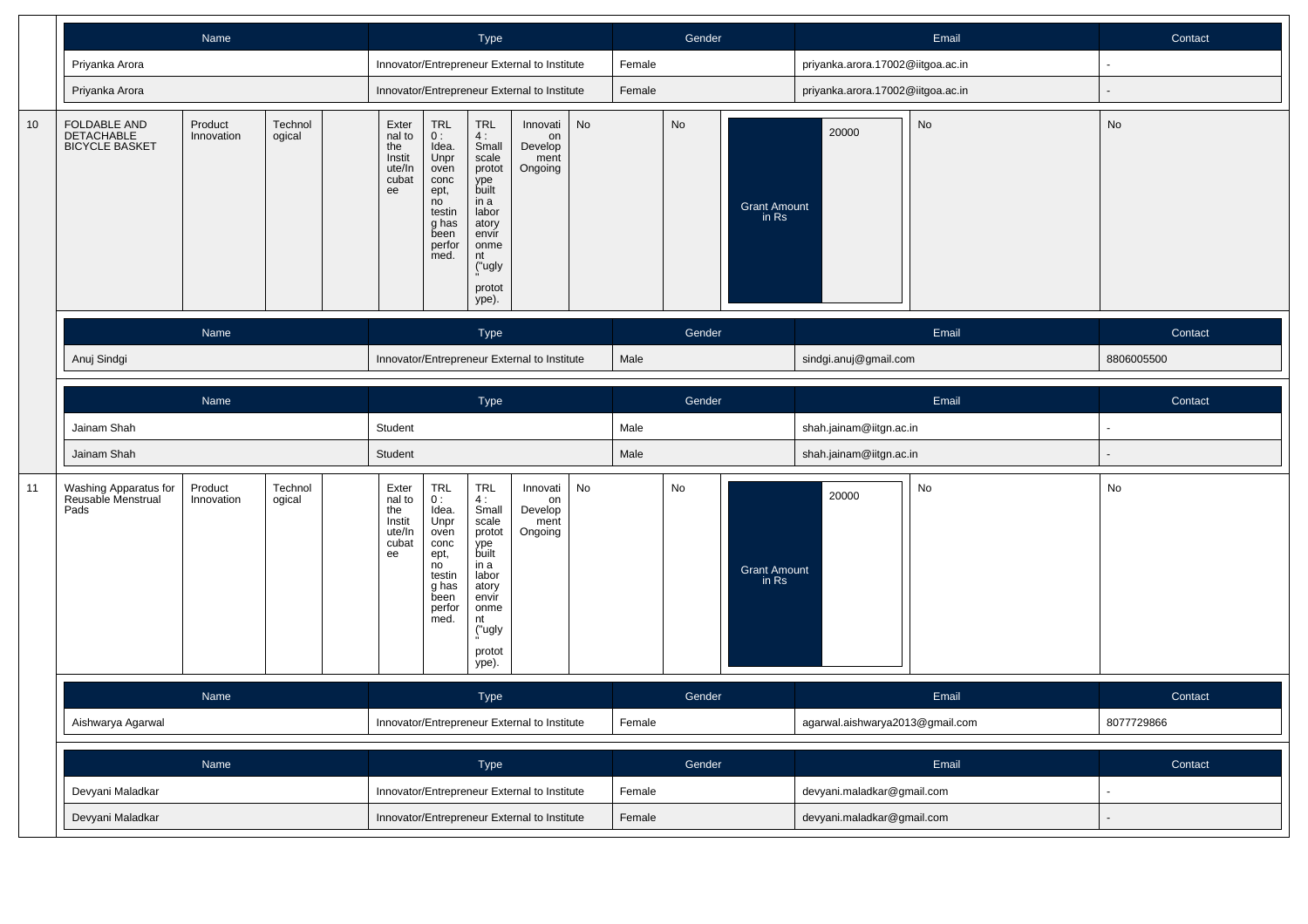| 12 | LEAK-PROOF ECO-<br>FRIENDLY<br>TAKEAWAY<br>CONTAINER | Product<br>Innovation | Technol<br>ogical                            | Exter<br>nal to<br>the<br>Instit<br>ute/In<br>cubat<br>ee | TRL<br>0:<br>Idea.<br>Unpr<br>oven<br>conc<br>ept,<br>no<br>testin<br>g has<br>been<br>perfor<br>med. | <b>TRL</b><br>4:<br>Small<br>scale<br>protot<br>ype<br>built<br>in a<br>labor<br>atory<br>envir<br>onme<br>nt<br>("ugly<br>protot<br>ype). | Innovati<br>on<br>Develop<br>ment<br>Ongoing | Agen<br>cy<br>Nam<br>e<br>Agen<br>Cy<br>Type<br>Awar<br>$\frac{d}{d}$<br>Positi<br>on $/$<br>Reco<br>gnitio<br>n<br>Secu<br>red | IIT<br>Gan<br>dhin<br>aga<br>$\mathsf{r}$<br>Edu<br>cati<br>onal<br>Insti<br>tute<br>Rs.<br>$\frac{50,0}{00}$<br>${\sf to}$<br>eac<br>h<br>tea<br>m<br>me<br>mbe<br>r as<br>sec<br>onf<br>posi<br>tion<br>at<br>Inve<br>nt at<br><b>IITG</b><br>N | No     | <b>Grant Amount</b><br>in Rs | 20000                         | No         | No         |
|----|------------------------------------------------------|-----------------------|----------------------------------------------|-----------------------------------------------------------|-------------------------------------------------------------------------------------------------------|--------------------------------------------------------------------------------------------------------------------------------------------|----------------------------------------------|---------------------------------------------------------------------------------------------------------------------------------|---------------------------------------------------------------------------------------------------------------------------------------------------------------------------------------------------------------------------------------------------|--------|------------------------------|-------------------------------|------------|------------|
|    |                                                      | Name                  |                                              |                                                           |                                                                                                       | Type                                                                                                                                       |                                              |                                                                                                                                 |                                                                                                                                                                                                                                                   | Gender |                              |                               | Email      | Contact    |
|    | Prathmesh Deshmukh                                   |                       |                                              |                                                           |                                                                                                       |                                                                                                                                            | Innovator/Entrepreneur External to Institute |                                                                                                                                 | Male                                                                                                                                                                                                                                              |        |                              | deshmukhprathmesh73@gmail.com |            | 9655411276 |
|    |                                                      | Name                  |                                              |                                                           |                                                                                                       | Type                                                                                                                                       |                                              |                                                                                                                                 |                                                                                                                                                                                                                                                   | Gender |                              |                               | Email      | Contact    |
|    | R. Nambilakshmi                                      |                       |                                              |                                                           |                                                                                                       |                                                                                                                                            | Innovator/Entrepreneur External to Institute |                                                                                                                                 | Female                                                                                                                                                                                                                                            |        |                              | nambilakshmi.nellai@gmail.com |            |            |
|    | R. Nambilakshmi                                      |                       |                                              |                                                           |                                                                                                       |                                                                                                                                            | Innovator/Entrepreneur External to Institute |                                                                                                                                 | Female                                                                                                                                                                                                                                            |        |                              | nambilakshmi.nellai@gmail.com |            |            |
| 13 | A Wound Care Device                                  | Product<br>Innovation | Technol<br>ogical                            | Exter<br>nal to<br>the<br>Instit<br>ute/In<br>cubat<br>ee | TRL<br>0:<br>Idea.<br>Unpr<br>oven<br>conc<br>ept,<br>no<br>testin<br>g has<br>been<br>perfor<br>med. | <b>TRL</b><br>4:<br>Small<br>scale<br>protot<br>ype<br>built<br>in a<br>labor<br>atory<br>envir<br>onme<br>nt<br>("ugly<br>protot<br>ype). | Innovati<br>on<br>Develop<br>ment<br>Ongoing | No                                                                                                                              |                                                                                                                                                                                                                                                   | No     | Grant Amount<br>in Rs        | 20000                         | No         | No         |
|    |                                                      | Name                  |                                              |                                                           |                                                                                                       | Type                                                                                                                                       |                                              |                                                                                                                                 |                                                                                                                                                                                                                                                   | Gender |                              |                               | Email      | Contact    |
|    | Mann Goel                                            |                       | Innovator/Entrepreneur External to Institute |                                                           |                                                                                                       |                                                                                                                                            |                                              | Male                                                                                                                            |                                                                                                                                                                                                                                                   |        | manngoel99@gmail.com         |                               | 9920471065 |            |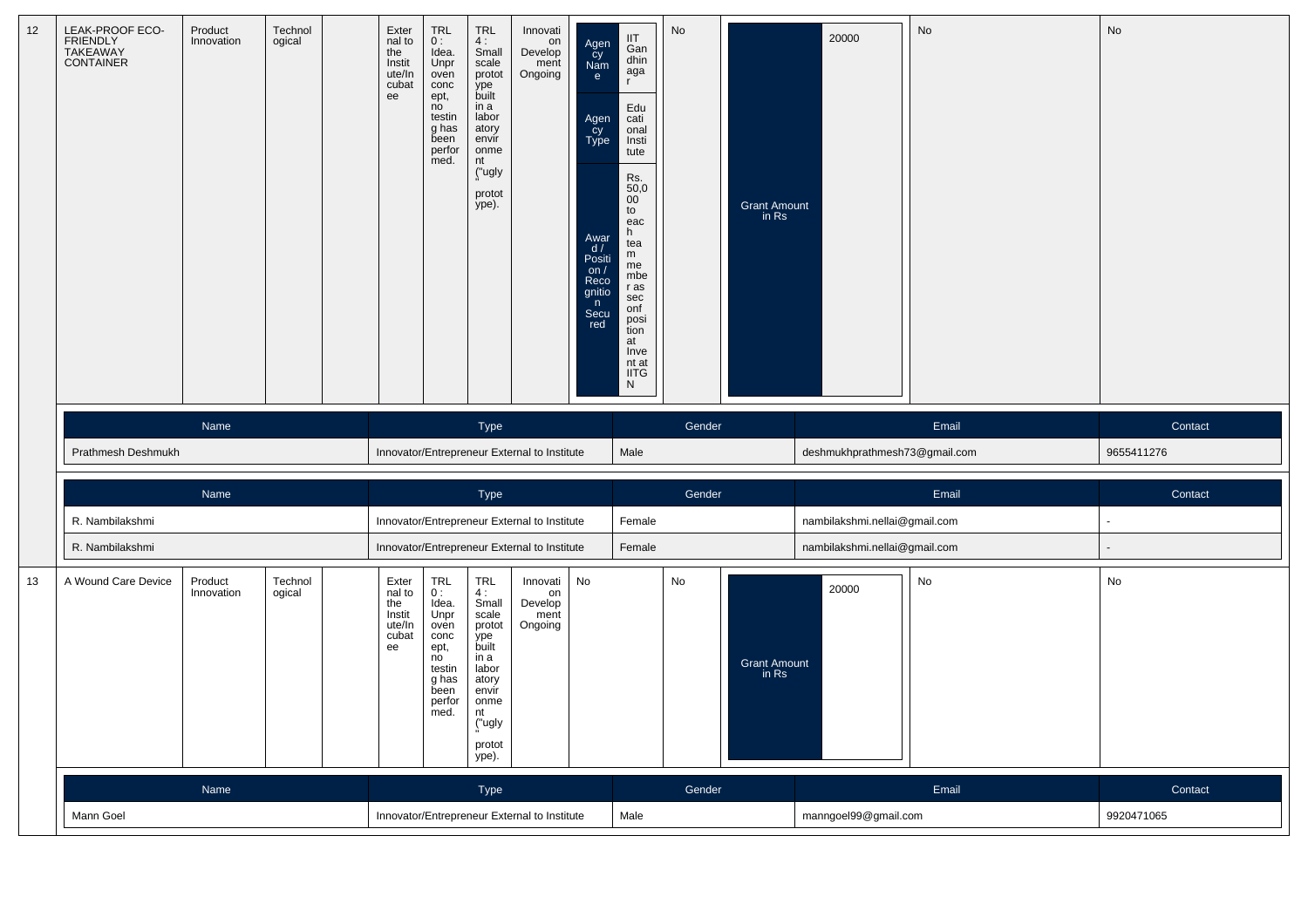|    |                                       | Name                                                                |                   |                                              |                                                                                                              | <b>Type</b>                                                                                                                                |                                              |      | Gender<br>Female |        |                               |                            | Email                        | Contact    |
|----|---------------------------------------|---------------------------------------------------------------------|-------------------|----------------------------------------------|--------------------------------------------------------------------------------------------------------------|--------------------------------------------------------------------------------------------------------------------------------------------|----------------------------------------------|------|------------------|--------|-------------------------------|----------------------------|------------------------------|------------|
|    | Neha Priolkar                         |                                                                     |                   | Student                                      |                                                                                                              |                                                                                                                                            |                                              |      |                  |        |                               | priolkar.neha@iitgn.ac.in  |                              | ÷,         |
|    | Neha Priolkar                         |                                                                     |                   | Student                                      |                                                                                                              |                                                                                                                                            |                                              |      | Female           |        |                               | priolkar.neha@iitgn.ac.in  |                              |            |
| 14 | Emergency food for<br>disaster relief | Product<br>Technol<br>Innovation<br>ogical<br>Name<br>Megha Agrawal |                   |                                              | <b>TRL</b><br>0:<br>Idea.<br>Unpr<br>oven<br>conc<br>ept,<br>no<br>testin<br>g has<br>been<br>perfor<br>med. | <b>TRL</b><br>4:<br>Small<br>scale<br>protot<br>ype<br>built<br>in a<br>labor<br>atory<br>envir<br>onme<br>nt<br>("ugly<br>protot<br>ype). | Innovati<br>on<br>Develop<br>ment<br>Ongoing | No   |                  | No     | <b>Grant Amount</b><br>in Rs  | 20000                      | $\operatorname{\mathsf{No}}$ | No         |
|    |                                       |                                                                     |                   |                                              |                                                                                                              | Type                                                                                                                                       |                                              |      |                  | Gender |                               | Email                      |                              | Contact    |
|    |                                       |                                                                     |                   |                                              |                                                                                                              |                                                                                                                                            | Innovator/Entrepreneur External to Institute |      | Female           |        |                               | mini.1409@gmail.com        |                              | 9039941138 |
|    | Name                                  |                                                                     |                   | Type                                         |                                                                                                              |                                                                                                                                            |                                              |      | Gender           |        |                               | Email                      |                              | Contact    |
|    | Shikhar Prakash                       |                                                                     |                   | Innovator/Entrepreneur External to Institute |                                                                                                              |                                                                                                                                            |                                              |      | Male             |        |                               | shikharprakash21@gmail.com |                              |            |
|    | Shikhar Prakash                       |                                                                     |                   |                                              |                                                                                                              |                                                                                                                                            | Innovator/Entrepreneur External to Institute |      | Male             |        |                               | shikharprakash21@gmail.com |                              |            |
| 15 | ASSISTIVE DINING<br>DEVICE            | Product<br>Innovation                                               | Technol<br>ogical | Stude<br>nt                                  | $TRL$<br>$0:$<br>Idea.<br>Unpr<br>oven<br>conc<br>ept,<br>no<br>testin<br>g has<br>been<br>perfor<br>med.    | TRL<br>4:<br>Small<br>scale<br>protot<br>ype<br>built<br>in a<br>labor<br>atory<br>envír<br>onme<br>nt<br>("ugly<br>protot<br>ype).        | Innovati<br>on<br>Develop<br>ment<br>Ongoing | No   |                  | No     | Grant Amount<br>in Rs         | 20000                      | No                           | No         |
|    | Name                                  |                                                                     |                   |                                              |                                                                                                              | <b>Type</b>                                                                                                                                |                                              |      |                  | Gender |                               |                            | Email                        | Contact    |
|    | Chris Francis                         |                                                                     |                   | Student                                      |                                                                                                              |                                                                                                                                            |                                              | Male |                  |        | chris.francis@iitgn.ac.in     |                            | 6355332971                   |            |
|    |                                       | Name                                                                |                   |                                              |                                                                                                              | Type                                                                                                                                       |                                              |      |                  | Gender |                               |                            | Email                        | Contact    |
|    | Praveen Venkatesh                     |                                                                     |                   | Student                                      |                                                                                                              |                                                                                                                                            |                                              | Male |                  |        | praveen.venkatesh@iitgn.ac.in |                            | $\sim$                       |            |
|    | Praveen Venkatesh                     |                                                                     | Student           |                                              |                                                                                                              |                                                                                                                                            |                                              | Male |                  |        | praveen.venkatesh@iitgn.ac.in |                            |                              |            |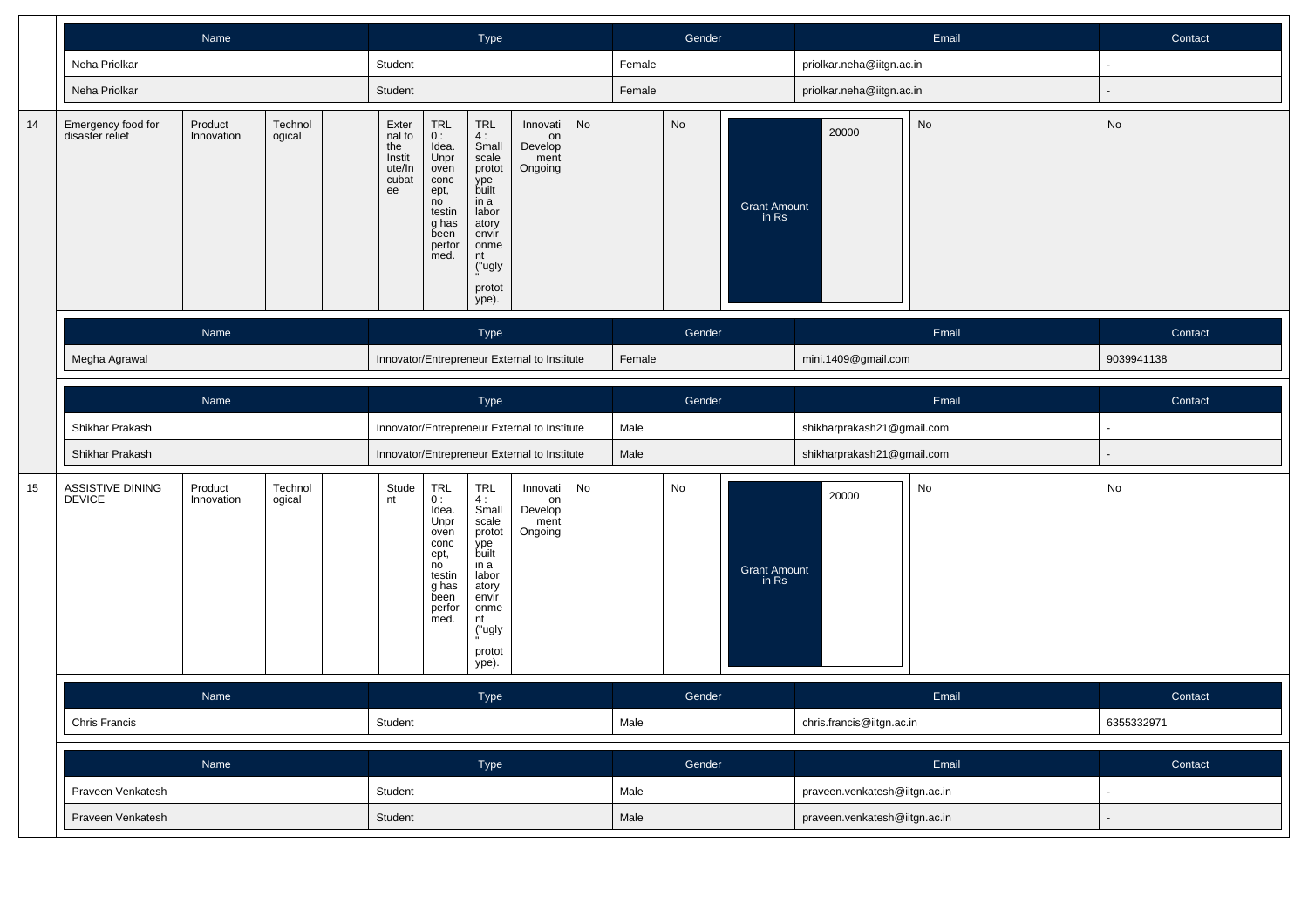| 16 | Advance Tool for<br>Analyzing GPR signals<br>for Underground Utility<br>Mapping | Product<br>Innovation, Se<br>rvice<br>Innovation | Technol<br>ogical | Stude<br>nt-<br>Facul<br>ty | <b>TRL</b><br>3:<br>Appli<br>ed<br>resea<br>rch.<br>First<br>labor<br>atory<br>tests<br>comp<br>leted;<br>proof<br>$\overline{C}$<br>conc<br>ept. | <b>TRL</b><br>9:<br>Full<br>com<br>merci<br>al<br>applic<br>ation,<br>techn<br>ology<br>availa<br>ble<br>for<br>cons<br>umer<br>S. | Innovati<br>on<br>Develop<br>ment<br>Ongoing | No |        | Yes    | <b>Grant Amount</b><br>in Rs | 1000000                   | No    | Amount<br>Received in Rs. | 709605 |
|----|---------------------------------------------------------------------------------|--------------------------------------------------|-------------------|-----------------------------|---------------------------------------------------------------------------------------------------------------------------------------------------|------------------------------------------------------------------------------------------------------------------------------------|----------------------------------------------|----|--------|--------|------------------------------|---------------------------|-------|---------------------------|--------|
|    |                                                                                 | Name                                             |                   |                             |                                                                                                                                                   | Type                                                                                                                               |                                              |    |        | Gender |                              |                           | Email | Contact                   |        |
|    | Silky Agrawal                                                                   |                                                  |                   | Student                     |                                                                                                                                                   |                                                                                                                                    |                                              |    | Female |        |                              | silky.agrawal@iitgn.ac.in |       | 9586855930                |        |
|    |                                                                                 | Name                                             |                   |                             |                                                                                                                                                   | Type                                                                                                                               |                                              |    |        | Gender |                              |                           | Email | Contact                   |        |
|    | Prof. Amit Prashant                                                             |                                                  |                   | Faculty                     |                                                                                                                                                   |                                                                                                                                    |                                              |    | Male   |        |                              | ap@iitgn.ac.in            |       |                           |        |

#### **Section 5 : List all the Ventures/Startups/SME Units Established with Support of Pre-incubation & Incubation facilities at the HEI**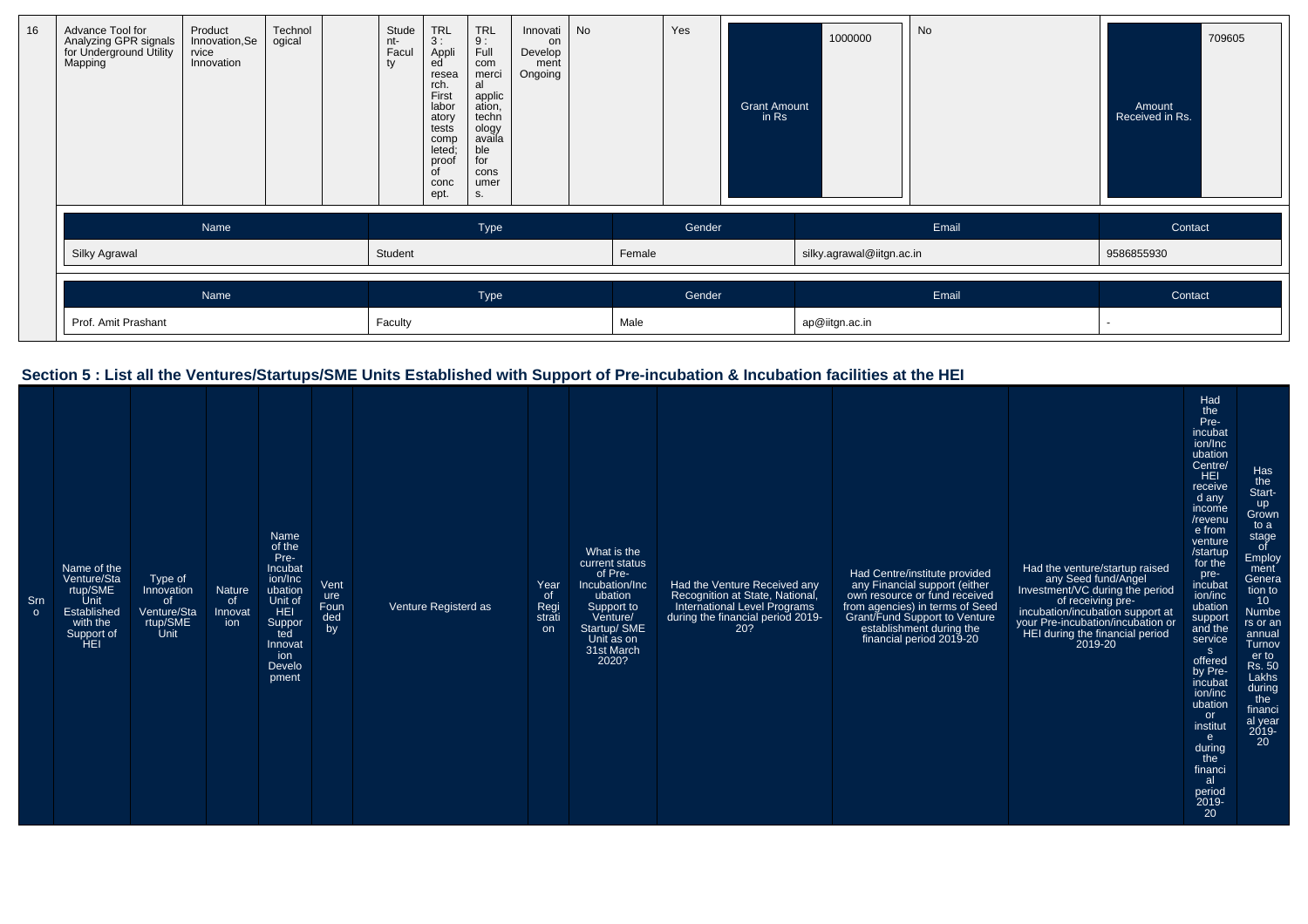| $\mathbf{1}$   | MICOB<br>PRIVATE<br>LIMITED                                                     | Product<br>Innovation                            | Techno<br>logical | 482 | Stud<br>ent | Venture with<br>Corporate<br>Identification<br>Number (CIN)<br>Registration | U74999HR<br>2018PTC07<br>4716 | 2018<br>$-19$ | Received<br>Incubation<br>Support from<br>Incubation<br>Unit |           | Global<br>Housing<br>Technology<br><b>Agency Name</b><br>Challenge<br>Govt.<br>Agency Type<br>Agency<br>(Central)<br>Supported<br>for Post<br>Prototype<br>Award /<br>Position /<br>Support<br>Recognition<br>Secured |        | 1000000<br><b>Grant Amount</b><br>in Rs |   | No                          |            | $\overline{A}$<br>mountRecei<br>$\frac{5}{3}$<br>4<br>5<br>$\mathsf{V}$<br>$\frac{e}{1}$<br>$n \nR$<br>s              | No  |
|----------------|---------------------------------------------------------------------------------|--------------------------------------------------|-------------------|-----|-------------|-----------------------------------------------------------------------------|-------------------------------|---------------|--------------------------------------------------------------|-----------|-----------------------------------------------------------------------------------------------------------------------------------------------------------------------------------------------------------------------|--------|-----------------------------------------|---|-----------------------------|------------|-----------------------------------------------------------------------------------------------------------------------|-----|
|                |                                                                                 | Name                                             |                   |     |             | <b>DIN</b> number                                                           |                               |               | Type                                                         |           |                                                                                                                                                                                                                       | Gender |                                         |   | Email                       |            | Contact                                                                                                               |     |
|                | Shashank Shekhar                                                                |                                                  |                   |     |             | 08164521                                                                    |                               | Student       |                                                              |           | Male                                                                                                                                                                                                                  |        |                                         | n | shashank.shekhar@iitgn.ac.i | 8980701991 |                                                                                                                       |     |
|                | <b>Rishabh Mathur</b>                                                           |                                                  |                   |     |             | 08164523                                                                    |                               | Student       |                                                              |           | Male                                                                                                                                                                                                                  |        |                                         |   | rishabh.mathur@iitgn.ac.in  |            |                                                                                                                       |     |
|                | Rishabh Mathur                                                                  |                                                  |                   |     |             | 08164523                                                                    |                               | Student       |                                                              |           | Male                                                                                                                                                                                                                  |        |                                         |   | rishabh.mathur@iitgn.ac.in  |            |                                                                                                                       |     |
|                |                                                                                 | DHARMIT ASHWIN NAKRANI                           |                   |     |             | 08256522                                                                    |                               | Student       |                                                              |           | Male                                                                                                                                                                                                                  |        |                                         |   | nakrani.dharmit@iitgn.ac.in | ÷.         |                                                                                                                       |     |
|                |                                                                                 | DHARMIT ASHWIN NAKRANI                           |                   |     |             | 08256522                                                                    |                               | Student       |                                                              |           | Male                                                                                                                                                                                                                  |        |                                         |   | nakrani.dharmit@iitgn.ac.in |            |                                                                                                                       |     |
| $\overline{2}$ | <b>GEOCART</b><br>E RADAR<br><b>TECHNOLO</b><br>GY<br>PRIVATE<br><b>LIMITED</b> | Product<br>Innovation, S<br>ervice<br>Innovation | Techno<br>logical | 482 | Alum<br>ni  | Venture with<br>Corporate<br>Identification<br>Number (CIN)<br>Registration | U93000MP<br>2015PTC03<br>5073 | 2015<br>$-16$ | Received<br>Incubation<br>Support from<br>Incubation<br>Unit | <b>No</b> |                                                                                                                                                                                                                       |        | 1000000<br><b>Grant Amount</b><br>in Rs |   | <b>No</b>                   |            | $\begin{bmatrix} 7 \\ 0 \\ 9 \\ 6 \end{bmatrix}$<br>$\mathbf 0$<br>5<br>$\mathsf{V}$<br>$\frac{e}{d}$<br>$n \nR$<br>s | Yes |
|                |                                                                                 | Name                                             |                   |     |             | <b>DIN</b> number                                                           |                               |               | <b>Type</b>                                                  |           |                                                                                                                                                                                                                       | Gender |                                         |   | Email                       |            | Contact                                                                                                               |     |
|                | SILKY AGRAWAL                                                                   |                                                  |                   |     |             | 07342626                                                                    |                               |               | Alumni Entrepreneur                                          |           | Female                                                                                                                                                                                                                |        |                                         |   | silky.agrawal@iitgn.ac.in   | 9586855903 |                                                                                                                       |     |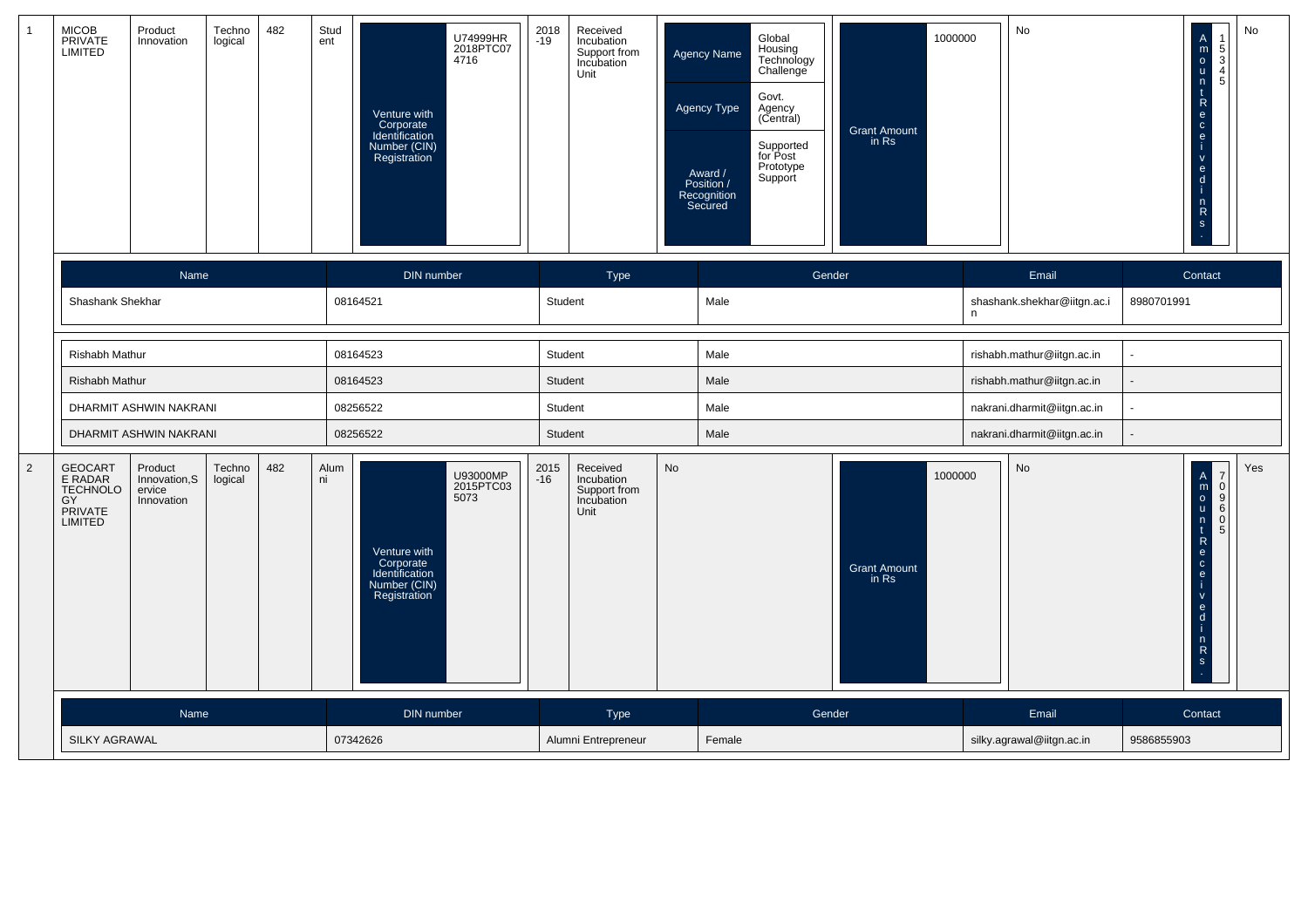| 3              | WHITEPAN<br>WITTEFAN<br>DA MEDIA<br>PRIVATE<br>LIMITED                              | Service<br>Innovation,<br>Market-<br>place<br>Innovation | Techno<br>logical | 482 | Alum<br>ni | Venture with<br>Corporate<br>Identification<br>Number (CIN)<br>Registration | U74999WB<br>2016PTC21<br>6630 | 2016<br>-17   | Received<br>Incubation<br>Support from<br>Incubation<br>Unit | No |                                                                                                                                                                                                      |        | <b>Grant Amount</b><br>in Rs | 750000 |         | Loan/Investment<br>Agency Name<br>Agency Type<br>Total Loan/Angel<br>Investment/VC<br>Fund raised by<br>Start-up during<br>the period of pre-<br>incubation/incuba<br>tion support at<br>your Pre-<br>incubation/incuba<br>tion or institute<br>financial period<br>$2019 - 20$ (in<br>Rupees)<br>Date of<br>Investment<br>Raised | Adhip<br>Sacheti<br>and<br>Others<br>Adhip<br>Sacheti<br>and<br>Others<br>Adhip<br>Sacheti<br>and<br>Others<br>Adhip<br>Sacheti<br>and<br>Others | <b>No</b> | No  |
|----------------|-------------------------------------------------------------------------------------|----------------------------------------------------------|-------------------|-----|------------|-----------------------------------------------------------------------------|-------------------------------|---------------|--------------------------------------------------------------|----|------------------------------------------------------------------------------------------------------------------------------------------------------------------------------------------------------|--------|------------------------------|--------|---------|-----------------------------------------------------------------------------------------------------------------------------------------------------------------------------------------------------------------------------------------------------------------------------------------------------------------------------------|--------------------------------------------------------------------------------------------------------------------------------------------------|-----------|-----|
|                |                                                                                     | Name                                                     |                   |     |            | DIN number                                                                  |                               |               | Type                                                         |    |                                                                                                                                                                                                      | Gender |                              |        |         | Email                                                                                                                                                                                                                                                                                                                             |                                                                                                                                                  | Contact   |     |
|                | ROSHAN AGARWAL                                                                      |                                                          |                   |     |            | 07519936                                                                    |                               |               | Alumni Entrepreneur                                          |    | Male                                                                                                                                                                                                 |        |                              |        |         | roshan@whitepanda.in                                                                                                                                                                                                                                                                                                              | 7600953553                                                                                                                                       |           |     |
| $\overline{4}$ | <b>THINK</b><br>4DEA<br><b>TECHNOLO</b><br><b>GIES</b><br>PRIVATE<br><b>LIMITED</b> | Product<br>Innovation, S<br>ervice<br>Innovation         | Techno<br>logical | 482 | Alum<br>ni | Venture with<br>Corporate<br>Identification<br>Number (CIN)<br>Registration | U72900GJ2<br>015PTC084<br>523 | 2015<br>$-16$ | Received<br>Incubation<br>Support from<br>Incubation<br>Unit |    | Govt of<br><b>Agency Name</b><br>Gujarat<br>Govt.<br><b>Agency Type</b><br>Agency<br>(State)<br>Featured in<br>Award /<br>Position /<br>top 24<br>Recognition<br>startups of<br>Secured<br>the state |        | <b>No</b>                    |        |         | No                                                                                                                                                                                                                                                                                                                                |                                                                                                                                                  | No        | Yes |
|                |                                                                                     | Name                                                     |                   |     |            | <b>DIN</b> number                                                           |                               |               | Type                                                         |    |                                                                                                                                                                                                      | Gender |                              |        |         | Email                                                                                                                                                                                                                                                                                                                             |                                                                                                                                                  | Contact   |     |
|                |                                                                                     | PREET DEVANGBHAI SHAH                                    |                   |     |            | 07223794                                                                    |                               |               | Alumni Entrepreneur                                          |    | Male                                                                                                                                                                                                 |        |                              |        |         | preet@4dea.com                                                                                                                                                                                                                                                                                                                    | 9408022082                                                                                                                                       |           |     |
|                |                                                                                     | DHYEY MAYANK KUMAR SHAH                                  |                   |     |            | 07223774                                                                    |                               |               | Alumni Entrepreneur                                          |    | Male                                                                                                                                                                                                 |        |                              |        |         | dhyey@4dea.com                                                                                                                                                                                                                                                                                                                    |                                                                                                                                                  |           |     |
|                |                                                                                     | DHYEY MAYANK KUMAR SHAH                                  |                   |     |            | 07223774                                                                    |                               |               | Alumni Entrepreneur                                          |    | Male                                                                                                                                                                                                 |        |                              |        |         | dhyey@4dea.com                                                                                                                                                                                                                                                                                                                    |                                                                                                                                                  |           |     |
|                | <b>EEPSIT TIWARI</b>                                                                |                                                          |                   |     |            | 07223801                                                                    |                               |               | Alumni Entrepreneur                                          |    | Male                                                                                                                                                                                                 |        |                              |        | n.ac.in | eepsit_tiwari@btech2011.iitg                                                                                                                                                                                                                                                                                                      | 8485973839                                                                                                                                       |           |     |
|                | <b>EEPSIT TIWARI</b>                                                                |                                                          |                   |     |            | 07223801                                                                    |                               |               | Alumni Entrepreneur                                          |    | Male                                                                                                                                                                                                 |        |                              |        | n.ac.in | eepsit_tiwari@btech2011.iitg                                                                                                                                                                                                                                                                                                      | 8485973839                                                                                                                                       |           |     |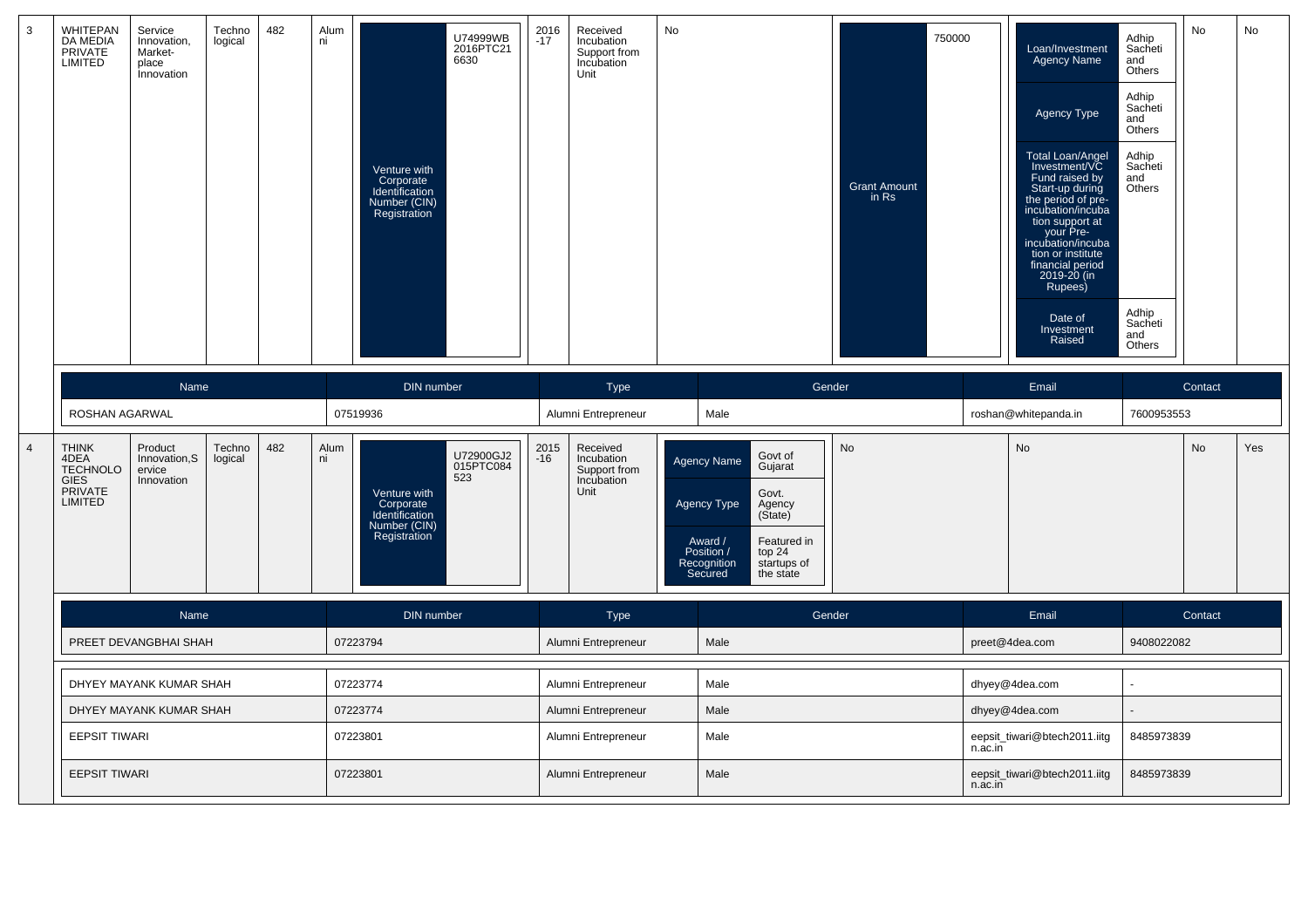| 5              | <b>NECESARI</b><br>$\circ$<br><b>INNOVATIO</b><br><b>NS</b><br>PRIVATE<br>LIMITED | Product<br>Innovation, P<br>rocess<br>Innovation | Techno<br>logical | 482 | Exter<br>nal<br>to<br>the<br>Instit<br>ute/l<br>ncub<br>atee | Venture with<br>Corporate<br>Identification<br>Number (CIN)<br>Registration | U31904GJ2<br>018PTC103<br>239 | 2018<br>$-19$ | Received<br>Incubation<br>Support from<br>Incubation<br>Unit | No                                                                            |                                                                                         | No        | Loan/Investment<br><b>Agency Name</b><br>Agency Type<br>Total Loan/Angel<br>Investment/VC<br>Fund raised by<br>Start-up during<br>the period of pre-<br>incubation/incuba<br>tion support at<br>your Pre-<br>incubation/incuba<br>tion or institute<br>financial period<br>2019-20 (in<br>Rupees)<br>Date of<br>Investment<br>Raised | Sh.<br>Kamale<br>sh<br>Dwivedi<br>Sh.<br>Kamale<br>sh<br>Dwivedi<br>Sh.<br>Kamale<br>sh<br>Dwivedi<br>Sh.<br>Kamale<br>sh<br>Dwivedi | $\overline{4}$<br>$\overline{1}$<br>$\overline{4}$<br>$\mathbf 0$<br>$\Omega$<br>m<br>$\circ$<br><b>u</b><br>n<br>$\mathsf{R}$<br>$\mathbf{e}$<br>$\mathbf{C}$<br>$\mathbf{e}$<br>$\mathsf{v}$<br>$\mathbf{e}$<br>d<br>$n \nR$<br>$\mathbf{s}$ | No |
|----------------|-----------------------------------------------------------------------------------|--------------------------------------------------|-------------------|-----|--------------------------------------------------------------|-----------------------------------------------------------------------------|-------------------------------|---------------|--------------------------------------------------------------|-------------------------------------------------------------------------------|-----------------------------------------------------------------------------------------|-----------|--------------------------------------------------------------------------------------------------------------------------------------------------------------------------------------------------------------------------------------------------------------------------------------------------------------------------------------|--------------------------------------------------------------------------------------------------------------------------------------|------------------------------------------------------------------------------------------------------------------------------------------------------------------------------------------------------------------------------------------------|----|
|                |                                                                                   | Name                                             |                   |     |                                                              | DIN number                                                                  |                               |               | <b>Type</b>                                                  |                                                                               | Gender                                                                                  |           | Email                                                                                                                                                                                                                                                                                                                                |                                                                                                                                      | Contact                                                                                                                                                                                                                                        |    |
|                | Imtiyaz Ilyasbhai Ansari                                                          |                                                  |                   |     |                                                              | 08177947                                                                    |                               |               | Innovator/Entrepreneur<br>External to Institute              | Male                                                                          |                                                                                         |           | ansariimtiyaz888@gmail.com                                                                                                                                                                                                                                                                                                           | 7878098198                                                                                                                           |                                                                                                                                                                                                                                                |    |
| $6\phantom{1}$ | <b>POWENCY</b><br>CIRCUIT<br><b>PRIVATE</b><br><b>LIMITED</b>                     | Product<br>Innovation                            | Techno<br>logical | 482 | Exter<br>nal<br>to<br>the<br>Instit<br>ute/l<br>ncub<br>atee | Venture with<br>Corporate<br>Identification<br>Number (CIN)<br>Registration | U72900GJ2<br>016PTC092<br>921 | 2016<br>$-17$ | Graduated<br>from the<br>Incubation unit                     | Agency Name<br>Agency Type<br>Award /<br>Position /<br>Recognition<br>Secured | <b>IIM</b><br>Ahmedabad<br>Educational<br>Institute<br>Finalist at<br>Power of<br>Ideas | <b>No</b> | No                                                                                                                                                                                                                                                                                                                                   |                                                                                                                                      | $\begin{bmatrix} A \\ m \\ o \\ u \end{bmatrix}$<br>$\begin{bmatrix} 5 \\ 5 \end{bmatrix}$<br>5 <br>n<br>5<br>$\frac{t}{R}$<br>$\frac{e}{i}$<br>$\alpha$ or $\alpha$<br>$\frac{n}{s}$                                                          | No |
|                |                                                                                   | Name                                             |                   |     |                                                              | <b>DIN</b> number                                                           |                               |               | <b>Type</b>                                                  |                                                                               | Gender                                                                                  |           | Email                                                                                                                                                                                                                                                                                                                                |                                                                                                                                      | Contact                                                                                                                                                                                                                                        |    |
|                |                                                                                   | SUNIL RAMANLAL PARMAR                            |                   |     |                                                              | 07497515                                                                    |                               |               | Innovator/Entrepreneur<br><b>External to Institute</b>       | Male                                                                          |                                                                                         |           | sunil.ue@gmail.com                                                                                                                                                                                                                                                                                                                   | 7874577842                                                                                                                           |                                                                                                                                                                                                                                                |    |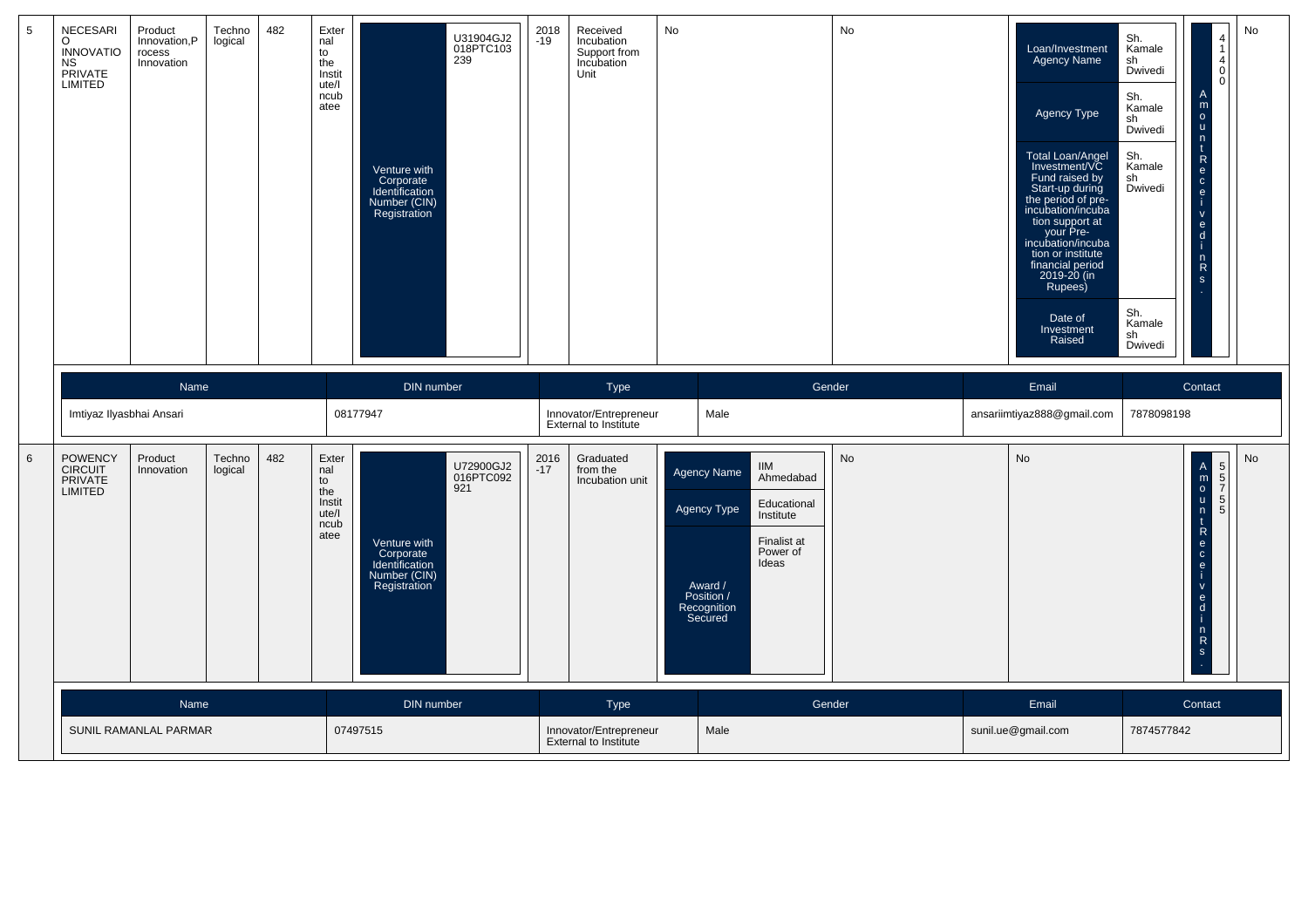| $\overline{7}$ | SVAKATHA<br>PRIVATE<br>LIMITED             | Product<br>Innovation, S<br>ervice<br>Innovation | Techno<br>logical | 482 | Exter<br>nal<br>to<br>the<br>Instit<br>ute/l<br>ncub<br>atee | 396<br>Venture with<br>Corporate<br>Identification<br>Number (CIN)<br>Registration | U51909GJ2<br>020PTC113 | 2019<br>-20   | Venture<br>Development<br><b>Dropped</b>        | No |        | No | No                         | $\mathbf{C}$<br>e.<br>e<br>$\overline{n}$                                     | $\begin{array}{c}\n2 \\ 6 \\ 2\n\end{array}$<br>$\overline{A}$<br>$\mathop{\mathsf{m}}\limits_{\mathsf{O}}$<br>$\mathbf{u}$<br>$\mathbf 0$<br>n<br>R<br>e<br>${\sf R}$<br>S | No |
|----------------|--------------------------------------------|--------------------------------------------------|-------------------|-----|--------------------------------------------------------------|------------------------------------------------------------------------------------|------------------------|---------------|-------------------------------------------------|----|--------|----|----------------------------|-------------------------------------------------------------------------------|-----------------------------------------------------------------------------------------------------------------------------------------------------------------------------|----|
|                |                                            | Name                                             |                   |     |                                                              | DIN number                                                                         |                        |               | Type                                            |    | Gender |    | Email                      | Contact                                                                       |                                                                                                                                                                             |    |
|                | <b>VIVEK PUJARI</b>                        |                                                  |                   |     |                                                              | 08733905                                                                           |                        |               | Innovator/Entrepreneur<br>External to Institute |    | Male   |    | vivekpujari.info@gmail.com | 7600637978                                                                    |                                                                                                                                                                             |    |
| $\bf 8$        | MOTION<br>MATTERS<br>FITNESS<br><b>LLP</b> | Product<br>Innovation, P<br>rocess<br>Innovation | Techno<br>logical | 482 | Exter<br>nal<br>to<br>the<br>Instit<br>ute/l<br>ncub<br>atee | Venture with<br>Corporate<br>Identification<br>Number (CIN)<br>Registration        | AAR-3312               | 2019<br>$-20$ | Graduated<br>from the<br>Incubation unit        | No |        | No | No                         | e.<br>$\mathbf{C}$<br>$\mathbf{e}$<br>e.<br>$\mathsf{d}$<br>n<br>$\mathbf{s}$ | $\begin{array}{c c}\nA & 6 \\ m & 3 \\ 0 & 0\n\end{array}$<br>$\mathbf{0}$<br><b>u</b><br>n<br>R<br>$\ddot{\mathsf{R}}$                                                     | No |
|                |                                            | Name                                             |                   |     |                                                              | DIN number                                                                         |                        |               | Type                                            |    | Gender |    | Email                      | Contact                                                                       |                                                                                                                                                                             |    |
|                |                                            | AASHNA JAGDISH KOTHARI                           |                   |     |                                                              | 08640737                                                                           |                        |               | Innovator/Entrepreneur<br>External to Institute |    | Female |    | aashna@motionmatters.in    | 9099919251                                                                    |                                                                                                                                                                             |    |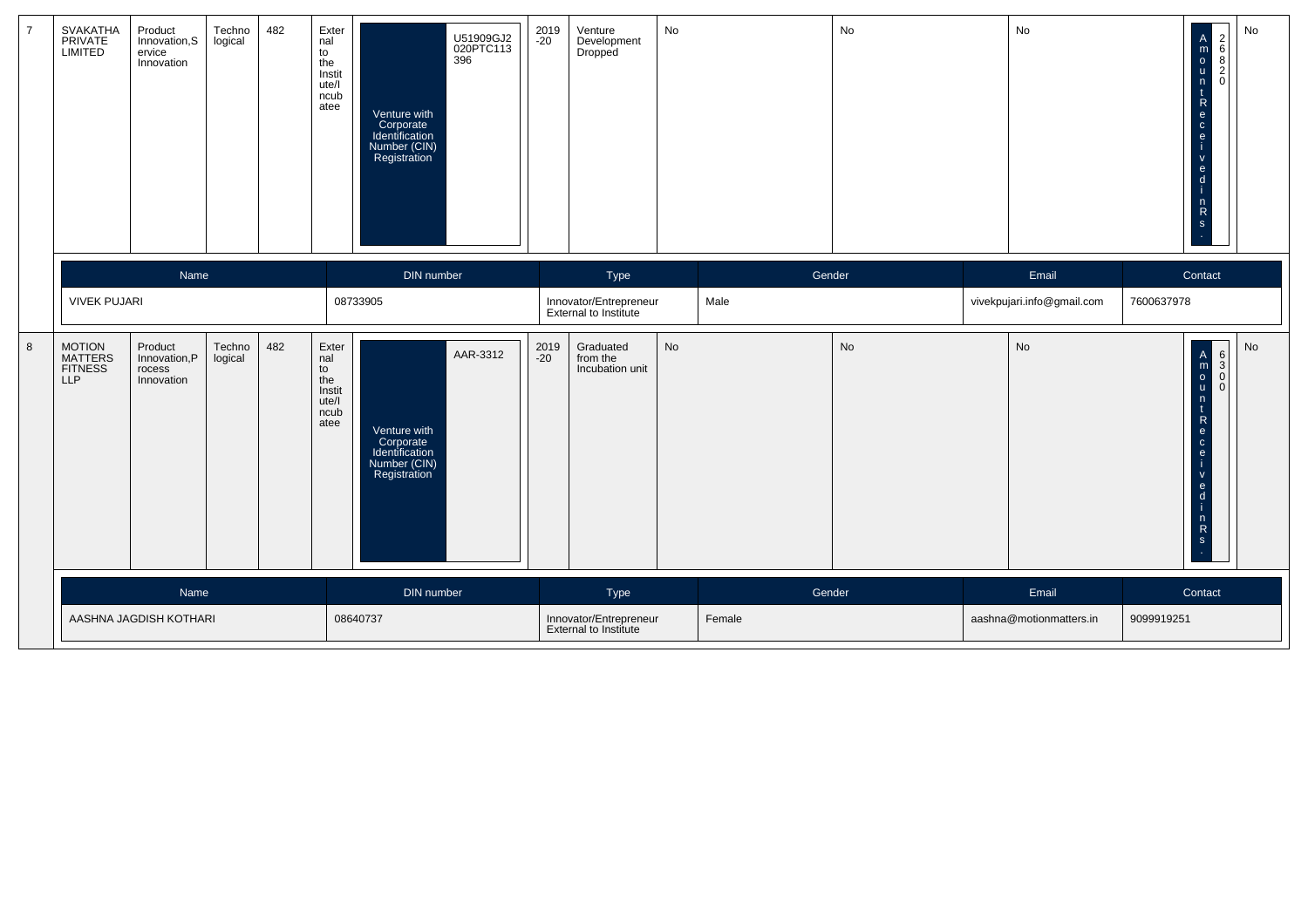| 9  | <b>INFYU</b><br><b>LABS</b><br>PRIVATE<br>LIMITED  | Product<br>Innovation | Techno<br>logical | 482 | Exter<br>nal<br>to<br>the<br>Instit<br>ute/l<br>ncub<br>atee | U93000DL2<br>019PTC354<br>588<br>Venture with<br>Corporate<br>Identification<br>Number (CIN)<br>Registration               | 2019<br>$-20$ | Received<br>Incubation<br>Support from<br>Incubation<br>Unit |    | Agency Name<br>Agency Type<br>Award /<br>Position /<br>Recognition<br>Secured | Boeing<br>BUILD<br>Corporate /<br>Industry<br>Associátion<br><b>BUILD</b><br>finalist | No        | Loan/Investment<br>Agency Name<br>Agency Type<br>Total Loan/Angel<br>Investment/VC<br>Fund raised by<br>Start-up during<br>the period of pre-<br>incubation/incuba<br>tion support at<br>your Pre-<br>incubation/incuba<br>tion or institute<br>financial period<br>2019-20 (in<br>Rupees)<br>Date of<br>Investment<br>Raised | R A<br>Venkitac<br>halam<br>R A<br>Venkitac<br>halam<br>R A<br>Venkitac<br>halam<br>R A<br>Venkitac<br>halam | $\begin{bmatrix} 5 \\ 4 \\ 0 \end{bmatrix}$<br> 0 <br>$\overline{A}$<br>${\sf m}$<br>$\overset{\mathsf{o}}{\mathsf{u}}$<br>$\frac{n}{t}$<br>$\mathsf{R}$<br>$\overline{e}$ o $\overline{e}$ i<br>$rac{6}{1}$<br>$\frac{n}{R}$<br>$\mathbf{s}$ | No        |
|----|----------------------------------------------------|-----------------------|-------------------|-----|--------------------------------------------------------------|----------------------------------------------------------------------------------------------------------------------------|---------------|--------------------------------------------------------------|----|-------------------------------------------------------------------------------|---------------------------------------------------------------------------------------|-----------|-------------------------------------------------------------------------------------------------------------------------------------------------------------------------------------------------------------------------------------------------------------------------------------------------------------------------------|--------------------------------------------------------------------------------------------------------------|-----------------------------------------------------------------------------------------------------------------------------------------------------------------------------------------------------------------------------------------------|-----------|
|    |                                                    | Name                  |                   |     |                                                              | DIN number                                                                                                                 |               | Type                                                         |    |                                                                               | Gender                                                                                |           | Email                                                                                                                                                                                                                                                                                                                         |                                                                                                              | Contact                                                                                                                                                                                                                                       |           |
|    | AMIT SRIVASTAVA                                    |                       |                   |     |                                                              | 08552610                                                                                                                   |               | Incubatee Entrepreneur                                       |    | Male                                                                          |                                                                                       |           | amit@infyulabs.com                                                                                                                                                                                                                                                                                                            | 7397374201                                                                                                   |                                                                                                                                                                                                                                               |           |
|    | <b>ANKIT CHAUHAN</b>                               |                       |                   |     |                                                              | 08552611                                                                                                                   |               | Incubatee Entrepreneur                                       |    | Male                                                                          |                                                                                       |           | ankit961@gmail.com                                                                                                                                                                                                                                                                                                            | 9625586803                                                                                                   |                                                                                                                                                                                                                                               |           |
|    | <b>ANKIT CHAUHAN</b>                               |                       |                   |     |                                                              | 08552611                                                                                                                   |               | Incubatee Entrepreneur                                       |    | Male                                                                          |                                                                                       |           | ankit961@gmail.com                                                                                                                                                                                                                                                                                                            | 9625586803                                                                                                   |                                                                                                                                                                                                                                               |           |
| 10 | <b>WORKER</b><br><b>NAKA</b><br>PRIVATE<br>LIMITED | Service<br>Innovation | Techno<br>logical | 482 | Exter<br>nal<br>to<br>the<br>Instit<br>ute/l<br>ncub<br>atee | U74999GJ2<br>020PTC112<br>041<br>Venture with<br>Corporate<br>Identification<br><b>Number (CIN)</b><br><b>Registration</b> | 2019<br>$-20$ | Received<br>Incubation<br>Support from<br>Incubation<br>Unit | No |                                                                               |                                                                                       | <b>No</b> | No                                                                                                                                                                                                                                                                                                                            |                                                                                                              | A<br>M<br>O<br>u<br>n<br>t<br>R<br>e<br>c<br>e<br>i<br>$\begin{bmatrix} 1 \\ 0 \\ 8 \end{bmatrix}$<br>$\Omega$<br>$\Omega$<br>$rac{6}{1}$<br>$\begin{bmatrix} n \\ R \\ s \end{bmatrix}$                                                      | <b>No</b> |
|    |                                                    | Name                  |                   |     |                                                              | DIN number                                                                                                                 |               | <b>Type</b>                                                  |    |                                                                               | Gender                                                                                |           | Email                                                                                                                                                                                                                                                                                                                         |                                                                                                              | Contact                                                                                                                                                                                                                                       |           |
|    |                                                    | MITHIL MAHESH CHAUHAN |                   |     |                                                              | 08697216                                                                                                                   |               | Innovator/Entrepreneur<br>External to Institute              |    | Male                                                                          |                                                                                       |           | mithilchauhan@gmail.com                                                                                                                                                                                                                                                                                                       | 9601965456                                                                                                   |                                                                                                                                                                                                                                               |           |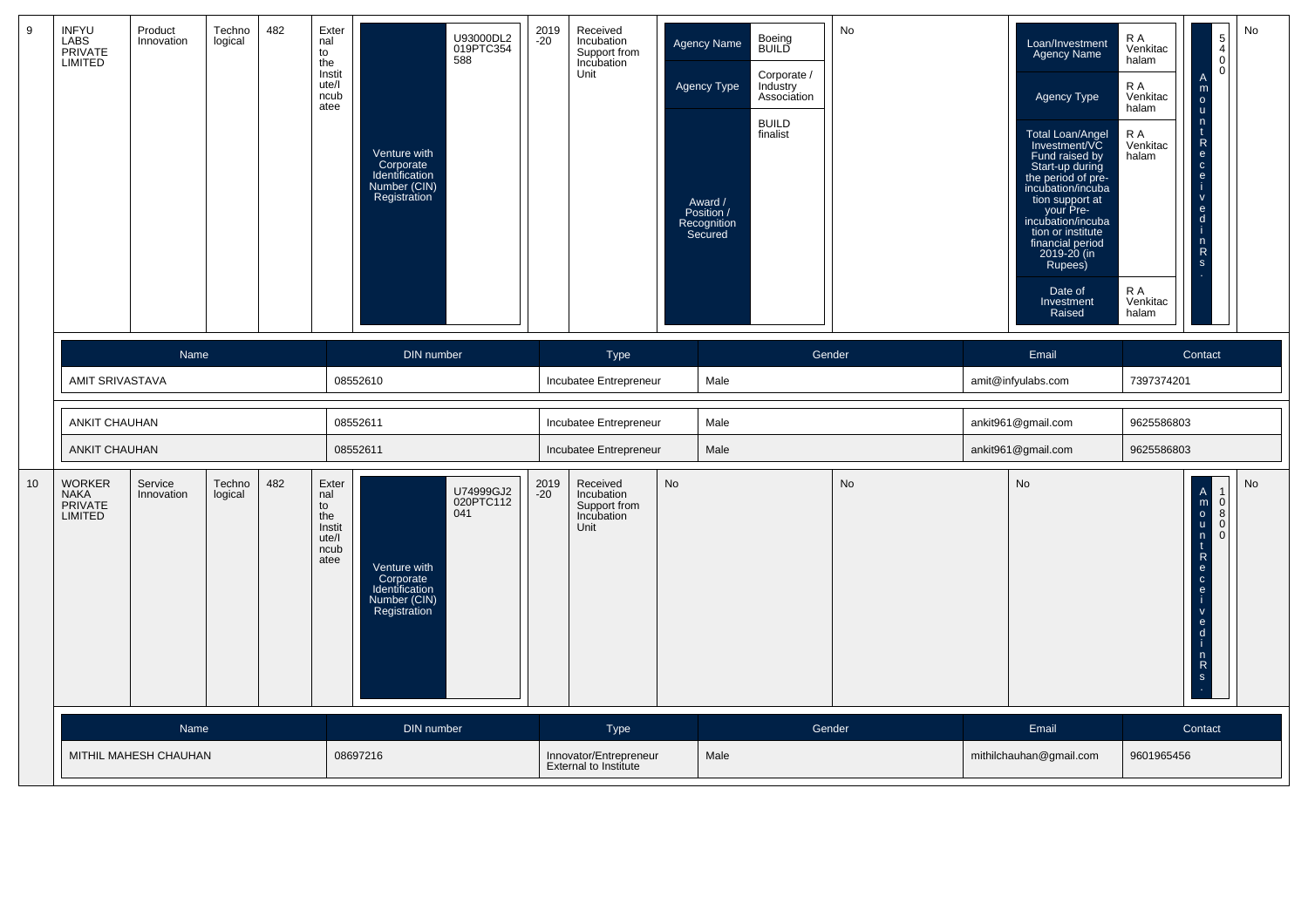| 11 | <b>BOOKSHO</b><br>RT:<br>PENFOM<br><b>TECHMEDI</b><br>A PRIVATE<br>LIMITED | Process<br>Innovation,<br>Market-<br>place<br>Innovation | Techno<br>logical | 482 | Exter<br>nal<br>to<br>the<br>Instit<br>ute/l<br>ncub<br>atee | Venture with<br>Corporate<br>Identification<br>Number (CIN)<br>Registration | U74999GJ2<br>017PTC099<br>857 | 2017<br>-18 | Graduated<br>from the<br>Incubation unit               | No |        | No | No                   |            | 3 <br>$\begin{array}{ccc} A & 3 \\ m & 6 \\ o & 0 \end{array}$<br>$\mathbf 0$<br>- u<br>n<br>R<br>$\mathbf{e}$<br>$\mathbf{c}$<br>e<br>V<br>$\mathbf{e}$<br>- a<br>$\mathsf{n}$<br>${\sf R}$<br><sub>S</sub> | No |
|----|----------------------------------------------------------------------------|----------------------------------------------------------|-------------------|-----|--------------------------------------------------------------|-----------------------------------------------------------------------------|-------------------------------|-------------|--------------------------------------------------------|----|--------|----|----------------------|------------|--------------------------------------------------------------------------------------------------------------------------------------------------------------------------------------------------------------|----|
|    |                                                                            | Name                                                     |                   |     |                                                              | DIN number                                                                  |                               |             | Type                                                   |    | Gender |    | Email                |            | Contact                                                                                                                                                                                                      |    |
|    | CHIRAG BRAHMBHATT                                                          |                                                          |                   |     |                                                              | 00000000                                                                    |                               |             | Innovator/Entrepreneur<br><b>External to Institute</b> |    | Male   |    | chiragcb17@gmail.com | 8826496800 |                                                                                                                                                                                                              |    |

### **Section 7 > i : List all the Collaborations with External Agencies and Co-Creation of I&E Activities by the HEI**

| Srno | <b>Collaborated Agency Name</b> | Collaborated Agency Type         | Purpose of Collaboration                                                                                                          | Type of Support Offered             | No. of Student<br>Projects/Ideas /<br>Innovation / Startups<br>from the HEI get<br>benefitted through<br>this partnership | Date of MOU /<br><b>Agreement Signed</b><br><b>on</b> |
|------|---------------------------------|----------------------------------|-----------------------------------------------------------------------------------------------------------------------------------|-------------------------------------|---------------------------------------------------------------------------------------------------------------------------|-------------------------------------------------------|
|      | Boeing India                    | Corporate / Industry Association | Collaboration with Startups/Industry Associations/Knowledge<br>Agencies to Promote I&E Activities and/or Internship Opportunities | Mentoring, Networking, Seed<br>fund | l 22                                                                                                                      | 14-12-2019                                            |

### **Section 8 > ii : List the IPs Filed/Published/Granted (Copyright & Designs Only) by the HEI as an Applicant / Co-applicant / Co-owner**

**No Data Flled!**

# **Section 8 > iii : List the IP (Patents only) Filed by the HEI as Applicant / Co-applicant / Co-owner**

| Srno | <b>Title/Name of Patent</b>                                                                    | <b>IP Registration Number</b> | Date of Filed/Published (Year, Month) | <b>Application Level</b> | Copy of receipt / application<br>screenshot [PDF or Image] |
|------|------------------------------------------------------------------------------------------------|-------------------------------|---------------------------------------|--------------------------|------------------------------------------------------------|
|      | A LATERAL DMOS TRANSISTOR AND<br>METHOD OF FABRICATING THEREOF                                 | 201921014956                  | National                              | $2019 - 04$              | Uploaded                                                   |
| 2    | POLYMER REINFORCED METAL MATRIX<br>COMPOSITES AND A PROCESS FOR<br><b>FABRICATING THE SAME</b> | 201921032326                  | National                              | $2019 - 08$              | Uploaded                                                   |
| 3    | CARRIER FOR ANTI-CANCER DRUGS<br>AND A PROCESS FOR PREPARING THE<br>SAME                       | 201921033177                  | National                              | $2019 - 08$              | Uploaded                                                   |
|      | A FILTER FOR WATER PURIFICATION<br>AND A PROCESS FOR ITS<br>MANUFACTURE                        | 201921034896                  | National                              | $2019 - 08$              | Uploaded                                                   |
| 5    | <b>COMPOSITE PROPELLANTE</b>                                                                   | 201921035182                  | National                              | 2019 - 08                | Uploaded                                                   |
| 6    | A PHYSIOLOGY-SENSITIVE SYSTEM FOR<br>MANAGING PHYSICAL BEHAVIOR AND A<br><b>METHOD THEREOF</b> | 201921035452                  | National                              | $2019 - 09$              | Uploaded                                                   |